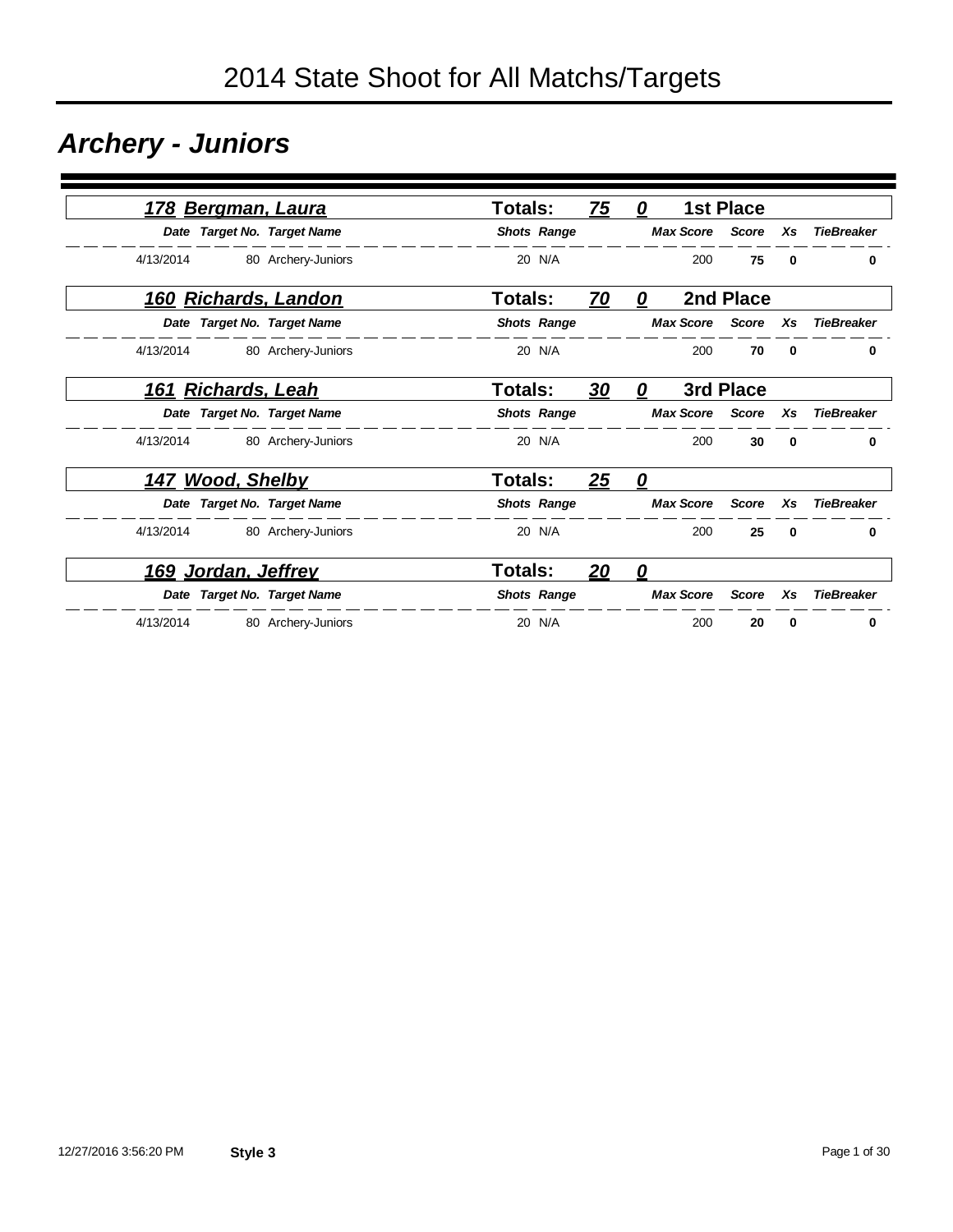### *Archery - Ladies*

| 170 Keener, Sharon         |                             | <b>Totals:</b>     | 80         | 0                       | <b>1st Place</b> |    |                   |
|----------------------------|-----------------------------|--------------------|------------|-------------------------|------------------|----|-------------------|
|                            | Date Target No. Target Name | <b>Shots Range</b> |            | <b>Max Score</b>        | <b>Score</b>     | Xs | <b>TieBreaker</b> |
| 4/13/2014                  | 90 Archery-Ladies           | 20 N/A             |            | 200                     | 80               | 0  | 0                 |
| 119 Poulin, Jessica        |                             | Totals:            | 75         | 0                       | 2nd Place        |    |                   |
|                            | Date Target No. Target Name | <b>Shots Range</b> |            | <b>Max Score</b>        | <b>Score</b>     | Xs | <b>TieBreaker</b> |
| 4/13/2014                  | 90 Archery-Ladies           | 20 N/A             |            | 200                     | 75               | 0  | 0                 |
| <u> 126 Neeson, Darcie</u> |                             | <b>Totals:</b>     | 70         | 0                       | 3rd Place        |    |                   |
|                            | Date Target No. Target Name | <b>Shots Range</b> |            | <b>Max Score</b>        | <b>Score</b>     | Xs | <b>TieBreaker</b> |
| 4/13/2014                  | 90 Archery-Ladies           | 20 N/A             |            | 200                     | 70               | 0  | 0                 |
| <u>168 Boger, Barb</u>     |                             | <b>Totals:</b>     | 65         | $\mathbf{Q}$            |                  |    |                   |
|                            | Date Target No. Target Name | <b>Shots Range</b> |            | <b>Max Score</b>        | <b>Score</b>     | Xs | <b>TieBreaker</b> |
| 4/13/2014                  | 90 Archery-Ladies           | 20 N/A             |            | 200                     | 65               | 0  | 0                 |
| 122 Prestin, Alice         |                             | <b>Totals:</b>     | 45         | $\overline{\mathbf{0}}$ |                  |    |                   |
|                            | Date Target No. Target Name | <b>Shots Range</b> |            | <b>Max Score</b>        | <b>Score</b>     | Xs | <b>TieBreaker</b> |
| 4/13/2014                  | 90 Archery-Ladies           | 20 N/A             |            | 200                     | 45               | 0  | 0                 |
| 146 Beisler, Kim           |                             | <b>Totals:</b>     | 40         | 0                       |                  |    |                   |
|                            | Date Target No. Target Name | <b>Shots Range</b> |            | <b>Max Score</b>        | <b>Score</b>     | Xs | <b>TieBreaker</b> |
| 4/13/2014                  | 90 Archery-Ladies           | 20 N/A             |            | 200                     | 40               | 0  | 0                 |
|                            | 140 Hovanic, Davina         | <b>Totals:</b>     | 35         | 0                       |                  |    |                   |
|                            | Date Target No. Target Name | <b>Shots Range</b> |            | <b>Max Score</b>        | <b>Score</b>     | Xs | <b>TieBreaker</b> |
| 4/13/2014                  | 90 Archery-Ladies           | 20 N/A             |            | 200                     | 35               | 0  | 0                 |
| <u>180 Beisler, Julia</u>  |                             | <b>Totals:</b>     | 25         | 0                       |                  |    |                   |
|                            | Date Target No. Target Name | <b>Shots Range</b> |            | <b>Max Score</b>        | <b>Score</b>     | Xs | <b>TieBreaker</b> |
| 4/13/2014                  | 90 Archery-Ladies           | 20 N/A             |            | 200                     | 25               | 0  | 0                 |
|                            | <u>154 Beisler, Tamera</u>  | Totals:            | <u> 10</u> | $\mathbf{\Omega}$       |                  |    |                   |
|                            | Date Target No. Target Name | <b>Shots Range</b> |            | <b>Max Score</b>        | <b>Score</b>     | Xs | <b>TieBreaker</b> |
| 4/13/2014                  | 90 Archery-Ladies           | 20 N/A             |            | 200                     | 10               | 0  | 0                 |
| 138 Keith, Lucile          |                             | Totals:            | <u>10</u>  | $\overline{\mathbf{0}}$ |                  |    |                   |
|                            | Date Target No. Target Name | <b>Shots Range</b> |            | <b>Max Score</b>        | Score            | Xs | <b>TieBreaker</b> |
| 4/13/2014                  | 90 Archery-Ladies           | 20 N/A             |            | 200                     | 10               | 0  | 0                 |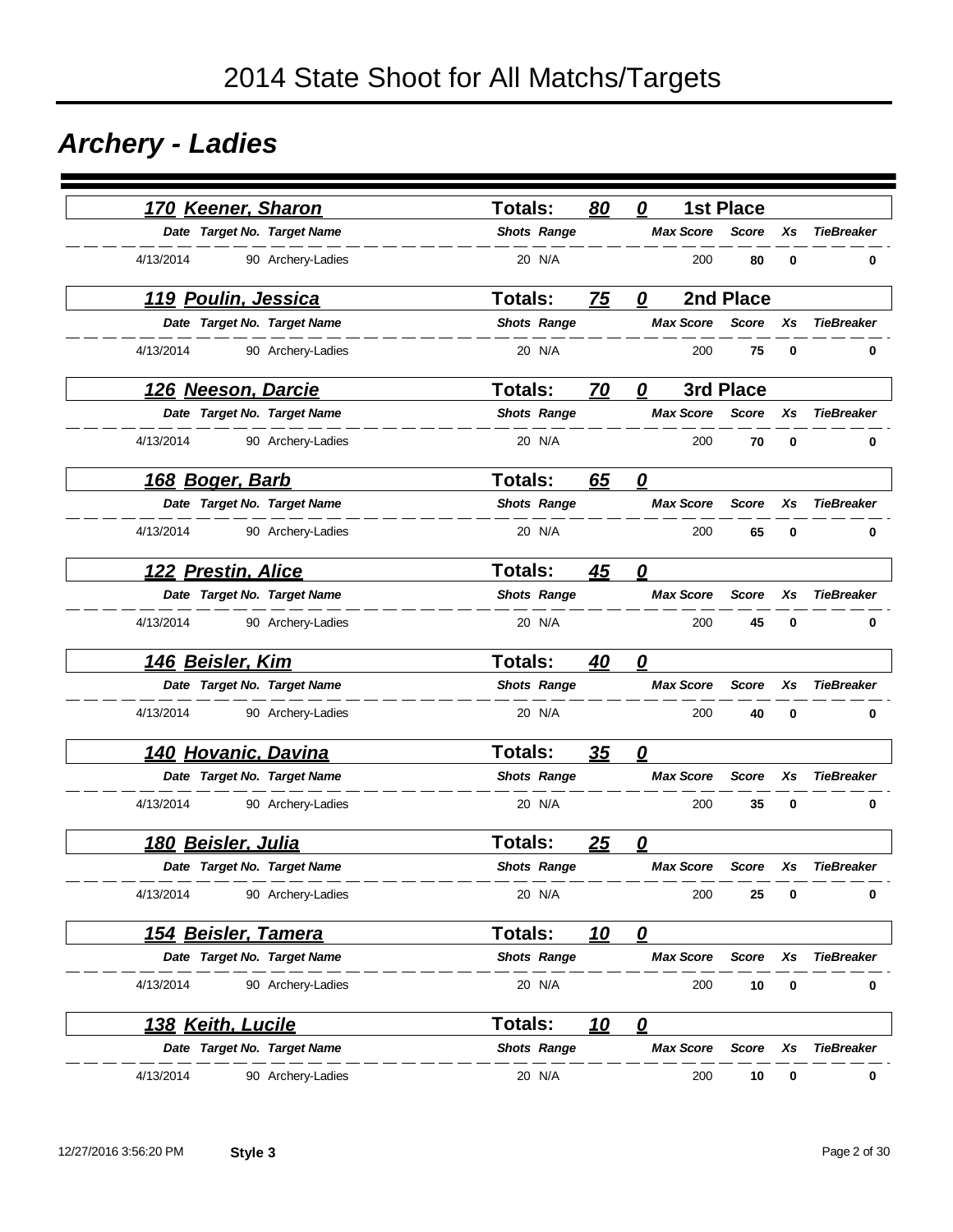|           | 120 Moore, Pam     |                             | Totals: |                    | <u> 10</u> | 0                |       |             |            |  |
|-----------|--------------------|-----------------------------|---------|--------------------|------------|------------------|-------|-------------|------------|--|
|           |                    | Date Target No. Target Name |         | <b>Shots Range</b> |            | <b>Max Score</b> | Score | Xs.         | TieBreaker |  |
| 4/13/2014 |                    | 90 Archery-Ladies           |         | 20 N/A             |            | 200              | 10    | $\mathbf 0$ | 0          |  |
|           | 181 Deuel, Jolynne |                             | Totals: |                    | U          | 0                |       |             |            |  |
|           |                    | Date Target No. Target Name |         | <b>Shots Range</b> |            | <b>Max Score</b> | Score | Xs.         | TieBreaker |  |
| 4/13/2014 |                    | 90 Archery-Ladies           |         | 20 N/A             |            | 200              | 0     | 0           |            |  |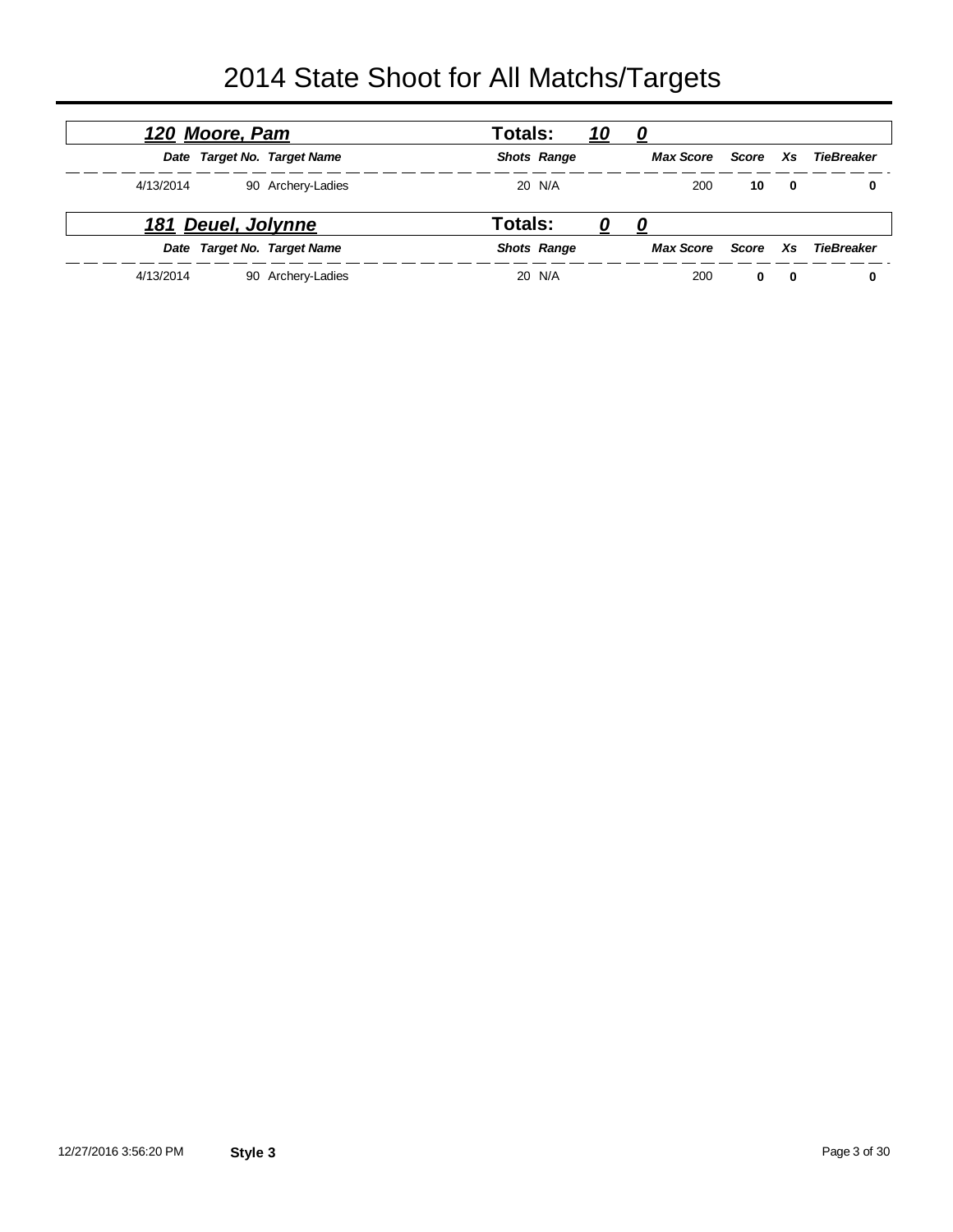### *Archery - Mens*

| 162 Richards, Patrick         | 115<br>Totals:               | <b>1st Place</b><br>0             |                    |                   |
|-------------------------------|------------------------------|-----------------------------------|--------------------|-------------------|
| Date Target No. Target Name   | <b>Shots Range</b>           | <b>Max Score</b>                  | <b>Score</b><br>Xs | <b>TieBreaker</b> |
| 4/13/2014<br>100 Archery-Mens | 20 N/A                       | 200                               | 115<br>0           | 0                 |
| <u>163 Nolan, Mike</u>        | <b>Totals:</b><br>110        | 2nd Place<br>0                    |                    |                   |
| Date Target No. Target Name   | <b>Shots Range</b>           | <b>Max Score</b>                  | <b>Score</b><br>Xs | <b>TieBreaker</b> |
| 4/13/2014<br>100 Archery-Mens | 20 N/A                       | 200                               | 110<br>0           | 0                 |
| 123 Zdawczynski, Steve        | <b>Totals:</b><br><u>105</u> | 3rd Place<br>0                    |                    |                   |
| Date Target No. Target Name   | <b>Shots Range</b>           | <b>Max Score</b>                  | <b>Score</b><br>Xs | <b>TieBreaker</b> |
| 4/13/2014<br>100 Archery-Mens | 20 N/A                       | 200                               | 105<br>0           | 0                 |
| <u>164 Lincoln, Grant</u>     | <b>Totals:</b><br>90         | $\boldsymbol{\varrho}$            |                    |                   |
| Date Target No. Target Name   | <b>Shots Range</b>           | <b>Max Score</b>                  | <b>Score</b><br>Xs | <b>TieBreaker</b> |
| 4/13/2014<br>100 Archery-Mens | 20 N/A                       | 200                               | 90<br>0            | 0                 |
| 103 Jenkins, Tim              | <b>Totals:</b><br>90         | 0                                 |                    |                   |
| Date Target No. Target Name   | <b>Shots Range</b>           | <b>Max Score</b>                  | <b>Score</b><br>Xs | <b>TieBreaker</b> |
| 4/13/2014<br>100 Archery-Mens | 20 N/A                       | 200                               | 90<br>0            | 0                 |
| 102 Keith, Jerry              | <b>Totals:</b><br>90         | $\overline{\mathbf{0}}$           |                    |                   |
| Date Target No. Target Name   | <b>Shots Range</b>           | <b>Max Score</b>                  | <b>Score</b><br>Xs | <b>TieBreaker</b> |
| 4/13/2014<br>100 Archery-Mens | 20 N/A                       | 200                               | 90<br>0            | 0                 |
| <u>166 Hull, Jim</u>          | <b>Totals:</b><br>85         | $\overline{\mathbf{0}}$           |                    |                   |
| Date Target No. Target Name   | <b>Shots Range</b>           | <b>Max Score</b>                  | <b>Score</b><br>Xs | <b>TieBreaker</b> |
| 4/13/2014<br>100 Archery-Mens | 20 N/A                       | 200                               | 85<br>0            | 0                 |
| 125 Neeson, Brian             | <b>Totals:</b><br>80         | 0                                 |                    |                   |
| Date Target No. Target Name   | <b>Shots Range</b>           | <b>Max Score</b>                  | <b>Score</b><br>Xs | <b>TieBreaker</b> |
| 4/13/2014<br>100 Archery-Mens | 20 N/A                       | 200                               | 80<br>0            | 0                 |
| 144 Hildreth, Mike            | Totals:<br>80                | $\mathbf{\Omega}$                 |                    |                   |
| Date Target No. Target Name   | <b>Shots Range</b>           | <b>Max Score</b>                  | <b>Score</b><br>Xs | <b>TieBreaker</b> |
| 100 Archery-Mens<br>4/13/2014 | 20 N/A                       | 200                               | 80<br>0            | 0                 |
| <u>143 Grabowski, Earl</u>    | Totals:<br><u>75</u>         | $\overline{\boldsymbol{\varrho}}$ |                    |                   |
| Date Target No. Target Name   | <b>Shots Range</b>           | <b>Max Score</b>                  | Score<br>Xs        | <b>TieBreaker</b> |
| 100 Archery-Mens<br>4/13/2014 | 20 N/A                       | 200                               | 75<br>0            | 0                 |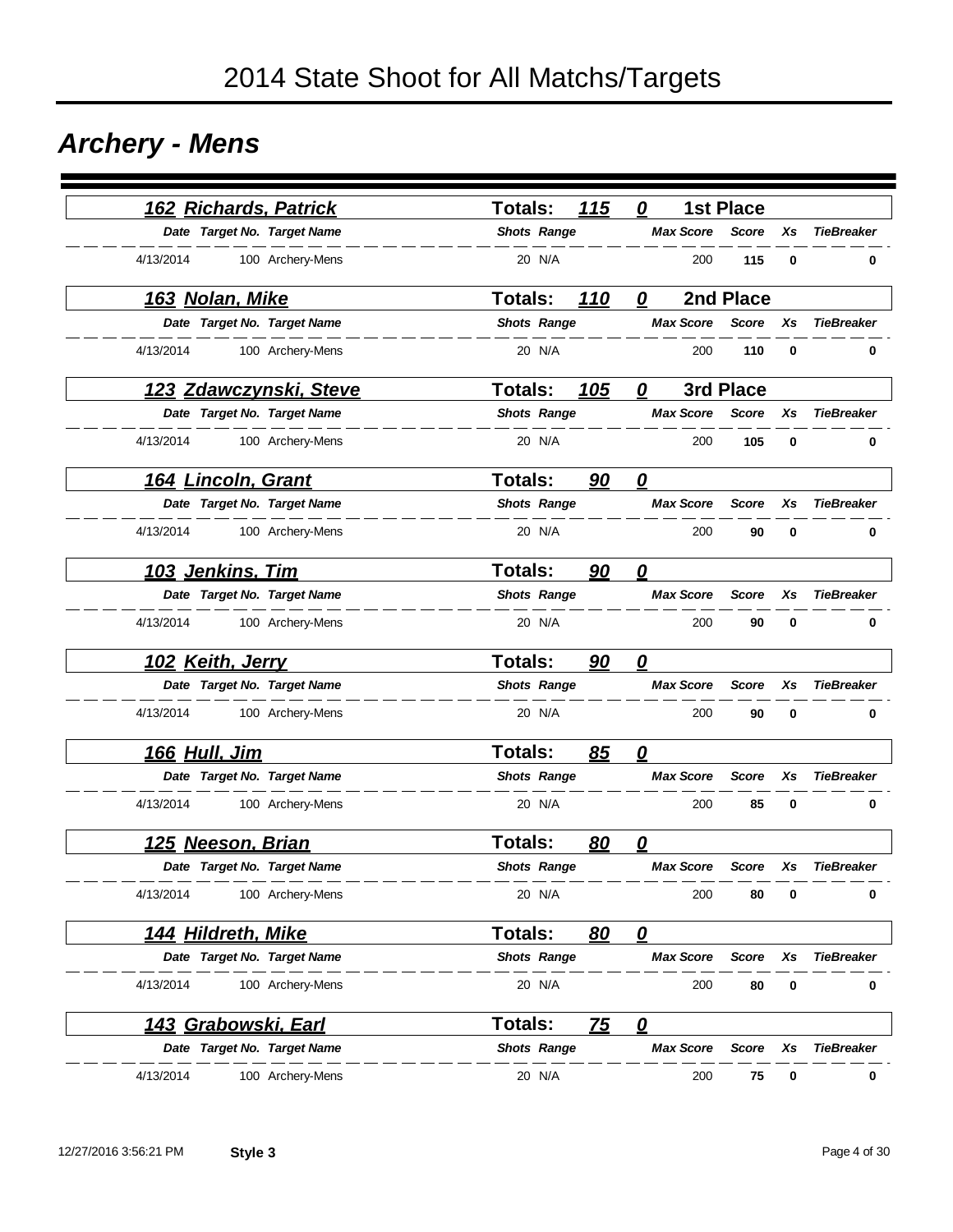|           | <u>127 Sipes, Dave</u>    |                             | Totals:            | 70         | $\boldsymbol{\varrho}$  |              |             |                   |
|-----------|---------------------------|-----------------------------|--------------------|------------|-------------------------|--------------|-------------|-------------------|
|           |                           | Date Target No. Target Name | <b>Shots Range</b> |            | <b>Max Score</b>        | <b>Score</b> | Xs          | <b>TieBreaker</b> |
| 4/13/2014 |                           | 100 Archery-Mens            | 20 N/A             |            | 200                     | 70           | 0           | 0                 |
|           | 104 Stone, Don            |                             | Totals:            | 65         | $\mathbf{\Omega}$       |              |             |                   |
|           |                           | Date Target No. Target Name | <b>Shots Range</b> |            | <b>Max Score</b>        | <b>Score</b> | Xs          | <b>TieBreaker</b> |
| 4/13/2014 |                           | 100 Archery-Mens            | 20 N/A             |            | 200                     | 65           | 0           | 0                 |
|           | <u>153 Beisler, Chris</u> |                             | <b>Totals:</b>     | 50         | $\overline{\mathbf{0}}$ |              |             |                   |
|           |                           | Date Target No. Target Name | <b>Shots Range</b> |            | <b>Max Score</b>        | <b>Score</b> | Xs          | <b>TieBreaker</b> |
| 4/13/2014 |                           | 100 Archery-Mens            | 20 N/A             |            | 200                     | 50           | 0           | 0                 |
|           | <b>159 Benoist, Brent</b> |                             | <b>Totals:</b>     | 45         | 0                       |              |             |                   |
|           |                           | Date Target No. Target Name | <b>Shots Range</b> |            | <b>Max Score</b>        | <b>Score</b> | Xs          | <b>TieBreaker</b> |
| 4/13/2014 |                           | 100 Archery-Mens            | 20 N/A             |            | 200                     | 45           | 0           | 0                 |
|           | 165 Lincoln, Joshua       |                             | <b>Totals:</b>     | 45         | 0                       |              |             |                   |
|           |                           | Date Target No. Target Name | <b>Shots Range</b> |            | <b>Max Score</b>        | <b>Score</b> | Xs          | <b>TieBreaker</b> |
| 4/13/2014 |                           | 100 Archery-Mens            | 20 N/A             |            | 200                     | 45           | 0           | 0                 |
|           | 101 Fannin, Joe           |                             | Totals:            | 40         | 0                       |              |             |                   |
|           |                           | Date Target No. Target Name | <b>Shots Range</b> |            | <b>Max Score</b>        | <b>Score</b> | Xs          | <b>TieBreaker</b> |
| 4/13/2014 |                           | 100 Archery-Mens            | 20 N/A             |            | 200                     | 40           | $\mathbf 0$ | 0                 |
|           | 136 Neeson, Tom           |                             | <b>Totals:</b>     | 40         | 0                       |              |             |                   |
|           |                           | Date Target No. Target Name | <b>Shots Range</b> |            | <b>Max Score</b>        | <b>Score</b> | Xs          | <b>TieBreaker</b> |
| 4/13/2014 |                           | 100 Archery-Mens            | 20 N/A             |            | 200                     | 40           | 0           | 0                 |
|           | 142 Beisler, Greg         |                             | <b>Totals:</b>     | 30         | 0                       |              |             |                   |
|           |                           | Date Target No. Target Name | <b>Shots Range</b> |            | <b>Max Score</b>        | <b>Score</b> | Xs          | <b>TieBreaker</b> |
| 4/13/2014 |                           | 100 Archery-Mens            | 20 N/A             |            | 200                     | 30           | 0           | 0                 |
|           | <u>135 Poulin, Trov</u>   |                             | <b>Totals:</b>     | <u> 10</u> | $\overline{\mathbf{0}}$ |              |             |                   |
|           |                           | Date Target No. Target Name | <b>Shots Range</b> |            | <b>Max Score</b>        | <b>Score</b> | Xs          | <b>TieBreaker</b> |
| 4/13/2014 |                           | 100 Archery-Mens            | 20 N/A             |            | 200                     | 10           | 0           | 0                 |
|           | <u>167 Boger, Don</u>     |                             | <b>Totals:</b>     | 0          | $\boldsymbol{\varrho}$  |              |             |                   |
|           |                           | Date Target No. Target Name | <b>Shots Range</b> |            | <b>Max Score</b>        | <b>Score</b> | Χs          | <b>TieBreaker</b> |
| 4/13/2014 |                           | 100 Archery-Mens            | 20 N/A             |            | 200                     | 0            | 0           | 0                 |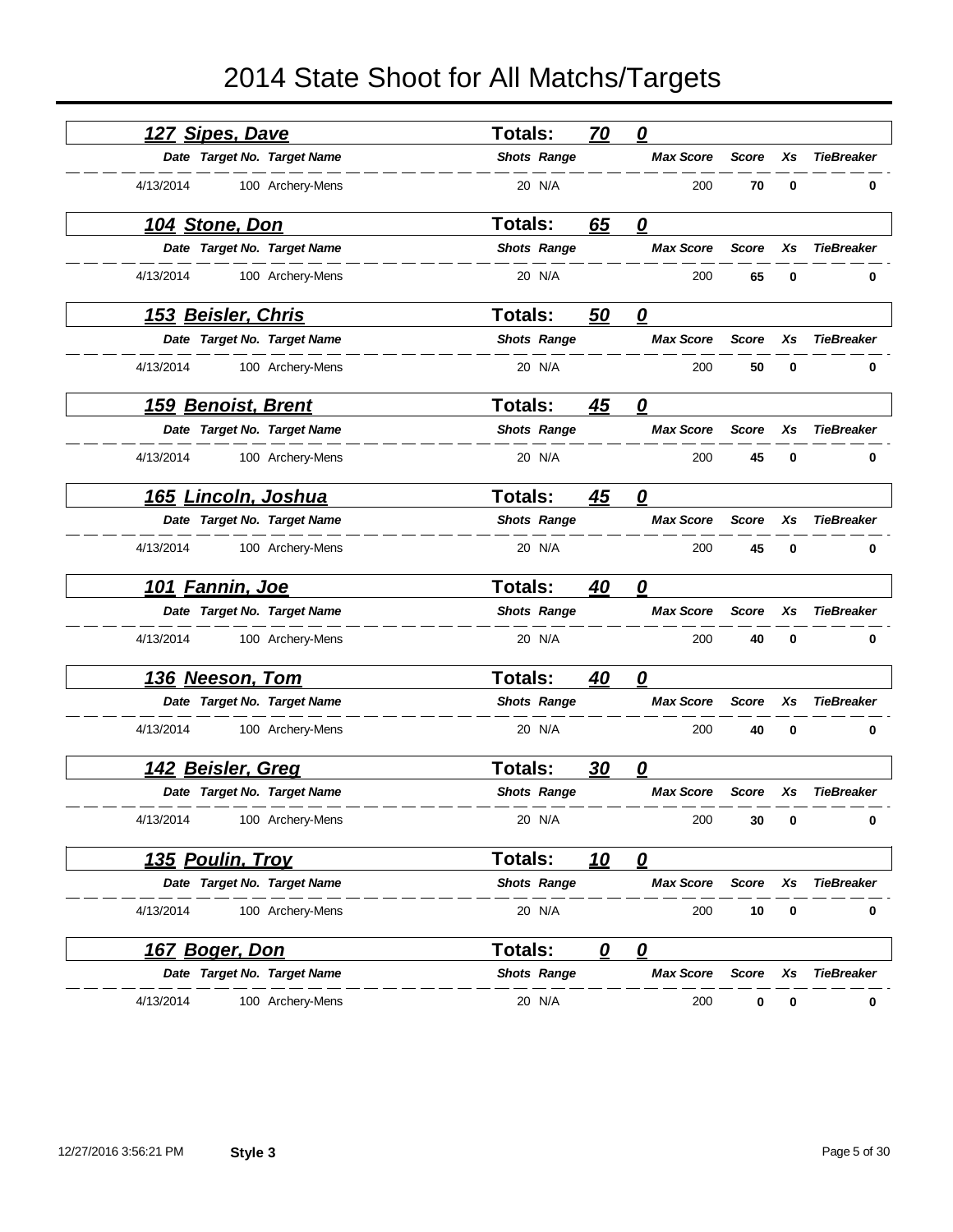# *Caplock - Ladies*

|           |                         | 117 Fulbright, Glynda       | <b>Totals:</b>     |            | 115         | 1              |                  | <b>1st Place</b> |    |                   |
|-----------|-------------------------|-----------------------------|--------------------|------------|-------------|----------------|------------------|------------------|----|-------------------|
|           |                         | Date Target No. Target Name | <b>Shots Range</b> |            |             |                | <b>Max Score</b> | <b>Score</b>     | Xs | <b>TieBreaker</b> |
| 4/11/2014 |                         | 141 Bear-711                |                    | 5 50 Yards |             |                | 50               | 29               | 0  | 100               |
| 4/11/2014 | 481                     | Woodchuck-201               | 5                  | 25 Yards   |             |                | 50               | 48               | 1  | 35                |
| 4/11/2014 |                         | 401 RB100                   | 5                  |            | 100 Yards   |                | 50               | 38               | 0  | 205               |
|           | 107 Caballos, Kathy     |                             | Totals:            |            | 103         | 1              |                  | 2nd Place        |    |                   |
|           |                         | Date Target No. Target Name | <b>Shots Range</b> |            |             |                | <b>Max Score</b> | <b>Score</b>     | Xs | <b>TieBreaker</b> |
| 4/12/2014 |                         | 141 Bear-711                |                    | 5 50 Yards |             |                | 50               | 28               | 1  | 118               |
| 4/12/2014 |                         | 481 Woodchuck-201           | 5                  | 25 Yards   |             |                | 50               | 31               | 0  | 112               |
| 4/12/2014 |                         | 401 RB100                   |                    |            | 5 100 Yards |                | 50               | 44               | 0  | 135               |
|           |                         | 140 Hovanic, Davina         | <b>Totals:</b>     |            | 99          | 1              |                  | 3rd Place        |    |                   |
|           |                         | Date Target No. Target Name | <b>Shots Range</b> |            |             |                | <b>Max Score</b> | <b>Score</b>     | Xs | <b>TieBreaker</b> |
| 4/12/2014 |                         | 141 Bear-711                |                    | 5 50 Yards |             |                | 50               | 29               | 1  | 150               |
| 4/12/2014 | 481                     | Woodchuck-201               |                    | 5 25 Yards |             |                | 50               | 37               | 0  | 55                |
| 4/12/2014 |                         | 401 RB100                   |                    |            | 5 100 Yards |                | 50               | 33               | 0  | 198               |
|           | 113 Ramey, Carol        |                             | <b>Totals:</b>     |            | 97          | $\overline{2}$ |                  |                  |    |                   |
|           |                         | Date Target No. Target Name | <b>Shots Range</b> |            |             |                | <b>Max Score</b> | <b>Score</b>     | Xs | <b>TieBreaker</b> |
| 4/11/2014 |                         | 141 Bear-711                |                    | 5 50 Yards |             |                | 50               | 35               | 1  | 112               |
| 4/11/2014 | 481                     | Woodchuck-201               |                    | 5 25 Yards |             |                | 50               | 39               | 1  | 56                |
| 4/11/2014 |                         | 401 RB100                   |                    |            | 5 100 Yards |                | 50               | 23               | 0  | 270               |
|           | <u>120 Moore, Pam</u>   |                             | <b>Totals:</b>     |            | 83          | $\overline{2}$ |                  |                  |    |                   |
|           |                         | Date Target No. Target Name | <b>Shots Range</b> |            |             |                | <b>Max Score</b> | <b>Score</b>     | Xs | <b>TieBreaker</b> |
| 4/12/2014 |                         | 141 Bear-711                |                    | 5 50 Yards |             |                | 50               | 25               | 1  | 187               |
| 4/12/2014 | 481                     | Woodchuck-201               |                    | 5 25 Yards |             |                | 50               | 32               | 0  | 135               |
| 4/11/2014 |                         | 401 RB100                   |                    |            | 5 100 Yards |                | 50               | 26               | 1  | 276               |
|           |                         | 145 Henderson, Margret      | <b>Totals:</b>     |            | 78          | 0              |                  |                  |    |                   |
|           |                         | Date Target No. Target Name | <b>Shots Range</b> |            |             |                | <b>Max Score</b> | <b>Score</b>     | Xs | <b>TieBreaker</b> |
| 4/12/2014 |                         | 141 Bear-711                |                    | 5 50 Yards |             |                | 50               | 17               | 0  | 185               |
| 4/12/2014 | 481                     | Woodchuck-201               | 5                  | 25 Yards   |             |                | 50               | 34               | 0  | 185               |
| 4/12/2014 |                         | 401 RB100                   |                    |            | 5 100 Yards |                | 50               | 27               | 0  | 326               |
|           | 154 Beisler, Tamera     |                             | Totals:            |            | <u>77</u>   | 1              |                  |                  |    |                   |
|           |                         | Date Target No. Target Name | <b>Shots Range</b> |            |             |                | <b>Max Score</b> | <b>Score</b>     | Xs | <b>TieBreaker</b> |
| 4/12/2014 |                         | 141 Bear-711                |                    | 5 50 Yards |             |                | 50               | 32               | 0  | 210               |
| 4/12/2014 |                         | 481 Woodchuck-201           |                    | 5 25 Yards |             |                | 50               | 37               | 1  | 93                |
| 4/12/2014 |                         | 401 RB100                   |                    |            | 5 100 Yards |                | 50               | 8                | 0  | 9999              |
|           | <u>146 Beisler, Kim</u> |                             | Totals:            |            | 69          | 0              |                  |                  |    |                   |
|           |                         | Date Target No. Target Name | <b>Shots Range</b> |            |             |                | <b>Max Score</b> | <b>Score</b>     | Xs | <b>TieBreaker</b> |
| 4/12/2014 |                         | 141 Bear-711                |                    | 5 50 Yards |             |                | 50               | 25               | 0  | 107               |
| 4/12/2014 | 481                     | Woodchuck-201               |                    | 5 25 Yards |             |                | 50               | 21               | 0  | 118               |
| 4/12/2014 |                         | 401 RB100                   |                    |            | 5 100 Yards |                | 50               | 23               | 0  | 265               |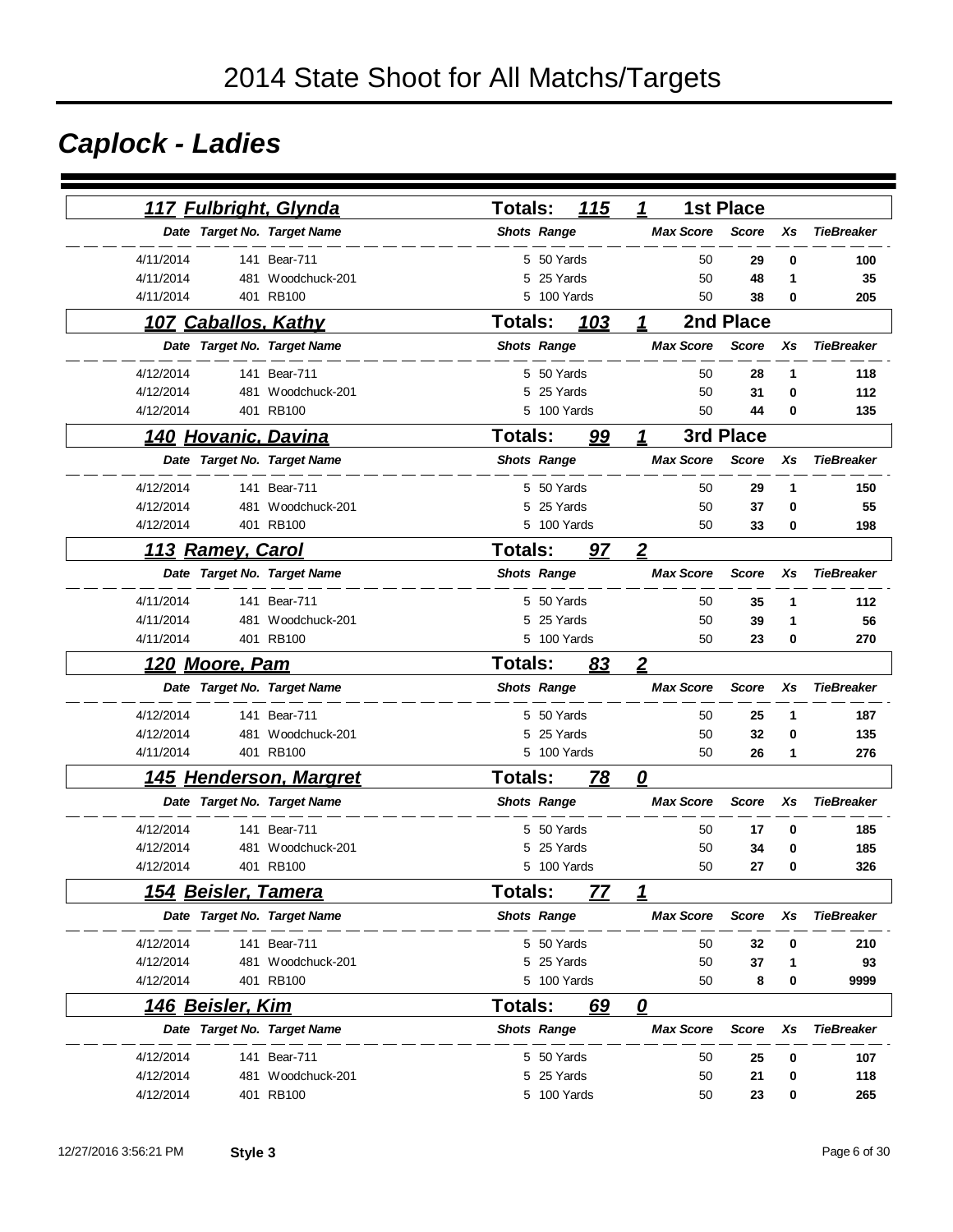|           |                     | <u>129 Hartmann, Sarah</u>  | Totals: |                    | 56 | <u>0</u>         |              |          |                   |
|-----------|---------------------|-----------------------------|---------|--------------------|----|------------------|--------------|----------|-------------------|
|           |                     | Date Target No. Target Name |         | <b>Shots Range</b> |    | <b>Max Score</b> | Score        | Xs       | <b>TieBreaker</b> |
| 4/12/2014 |                     | 141 Bear-711                |         | 5 50 Yards         |    | 50               | 7            | 0        | 225               |
| 4/11/2014 | 481                 | Woodchuck-201               |         | 5 25 Yards         |    | 50               | 22           | 0        | 215               |
| 4/12/2014 |                     | 401 RB100                   |         | 5 100 Yards        |    | 50               | 27           | 0        | 290               |
|           | 119 Poulin, Jessica |                             | Totals: |                    | 48 | 0                |              |          |                   |
|           |                     | Date Target No. Target Name |         | <b>Shots Range</b> |    | <b>Max Score</b> | <b>Score</b> | Xs       | <b>TieBreaker</b> |
| 4/11/2014 |                     | 141 Bear-711                |         | 5 50 Yards         |    | 50               | 34           | 0        | 60                |
| 4/13/2014 | 481                 | Woodchuck-201               |         | 5 25 Yards         |    | 50               | 14           | $\Omega$ | 9999              |
| 4/11/2014 |                     | 401 RB100                   |         | 5 100 Yards        |    | 50               | 0            | 0        | 9999              |
|           | 126 Neeson, Darcie  |                             | Totals: |                    | 39 | <u>0</u>         |              |          |                   |
|           |                     | Date Target No. Target Name |         | <b>Shots Range</b> |    | <b>Max Score</b> | <b>Score</b> | Xs       | <b>TieBreaker</b> |
| 4/13/2014 |                     | 141 Bear-711                |         | 5 50 Yards         |    | 50               | 10           | $\Omega$ | 9999              |
| 4/13/2014 | 481                 | Woodchuck-201               |         | 5 25 Yards         |    | 50               | 7            | $\Omega$ | 9999              |
| 4/13/2014 |                     | 401 RB100                   |         | 5 100 Yards        |    | 50               | 22           | 0        | 9999              |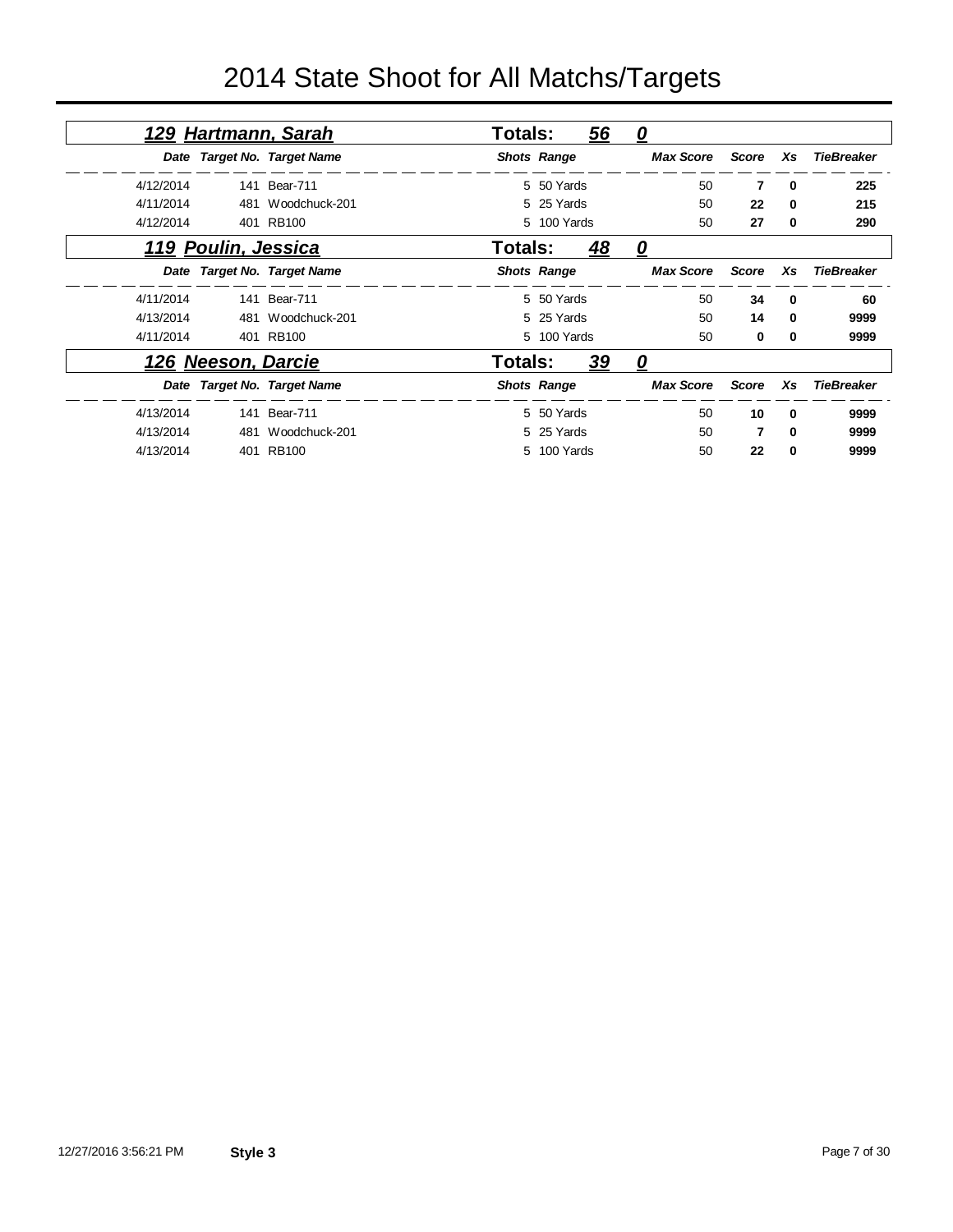# *Caplock - Mens*

| 130 Brown, William                   |                   | <b>Totals:</b>     | 122<br>$\boldsymbol{2}$        | <b>1st Place</b>   |                   |
|--------------------------------------|-------------------|--------------------|--------------------------------|--------------------|-------------------|
| Date Target No. Target Name          |                   | <b>Shots Range</b> | <b>Max Score</b>               | <b>Score</b><br>Xs | <b>TieBreaker</b> |
| 4/12/2014                            | 140 Bear-711      | 5 50 Yards         | 50                             | 43<br>2            | 65                |
| 4/12/2014                            | 480 Woodchuck-201 | 5 25 Yards         | 50                             | 35<br>0            | 140               |
| 4/12/2014                            | 400 RB100         | 5 100 Yards        | 50                             | 44<br>0            | 180               |
| <u>115 Thompson, Bud</u>             |                   | <b>Totals:</b>     | 120<br>$\mathbf 1$             | 2nd Place          |                   |
| Date Target No. Target Name          |                   | <b>Shots Range</b> | <b>Max Score</b>               | <b>Score</b><br>Xs | <b>TieBreaker</b> |
| 4/13/2014                            | 140 Bear-711      | 5 50 Yards         | 50                             | 36<br>1            | 143               |
| 4/13/2014                            | 480 Woodchuck-201 | 25 Yards<br>5      | 50                             | 41<br>0            | 141               |
| 4/13/2014                            | 400 RB100         | 5 100 Yards        | 50                             | 43<br>0            | 208               |
| 174 Lowery, Brad                     |                   | <b>Totals:</b>     | 119<br>1                       | 3rd Place          |                   |
| Date Target No. Target Name          |                   | <b>Shots Range</b> | <b>Max Score</b>               | <b>Score</b><br>Xs | <b>TieBreaker</b> |
| 4/13/2014                            | 140 Bear-711      | 5 50 Yards         | 50                             | 48<br>1            | 90                |
| 4/13/2014                            | 480 Woodchuck-201 | 25 Yards<br>5      | 50                             | 38<br>0            | 59                |
| 4/13/2014                            | 400 RB100         | 5 100 Yards        | 50                             | 33<br>0            | 197               |
| <u>157 Barkman, Joe</u>              |                   | <b>Totals:</b>     | 117<br>1                       |                    |                   |
| Date Target No. Target Name          |                   | <b>Shots Range</b> | <b>Max Score</b>               | <b>Score</b><br>Xs | <b>TieBreaker</b> |
| 4/12/2014                            | 140 Bear-711      | 5 50 Yards         | 50                             | 41<br>1            | 90                |
| 4/12/2014                            | 480 Woodchuck-201 | 5 25 Yards         | 50                             | 44<br>0            | 28                |
| 4/12/2014                            | 400 RB100         | 5 100 Yards        | 50                             | 32<br>0            | 234               |
| <b>Bradley, Harry</b><br><u> 121</u> |                   | <b>Totals:</b>     | 114<br>1                       |                    |                   |
| Date Target No. Target Name          |                   | <b>Shots Range</b> | <b>Max Score</b>               | <b>Score</b><br>Xs | <b>TieBreaker</b> |
| 4/11/2014                            | 140 Bear-711      | 5 50 Yards         | 50                             | 43<br>1            | 113               |
| 4/11/2014                            | 480 Woodchuck-201 | 5 25 Yards         | 50                             | 37<br>0            | 73                |
| 4/11/2014                            | 400 RB100         | 5 100 Yards        | 50                             | 34<br>0            | 270               |
| <u>166 Hull, Jim</u>                 |                   | <b>Totals:</b>     | 112<br>$\overline{\mathbf{0}}$ |                    |                   |
| Date Target No. Target Name          |                   | <b>Shots Range</b> | <b>Max Score</b>               | <b>Score</b><br>Xs | <b>TieBreaker</b> |
| 4/12/2014                            | 140 Bear-711      | 5 50 Yards         | 50                             | 33<br>0            | 78                |
| 4/12/2014                            | 480 Woodchuck-201 | 25 Yards<br>5      | 50                             | 37<br>0            | 68                |
| 4/12/2014                            | 400 RB100         | 5 100 Yards        | 50                             | 42<br>0            | 170               |
| <u>164 Lincoln, Grant</u>            |                   | Totals:            | <u>111</u><br>0                |                    |                   |
| Date Target No. Target Name          |                   | <b>Shots Range</b> | <b>Max Score</b>               | <b>Score</b><br>Xs | <b>TieBreaker</b> |
| 4/12/2014                            | 140 Bear-711      | 5 50 Yards         | 50                             | 40<br>0            | 110               |
| 4/12/2014                            | 480 Woodchuck-201 | 5 25 Yards         | 50                             | 36<br>0            | 76                |
| 4/12/2014                            | 400 RB100         | 5 100 Yards        | 50                             | 35<br>0            | 234               |
| <u>110 Fannin, Hank</u>              |                   | <b>Totals:</b>     | 1<br>108                       |                    |                   |
| Date Target No. Target Name          |                   | <b>Shots Range</b> | <b>Max Score</b>               | <b>Score</b><br>Xs | <b>TieBreaker</b> |
| 4/11/2014                            | 140 Bear-711      | 5 50 Yards         | 50                             | 24<br>1            | 120               |
| 4/11/2014                            | 480 Woodchuck-201 | 25 Yards<br>5      | 50                             | 41<br>0            | 63                |
| 4/11/2014                            | 400 RB100         | 5 100 Yards        | 50                             | 43<br>0            | 120               |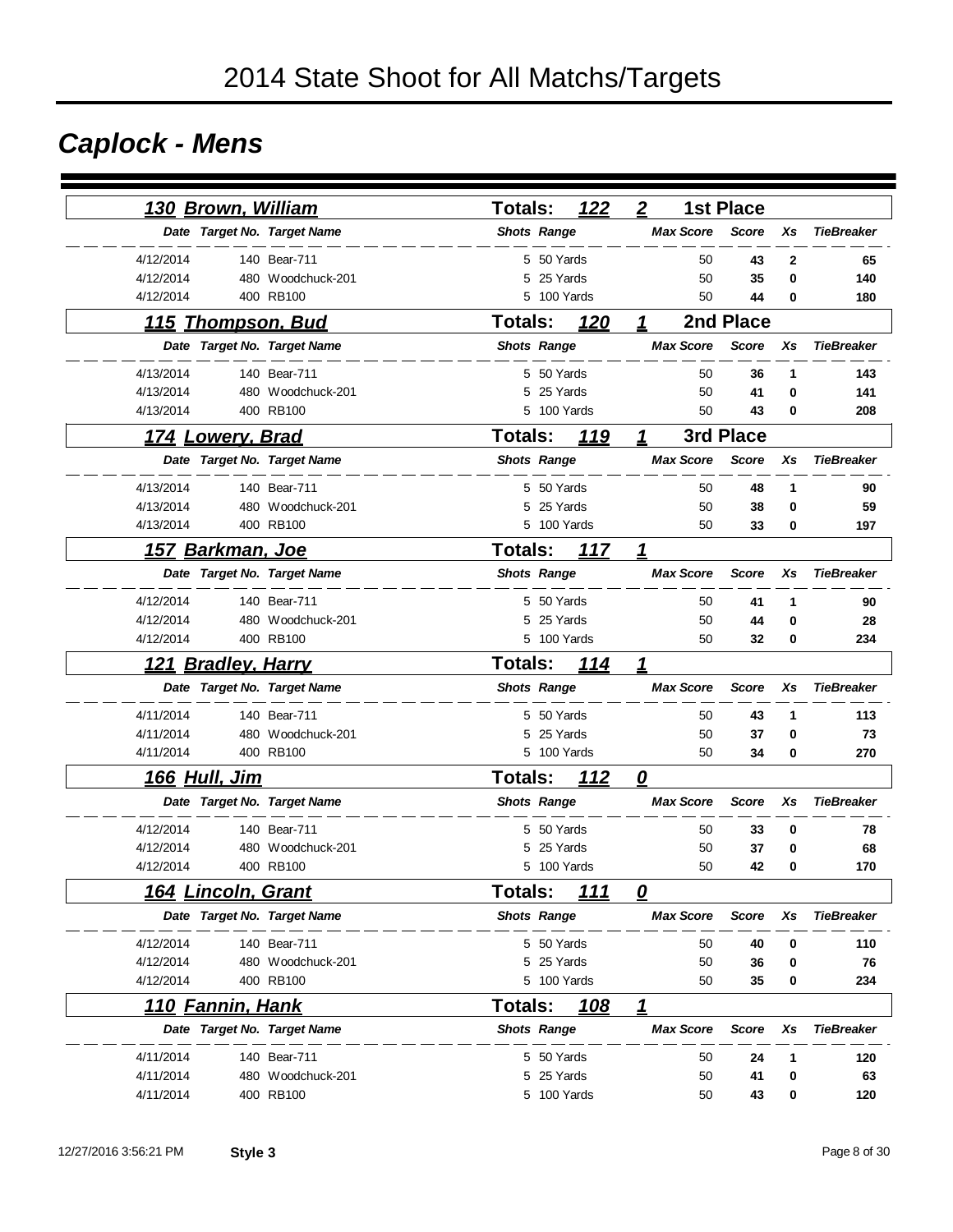| <u>104 Stone, Don</u>          |                   | <b>Totals:</b><br>105 | $\overline{2}$   |              |              |                   |
|--------------------------------|-------------------|-----------------------|------------------|--------------|--------------|-------------------|
| Date Target No. Target Name    |                   | <b>Shots Range</b>    | <b>Max Score</b> | <b>Score</b> | Xs           | <b>TieBreaker</b> |
| 4/12/2014                      | 140 Bear-711      | 5 50 Yards            | 50               | 33           | $\mathbf{2}$ | 123               |
| 4/12/2014                      | 480 Woodchuck-201 | 5 25 Yards            | 50               | 43           | 0            | 61                |
| 4/11/2014                      | 400 RB100         | 5 100 Yards           | 50               | 29           | 0            | 276               |
| 118 Starnes, Boomer            |                   | <b>Totals:</b><br>105 | 0                |              |              |                   |
| Date Target No. Target Name    |                   | <b>Shots Range</b>    | <b>Max Score</b> | <b>Score</b> | Xs           | <b>TieBreaker</b> |
| 4/11/2014                      | 140 Bear-711      | 5 50 Yards            | 50               | 29           | 0            | 119               |
| 4/11/2014                      | 480 Woodchuck-201 | 25 Yards<br>5         | 50               | 35           | 0            | 70                |
| 4/11/2014                      | 400 RB100         | 5 100 Yards           | 50               | 41           | 0            | 145               |
| <u>116 Fulbright, Greg</u>     |                   | <b>Totals:</b><br>102 | 1                |              |              |                   |
| Date Target No. Target Name    |                   | <b>Shots Range</b>    | <b>Max Score</b> | <b>Score</b> | Xs           | <b>TieBreaker</b> |
| 4/11/2014                      | 140 Bear-711      | 5 50 Yards            | 50               | 26           | 0            | 112               |
| 4/11/2014                      | 480 Woodchuck-201 | 5 25 Yards            | 50               | 42           | 0            | 45                |
| 4/11/2014                      | 400 RB100         | 5 100 Yards           | 50               | 34           | 1            | 337               |
| <u>142 Beisler, Greq</u>       |                   | <b>Totals:</b><br>102 | 1                |              |              |                   |
| Date Target No. Target Name    |                   | <b>Shots Range</b>    | <b>Max Score</b> | <b>Score</b> | Xs           | <b>TieBreaker</b> |
| 4/13/2014                      | 140 Bear-711      | 5 50 Yards            | 50               | 42           | 1            | 40                |
| 4/13/2014                      | 480 Woodchuck-201 | 25 Yards<br>5         | 50               | 47           | 0            | 110               |
| 4/13/2014                      | 400 RB100         | 5 100 Yards           | 50               | 13           | 0            | 361               |
| 144 Hildreth, Mike             |                   | 100<br>Totals:        | $\boldsymbol{2}$ |              |              |                   |
| Date Target No. Target Name    |                   | <b>Shots Range</b>    | <b>Max Score</b> | <b>Score</b> | Xs           | <b>TieBreaker</b> |
| 4/12/2014                      | 140 Bear-711      | 5 50 Yards            | 50               | 27           | 0            | 142               |
| 4/12/2014                      | 480 Woodchuck-201 | 25 Yards<br>5         | 50               | 43           | 2            | 55                |
| 4/12/2014                      | 400 RB100         | 5 100 Yards           | 50               | 30           | 0            | 9999              |
| <b>128 Richards, Nathaniel</b> |                   | <b>Totals:</b><br>100 | 1                |              |              |                   |
| Date Target No. Target Name    |                   | <b>Shots Range</b>    | <b>Max Score</b> | <b>Score</b> | Xs           | <b>TieBreaker</b> |
| 4/11/2014                      | 140 Bear-711      | 5 50 Yards            | 50               | 43           | 1            | 132               |
| 4/11/2014                      | 480 Woodchuck-201 | 25 Yards<br>5         | 50               | 33           | 0            | 174               |
| 4/12/2014                      | 400 RB100         | 5 100 Yards           | 50               | 24           | 0            | 340               |
| 127 Sipes, Dave                |                   | Totals:<br>97         | 1                |              |              |                   |
| Date Target No. Target Name    |                   | <b>Shots Range</b>    | <b>Max Score</b> | <b>Score</b> | Xs           | <b>TieBreaker</b> |
| 4/12/2014                      | 140 Bear-711      | 5 50 Yards            | 50               | 19           | 1            | 185               |
| 4/12/2014                      | 480 Woodchuck-201 | 5 25 Yards            | 50               | 41           | 0            | 35                |
| 4/12/2014                      | 400 RB100         | 5 100 Yards           | 50               | 37           | 0            | 325               |
| <b>Landon, Mark</b><br>171     |                   | Totals:<br><u>97</u>  | 1                |              |              |                   |
| Date Target No. Target Name    |                   | <b>Shots Range</b>    | <b>Max Score</b> | <b>Score</b> | Xs           | <b>TieBreaker</b> |
| 4/12/2014                      | 140 Bear-711      | 5 50 Yards            | 50               | 29           | 0            | 135               |
| 4/12/2014                      | 480 Woodchuck-201 | 5 25 Yards            | 50               | 32           | 1            | 178               |
| 4/12/2014                      | 400 RB100         | 5 100 Yards           | 50               | 36           | 0            | 220               |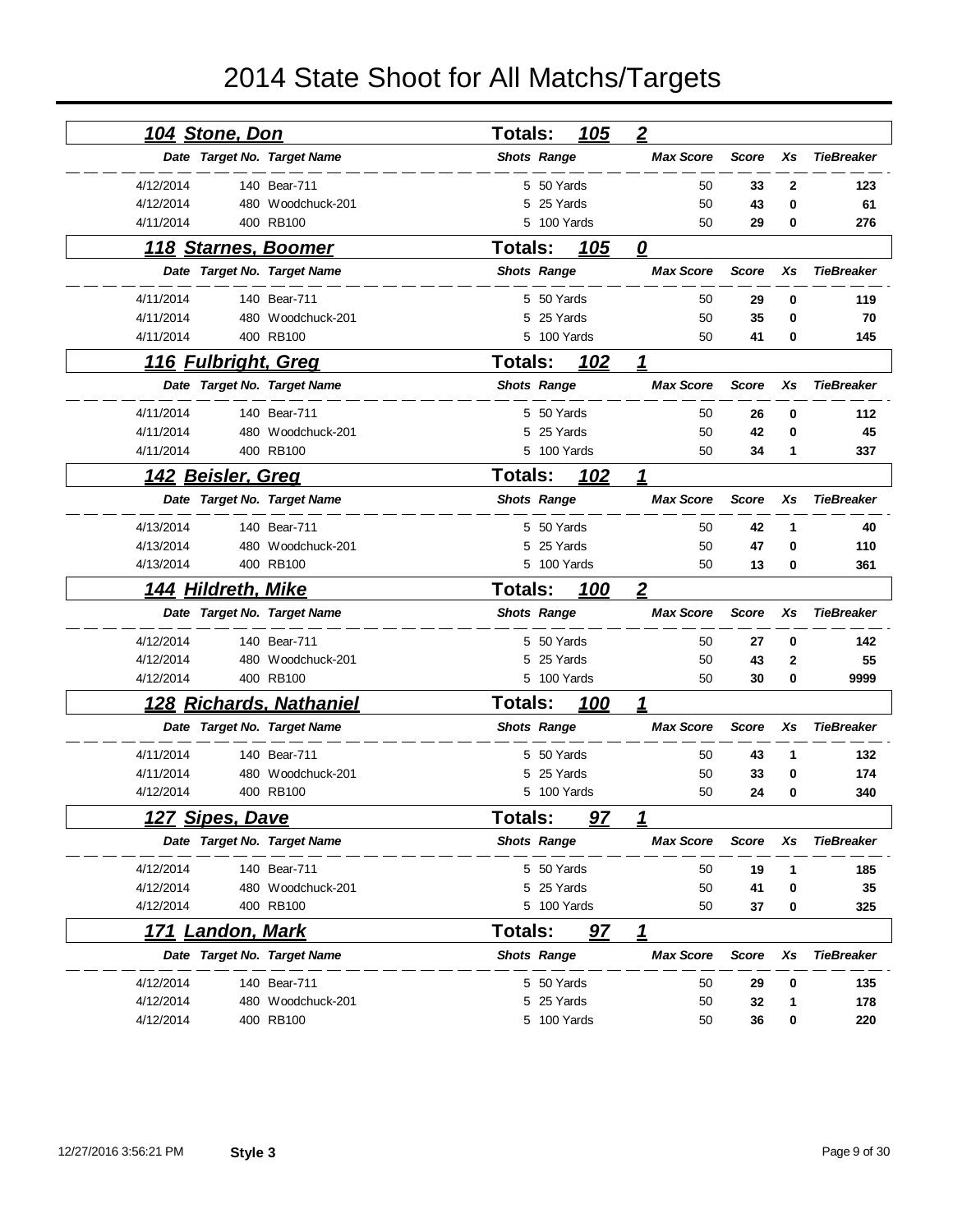| <u>108 Caballos, Dale</u> |                             | <b>Totals:</b> |                    | 96        | $\mathbf{\Omega}$       |              |              |                   |
|---------------------------|-----------------------------|----------------|--------------------|-----------|-------------------------|--------------|--------------|-------------------|
|                           | Date Target No. Target Name |                | <b>Shots Range</b> |           | <b>Max Score</b>        | <b>Score</b> | Xs           | <b>TieBreaker</b> |
| 4/12/2014                 | 140 Bear-711                |                | 5 50 Yards         |           | 50                      | 20           | 0            | 87                |
| 4/12/2014                 | 480 Woodchuck-201           |                | 5 25 Yards         |           | 50                      | 34           | 0            | 68                |
| 4/12/2014                 | 400 RB100                   |                | 5 100 Yards        |           | 50                      | 42           | 0            | 148               |
|                           | <u>165 Lincoln, Joshua</u>  | <b>Totals:</b> |                    | 90        | 1                       |              |              |                   |
|                           | Date Target No. Target Name |                | <b>Shots Range</b> |           | <b>Max Score</b>        | <b>Score</b> | Xs           | <b>TieBreaker</b> |
| 4/12/2014                 | 140 Bear-711                |                | 5 50 Yards         |           | 50                      | 27           | 0            | 140               |
| 4/12/2014                 | 480 Woodchuck-201           | 5              | 25 Yards           |           | 50                      | 36           | 1            | 130               |
| 4/12/2014                 | 400 RB100                   |                | 5 100 Yards        |           | 50                      | 27           | 0            | 275               |
| <u>135 Poulin, Troy</u>   |                             | <b>Totals:</b> |                    | 87        | 0                       |              |              |                   |
|                           | Date Target No. Target Name |                | <b>Shots Range</b> |           | <b>Max Score</b>        | <b>Score</b> | Xs           | <b>TieBreaker</b> |
| 4/12/2014                 | 140 Bear-711                |                | 5 50 Yards         |           | 50                      | 32           | 0            | 157               |
| 4/12/2014                 | 480 Woodchuck-201           | 5              | 25 Yards           |           | 50                      | 25           | 0            | 68                |
| 4/12/2014                 | 400 RB100                   |                | 5 100 Yards        |           | 50                      | 30           | 0            | 9999              |
| <u>109 Lowery, Danny</u>  |                             | <b>Totals:</b> |                    | 83        | 0                       |              |              |                   |
|                           | Date Target No. Target Name |                | <b>Shots Range</b> |           | <b>Max Score</b>        | <b>Score</b> | Xs           | <b>TieBreaker</b> |
| 4/11/2014                 | 140 Bear-711                |                | 5 50 Yards         |           | 50                      | 18           | 0            | 144               |
| 4/11/2014                 | 480 Woodchuck-201           |                | 5 25 Yards         |           | 50                      | 38           | 0            | 45                |
| 4/11/2014                 | 400 RB100                   |                | 5 100 Yards        |           | 50                      | 27           | 0            | 268               |
|                           |                             |                |                    |           |                         |              |              |                   |
| 150 Foley, Mike           |                             | Totals:        |                    | 82        | 0                       |              |              |                   |
|                           | Date Target No. Target Name |                | <b>Shots Range</b> |           | <b>Max Score</b>        | <b>Score</b> | Xs           | <b>TieBreaker</b> |
| 4/12/2014                 | 140 Bear-711                |                | 5 50 Yards         |           | 50                      | 34           | 0            | 136               |
| 4/12/2014                 | 480 Woodchuck-201           | 5              | 25 Yards           |           | 50                      | 29           | 0            | 108               |
| 4/12/2014                 | 400 RB100                   |                | 5 100 Yards        |           | 50                      | 19           | 0            | 9999              |
|                           | 162 Richards, Patrick       | Totals:        |                    | <u>78</u> | $\overline{2}$          |              |              |                   |
|                           | Date Target No. Target Name |                | <b>Shots Range</b> |           | <b>Max Score</b>        | <b>Score</b> | Xs           | <b>TieBreaker</b> |
| 4/13/2014                 | 140 Bear-711                |                | 5 50 Yards         |           | 50                      | 42           | $\mathbf{2}$ | 91                |
| 4/13/2014                 | 480 Woodchuck-201           |                | 25 Yards           |           | 50                      | 36           | 0            | 127               |
| 4/13/2014                 | 400 RB100                   |                | 5 100 Yards        |           | 50                      | 0            | 0            | 9999              |
| 105 Gentile, Mike         |                             | <b>Totals:</b> |                    | 78        | 0                       |              |              |                   |
|                           | Date Target No. Target Name |                | <b>Shots Range</b> |           | <b>Max Score</b>        | Score        | Xs           | <b>TieBreaker</b> |
| 4/11/2014                 | 140 Bear-711                |                | 5 50 Yards         |           | 50                      | 21           | 0            | 148               |
| 4/11/2014                 | 480 Woodchuck-201           |                | 5 25 Yards         |           | 50                      | 30           | 0            | 80                |
| 4/11/2014                 | 400 RB100                   |                | 5 100 Yards        |           | 50                      | 27           | 0            | 280               |
|                           | <u>124 Davide, Thomas</u>   | <b>Totals:</b> |                    | <u>75</u> | $\overline{\mathbf{0}}$ |              |              |                   |
|                           | Date Target No. Target Name |                | <b>Shots Range</b> |           | <b>Max Score</b>        | <b>Score</b> | Xs           | <b>TieBreaker</b> |
| 4/11/2014                 | 140 Bear-711                |                | 5 50 Yards         |           | 50                      | 27           | 0            | 178               |
| 4/11/2014                 | 480 Woodchuck-201           |                | 5 25 Yards         |           | 50                      | 19           | 0            | 98                |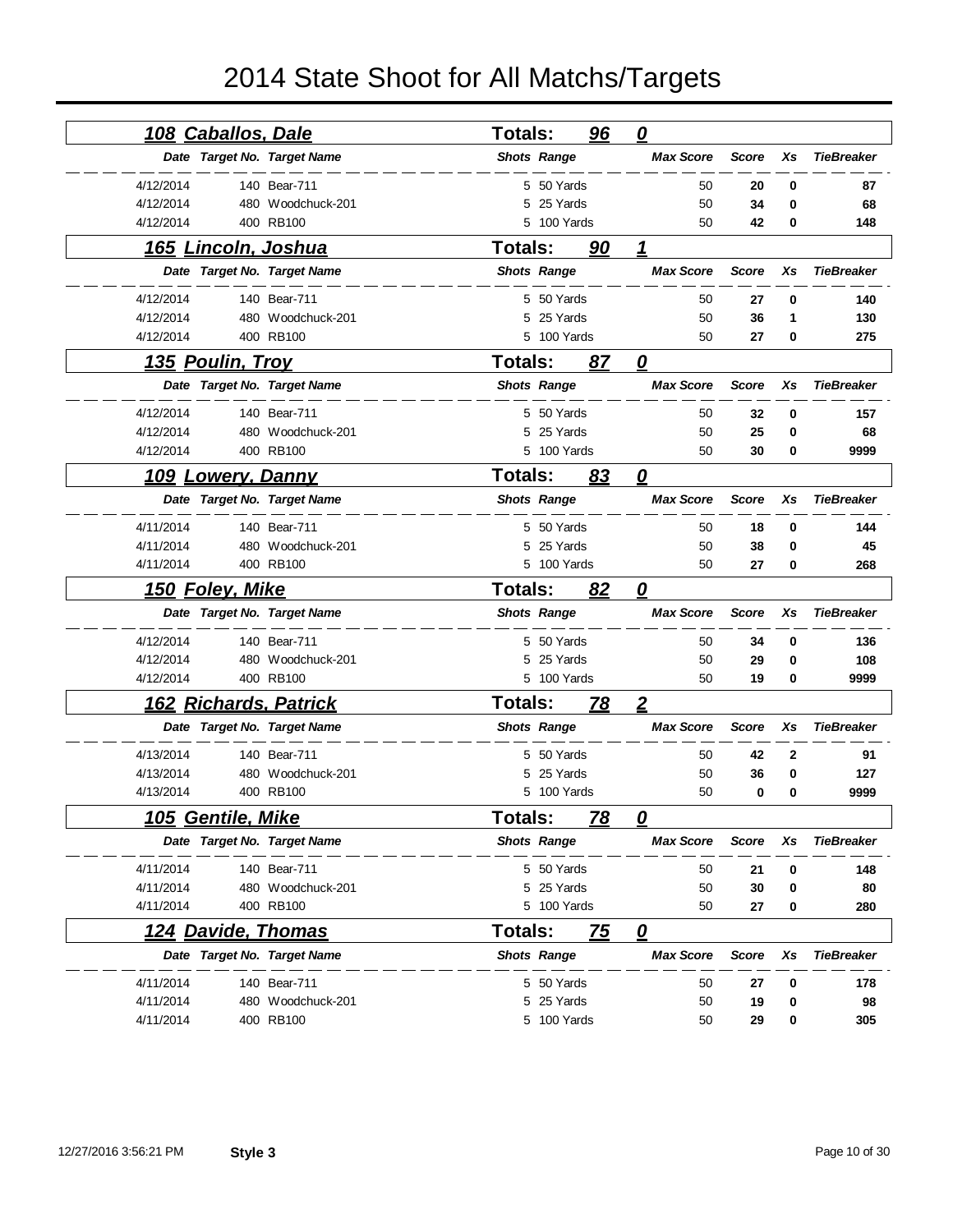|           | 103 Jenkins, Tim          |                             | Totals:        |                    | 67        | 1                 |                |          |                   |
|-----------|---------------------------|-----------------------------|----------------|--------------------|-----------|-------------------|----------------|----------|-------------------|
|           |                           | Date Target No. Target Name |                | <b>Shots Range</b> |           | <b>Max Score</b>  | <b>Score</b>   | Xs       | <b>TieBreaker</b> |
| 4/11/2014 |                           | 140 Bear-711                |                | 5 50 Yards         |           | 50                | 26             | 1        | 130               |
| 4/11/2014 |                           | 480 Woodchuck-201           | 5              | 25 Yards           |           | 50                | 41             | $\bf{0}$ | 55                |
| 4/13/2014 |                           | 400 RB100                   |                | 5 100 Yards        |           | 50                | 0              | $\bf{0}$ | 9999              |
|           | <u>114 Ramey, Orville</u> |                             | <b>Totals:</b> |                    | 63        | 0                 |                |          |                   |
|           |                           | Date Target No. Target Name |                | <b>Shots Range</b> |           | <b>Max Score</b>  | <b>Score</b>   | Xs       | <b>TieBreaker</b> |
| 4/12/2014 |                           | 140 Bear-711                |                | 5 50 Yards         |           | 50                | 15             | 0        | 9999              |
| 4/12/2014 |                           | 480 Woodchuck-201           | 5              | 25 Yards           |           | 50                | 31             | $\bf{0}$ | 71                |
| 4/12/2014 |                           | 400 RB100                   | 5              | 100 Yards          |           | 50                | 17             | 0        | 9999              |
| 177       |                           | <b>Christensen, Nick</b>    | <b>Totals:</b> |                    | 54        | 0                 |                |          |                   |
|           |                           | Date Target No. Target Name |                | <b>Shots Range</b> |           | <b>Max Score</b>  | <b>Score</b>   | Xs       | <b>TieBreaker</b> |
| 4/13/2014 |                           | 140 Bear-711                |                | 5 50 Yards         |           | 50                | 20             | 0        | 9999              |
| 4/13/2014 |                           | 480 Woodchuck-201           | 5              | 25 Yards           |           | 50                | 34             | 0        | 70                |
| 4/13/2014 |                           | 400 RB100                   |                | 5 100 Yards        |           | 50                | 0              | 0        | 9999              |
|           | <u>173 Raffaele, Al</u>   |                             | <b>Totals:</b> |                    | <u>38</u> | 0                 |                |          |                   |
|           |                           | Date Target No. Target Name |                | <b>Shots Range</b> |           | <b>Max Score</b>  | <b>Score</b>   | Xs       | <b>TieBreaker</b> |
| 4/13/2014 |                           | 140 Bear-711                |                | 5 50 Yards         |           | 50                | 14             | $\bf{0}$ | 9999              |
| 4/13/2014 |                           | 480 Woodchuck-201           | 5              | 25 Yards           |           | 50                | 17             | 0        | 139               |
| 4/13/2014 |                           | 400 RB100                   |                | 5 100 Yards        |           | 50                | $\overline{7}$ | $\bf{0}$ | 9999              |
|           | <u>125 Neeson, Brian</u>  |                             | <b>Totals:</b> |                    | 28        | <u>0</u>          |                |          |                   |
|           |                           | Date Target No. Target Name |                | <b>Shots Range</b> |           | <b>Max Score</b>  | <b>Score</b>   | Xs       | <b>TieBreaker</b> |
| 4/13/2014 |                           | 140 Bear-711                |                | 5 50 Yards         |           | 50                | $\mathbf 0$    | 0        | 9999              |
| 4/13/2014 |                           | 480 Woodchuck-201           | 5              | 25 Yards           |           | 50                | 11             | 0        | 9999              |
| 4/13/2014 |                           | 400 RB100                   |                | 5 100 Yards        |           | 50                | 17             | 0        | 9999              |
|           | <b>111 Marney, Bill</b>   |                             | <b>Totals:</b> |                    | 21        | $\mathbf{\Omega}$ |                |          |                   |
|           |                           | Date Target No. Target Name |                | <b>Shots Range</b> |           | <b>Max Score</b>  | <b>Score</b>   | Xs       | <b>TieBreaker</b> |
| 4/13/2014 |                           | 140 Bear-711                | 5              | 50 Yards           |           | 50                | $\bf{0}$       | 0        | 9999              |
| 4/13/2014 |                           | 480 Woodchuck-201           | 5              | 25 Yards           |           | 50                | 0              | 0        | 9999              |
| 4/12/2014 |                           | 400 RB100                   |                | 5 100 Yards        |           | 50                | 21             | 0        | 9999              |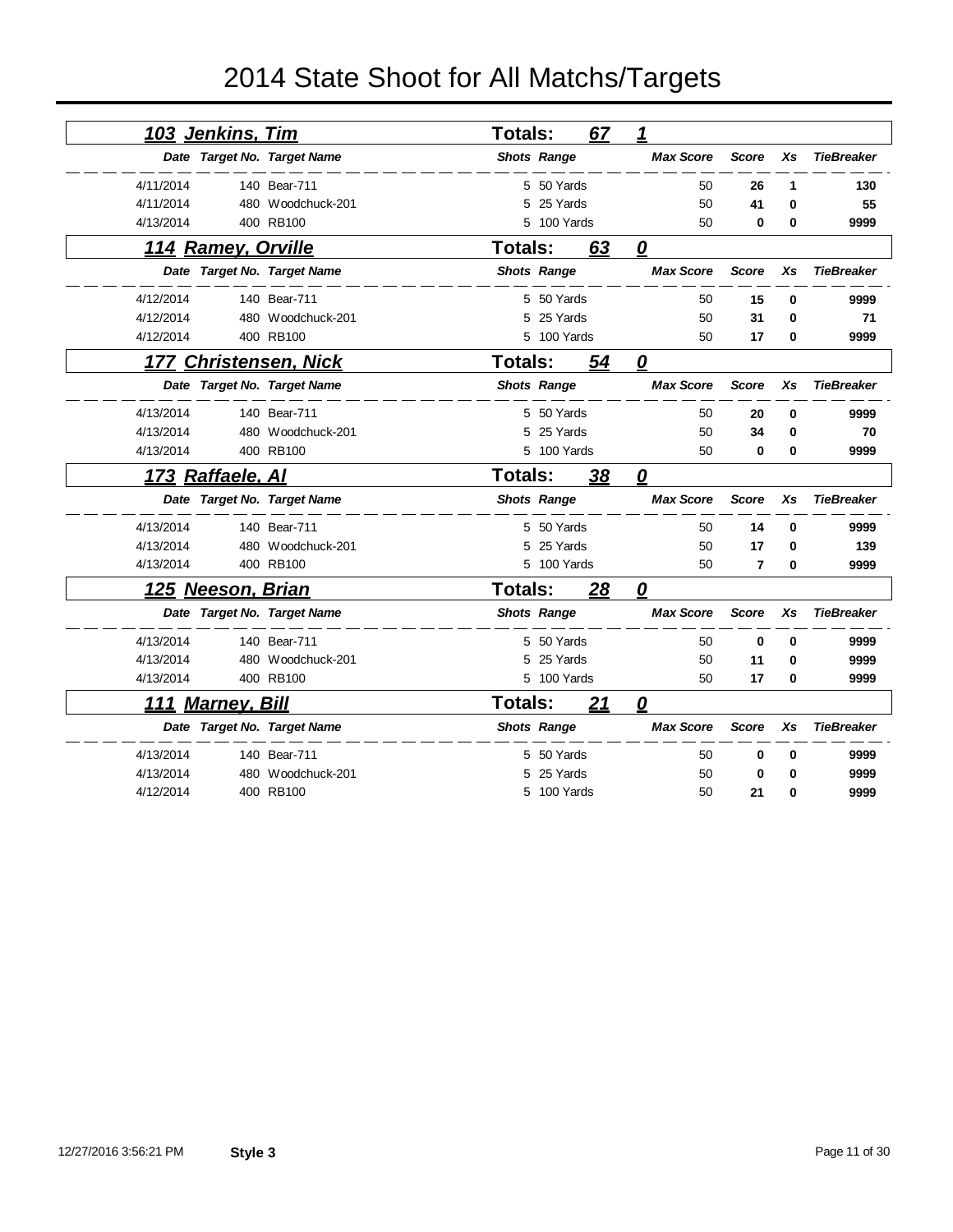#### *Flintlock - Ladies*

|           |                             | <u>107 Caballos, Kathy</u>   | <b>Totals:</b>     | 63          | 0                       |                  | <b>1st Place</b> |    |                   |
|-----------|-----------------------------|------------------------------|--------------------|-------------|-------------------------|------------------|------------------|----|-------------------|
|           |                             | Date Target No. Target Name  | <b>Shots Range</b> |             |                         | <b>Max Score</b> | <b>Score</b>     | Xs | <b>TieBreaker</b> |
| 4/11/2014 |                             | 21 2 Bull Buffalo B-50       |                    | 5 50 Yards  |                         | 50               | 32               | 0  | 127               |
| 4/11/2014 | 501                         | Woodchuck-Small              | 5                  | 25 Yards    |                         | 50               | 19               | 0  | 146               |
| 4/11/2014 | 11                          | 1 Bull Buffalo BUF-1         | 5                  | 100 Yards   |                         | 50               | 12               | 0  | 226               |
|           | 113 Ramey, Carol            |                              | <b>Totals:</b>     | 56          | 0                       |                  | 2nd Place        |    |                   |
|           |                             | Date Target No. Target Name  | <b>Shots Range</b> |             |                         | <b>Max Score</b> | <b>Score</b>     | Xs | <b>TieBreaker</b> |
| 4/12/2014 |                             | 21 2 Bull Buffalo B-50       |                    | 5 50 Yards  |                         | 50               | 23               | 0  | 9999              |
| 4/12/2014 | 501                         | Woodchuck-Small              | 5                  | 25 Yards    |                         | 50               | 20               | 0  | 84                |
| 4/12/2014 |                             | 11 1 Bull Buffalo BUF-1      | 5                  | 100 Yards   |                         | 50               | 13               | 0  | 9999              |
|           |                             | <u>117 Fulbright, Glynda</u> | <b>Totals:</b>     | <u>53</u>   | 0                       |                  | 3rd Place        |    |                   |
|           |                             | Date Target No. Target Name  | <b>Shots Range</b> |             |                         | <b>Max Score</b> | <b>Score</b>     | Xs | <b>TieBreaker</b> |
| 4/12/2014 |                             | 21 2 Bull Buffalo B-50       |                    | 5 50 Yards  |                         | 50               | 30               | 0  | 90                |
| 4/12/2014 | 501                         | Woodchuck-Small              | 5                  | 25 Yards    |                         | 50               | 23               | 0  | 105               |
| 4/12/2014 |                             | 11 1 Bull Buffalo BUF-1      |                    | 5 100 Yards |                         | 50               | 0                | 0  | 9999              |
|           | <u> 119 Poulin, Jessica</u> |                              | <b>Totals:</b>     | 51          | $\overline{\mathbf{0}}$ |                  |                  |    |                   |
|           |                             | Date Target No. Target Name  | <b>Shots Range</b> |             |                         | <b>Max Score</b> | <b>Score</b>     | Xs | <b>TieBreaker</b> |
| 4/11/2014 |                             | 21 2 Bull Buffalo B-50       |                    | 5 50 Yards  |                         | 50               | 14               | 0  | 9999              |
| 4/12/2014 |                             | 501 Woodchuck-Small          |                    | 5 25 Yards  |                         | 50               | 25               | 0  | 95                |
| 4/13/2014 |                             | 11 1 Bull Buffalo BUF-1      |                    | 5 100 Yards |                         | 50               | 12               | 0  | 9999              |
| 120       | <u>Moore, Pam</u>           |                              | <b>Totals:</b>     | 50          | 1                       |                  |                  |    |                   |
|           |                             | Date Target No. Target Name  | <b>Shots Range</b> |             |                         | <b>Max Score</b> | <b>Score</b>     | Xs | <b>TieBreaker</b> |
| 4/12/2014 |                             | 21 2 Bull Buffalo B-50       |                    | 5 50 Yards  |                         | 50               | 15               | 0  | 202               |
| 4/12/2014 | 501                         | Woodchuck-Small              | 5                  | 25 Yards    |                         | 50               | 30               | 1  | 93                |
| 4/12/2014 |                             | 11 1 Bull Buffalo BUF-1      |                    | 5 100 Yards |                         | 50               | 5                | 0  | 308               |
|           | 146 Beisler, Kim            |                              | <b>Totals:</b>     | 41          | 0                       |                  |                  |    |                   |
|           |                             | Date Target No. Target Name  | <b>Shots Range</b> |             |                         | <b>Max Score</b> | <b>Score</b>     | Xs | <b>TieBreaker</b> |
| 4/13/2014 |                             | 21 2 Bull Buffalo B-50       | 5.                 | 50 Yards    |                         | 50               | 16               | 0  | 404               |
| 4/13/2014 | 501                         | Woodchuck-Small              | 5                  | 25 Yards    |                         | 50               | 19               | 0  | 142               |
| 4/13/2014 |                             | 11 1 Bull Buffalo BUF-1      | 5                  | 100 Yards   |                         | 50               | 6                | 0  | 220               |
|           | 180 Beisler, Julia          |                              | <b>Totals:</b>     | 36          | 0                       |                  |                  |    |                   |
|           |                             | Date Target No. Target Name  | <b>Shots Range</b> |             |                         | <b>Max Score</b> | <b>Score</b>     | Xs | <b>TieBreaker</b> |
| 4/13/2014 |                             | 21 2 Bull Buffalo B-50       |                    | 5 50 Yards  |                         | 50               | 0                | 0  | 9999              |
| 4/13/2014 |                             | 501 Woodchuck-Small          | 5                  | 25 Yards    |                         | 50               | 31               | 0  | 110               |
| 4/13/2014 |                             | 11 1 Bull Buffalo BUF-1      |                    | 5 100 Yards |                         | 50               | 5                | 0  | 296               |
|           |                             | 140 Hovanic, Davina          | <b>Totals:</b>     | 34          | 0                       |                  |                  |    |                   |
|           |                             | Date Target No. Target Name  | <b>Shots Range</b> |             |                         | <b>Max Score</b> | <b>Score</b>     | Xs | <b>TieBreaker</b> |
| 4/13/2014 |                             | 21 2 Bull Buffalo B-50       |                    | 5 50 Yards  |                         | 50               | 7                | 0  | 315               |
| 4/13/2014 | 501                         | Woodchuck-Small              | 5                  | 25 Yards    |                         | 50               | 15               | 0  | 105               |
| 4/13/2014 |                             | 11 1 Bull Buffalo BUF-1      |                    | 5 100 Yards |                         | 50               | 12               | 0  | 9999              |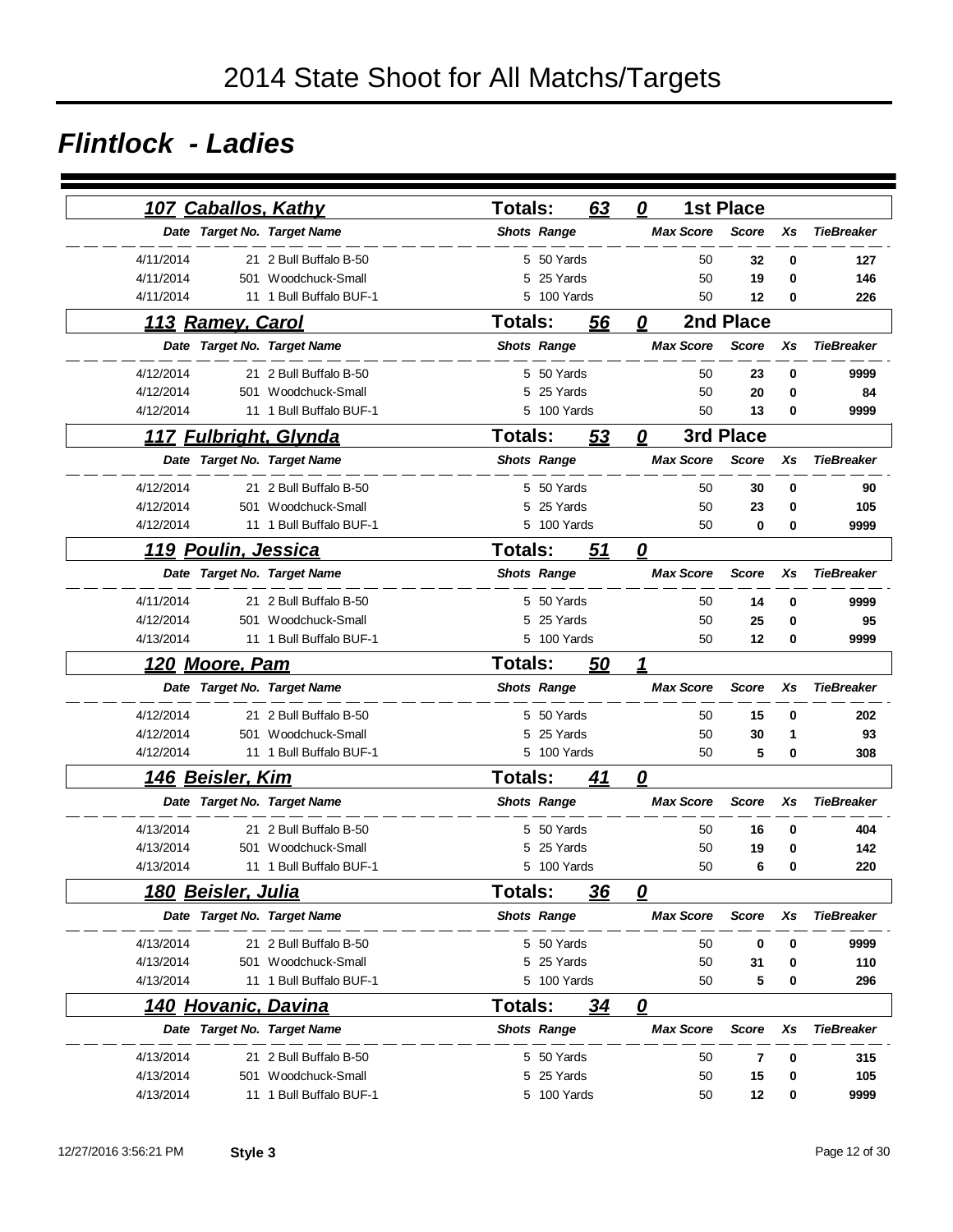#### *Flintlock - Mens*

| 108 Caballos, Dale          |                         | Totals:            | <u>125</u>  | 1                       |                  | <b>1st Place</b> |    |                   |
|-----------------------------|-------------------------|--------------------|-------------|-------------------------|------------------|------------------|----|-------------------|
| Date Target No. Target Name |                         | <b>Shots Range</b> |             |                         | <b>Max Score</b> | <b>Score</b>     | Xs | <b>TieBreaker</b> |
| 4/11/2014                   | 20 2 Bull Buffalo B-50  |                    | 5 50 Yards  |                         | 50               | 46               | 1  | 101               |
| 4/11/2014                   | 500 Woodchuck-Small     |                    | 5 25 Yards  |                         | 50               | 42               | 0  | 56                |
| 4/11/2014                   | 10 1 Bull Buffalo BUF-1 |                    | 5 100 Yards |                         | 50               | 37               | 0  | 92                |
| 130 Brown, William          |                         | <b>Totals:</b>     | 115         | 0                       |                  | 2nd Place        |    |                   |
| Date Target No. Target Name |                         | <b>Shots Range</b> |             |                         | <b>Max Score</b> | <b>Score</b>     | Xs | <b>TieBreaker</b> |
| 4/13/2014                   | 20 2 Bull Buffalo B-50  |                    | 5 50 Yards  |                         | 50               | 40               | 0  | 95                |
| 4/12/2014                   | 500 Woodchuck-Small     | 5                  | 25 Yards    |                         | 50               | 39               | 0  | 50                |
| 4/13/2014                   | 10 1 Bull Buffalo BUF-1 |                    | 5 100 Yards |                         | 50               | 36               | 0  | 120               |
| 139 Brandt, Curt            |                         | <b>Totals:</b>     | <u> 115</u> | 0                       |                  | 3rd Place        |    |                   |
| Date Target No. Target Name |                         | <b>Shots Range</b> |             |                         | <b>Max Score</b> | <b>Score</b>     | Xs | <b>TieBreaker</b> |
| 4/12/2014                   | 20 2 Bull Buffalo B-50  |                    | 5 50 Yards  |                         | 50               | 45               | 0  | 70                |
| 4/12/2014                   | 500 Woodchuck-Small     | 5                  | 25 Yards    |                         | 50               | 45               | 0  | 50                |
| 4/12/2014                   | 10 1 Bull Buffalo BUF-1 |                    | 5 100 Yards |                         | 50               | 25               | 0  | 290               |
| 114 Ramey, Orville          |                         | <b>Totals:</b>     | 111         | $\overline{\mathbf{0}}$ |                  |                  |    |                   |
| Date Target No. Target Name |                         | <b>Shots Range</b> |             |                         | <b>Max Score</b> | <b>Score</b>     | Xs | <b>TieBreaker</b> |
| 4/11/2014                   | 20 2 Bull Buffalo B-50  |                    | 5 50 Yards  |                         | 50               | 33               | 0  | 130               |
| 4/11/2014                   | 500 Woodchuck-Small     |                    | 5 25 Yards  |                         | 50               | 42               | 0  | 42                |
| 4/11/2014                   | 10 1 Bull Buffalo BUF-1 |                    | 5 100 Yards |                         | 50               | 36               | 0  | 135               |
| <u>148 Mullany, Tom</u>     |                         | <b>Totals:</b>     | 93          | 1                       |                  |                  |    |                   |
| Date Target No. Target Name |                         | <b>Shots Range</b> |             |                         | <b>Max Score</b> | <b>Score</b>     | Xs | <b>TieBreaker</b> |
| 4/12/2014                   | 20 2 Bull Buffalo B-50  |                    | 5 50 Yards  |                         | 50               | 25               | 1  | 144               |
| 4/12/2014                   | 500 Woodchuck-Small     |                    | 5 25 Yards  |                         | 50               | 41               | 0  | 125               |
| 4/12/2014                   | 10 1 Bull Buffalo BUF-1 |                    | 5 100 Yards |                         | 50               | 27               | 0  | 235               |
| 127 Sipes, Dave             |                         | <b>Totals:</b>     | 91          | 0                       |                  |                  |    |                   |
| Date Target No. Target Name |                         | <b>Shots Range</b> |             |                         | <b>Max Score</b> | <b>Score</b>     | Xs | <b>TieBreaker</b> |
| 4/12/2014                   | 20 2 Bull Buffalo B-50  |                    | 5 50 Yards  |                         | 50               | 30               | 0  | 145               |
| 4/12/2014                   | 500 Woodchuck-Small     | 5                  | 25 Yards    |                         | 50               | 39               | 0  | 70                |
| 4/11/2014                   | 10 1 Bull Buffalo BUF-1 |                    | 5 100 Yards |                         | 50               | 22               | 0  | 170               |
| <u>104 Stone, Don</u>       |                         | Totals:            | 85          | 0                       |                  |                  |    |                   |
| Date Target No. Target Name |                         | <b>Shots Range</b> |             |                         | <b>Max Score</b> | <b>Score</b>     | Xs | <b>TieBreaker</b> |
| 4/13/2014                   | 20 2 Bull Buffalo B-50  |                    | 5 50 Yards  |                         | 50               | 26               | 0  | 130               |
| 4/11/2014                   | 500 Woodchuck-Small     |                    | 5 25 Yards  |                         | 50               | 28               | 0  | 73                |
| 4/13/2014                   | 10 1 Bull Buffalo BUF-1 |                    | 5 100 Yards |                         | 50               | 31               | 0  | 149               |
| 111 Marney, Bill            |                         | <b>Totals:</b>     | 85          | $\overline{\mathbf{0}}$ |                  |                  |    |                   |
| Date Target No. Target Name |                         | <b>Shots Range</b> |             |                         | <b>Max Score</b> | <b>Score</b>     | Xs | <b>TieBreaker</b> |
| 4/11/2014                   | 20 2 Bull Buffalo B-50  |                    | 5 50 Yards  |                         | 50               | 35               | 0  | 287               |
| 4/11/2014                   | 500 Woodchuck-Small     | 5                  | 25 Yards    |                         | 50               | 39               | 0  | 45                |
| 4/12/2014                   | 10 1 Bull Buffalo BUF-1 |                    | 5 100 Yards |                         | 50               | 11               | 0  | 9999              |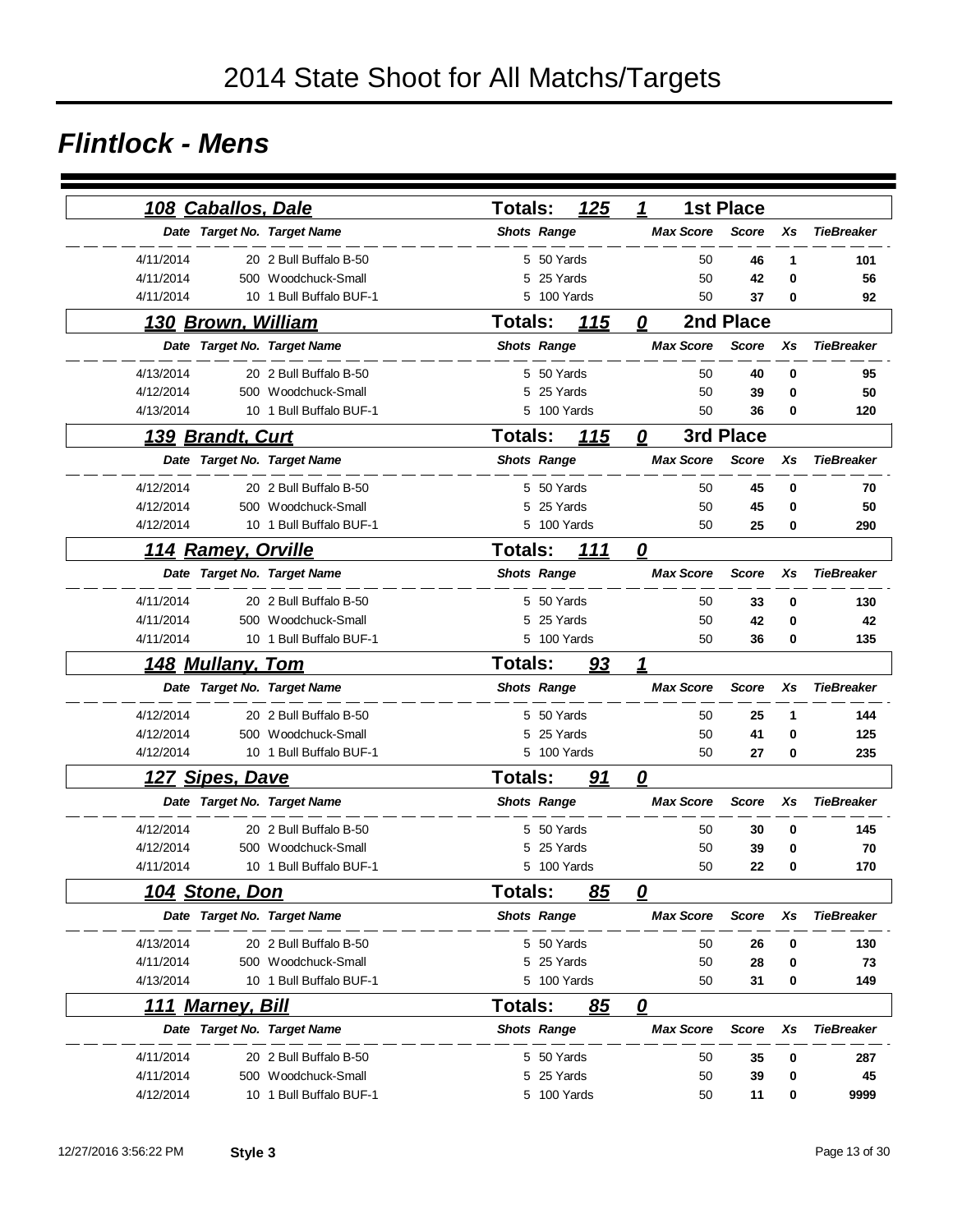| <u>112 McIntyre, Mike</u>     |                         | <b>Totals:</b> |                    | <u>78</u> | $\mathbf{\Omega}$       |              |    |                   |
|-------------------------------|-------------------------|----------------|--------------------|-----------|-------------------------|--------------|----|-------------------|
| Date Target No. Target Name   |                         |                | <b>Shots Range</b> |           | <b>Max Score</b>        | <b>Score</b> | Xs | <b>TieBreaker</b> |
| 4/12/2014                     | 20 2 Bull Buffalo B-50  |                | 5 50 Yards         |           | 50                      | 38           | 0  | 198               |
| 4/12/2014                     | 500 Woodchuck-Small     | 5              | 25 Yards           |           | 50                      | 26           | 0  | 93                |
| 4/12/2014                     | 10 1 Bull Buffalo BUF-1 |                | 5 100 Yards        |           | 50                      | 14           | 0  | 243               |
| <u>133 Brown, Herb</u>        |                         | <b>Totals:</b> |                    | 66        | 0                       |              |    |                   |
| Date Target No. Target Name   |                         |                | <b>Shots Range</b> |           | <b>Max Score</b>        | <b>Score</b> | Xs | <b>TieBreaker</b> |
| 4/12/2014                     | 20 2 Bull Buffalo B-50  |                | 5 50 Yards         |           | 50                      | 25           | 0  | 195               |
| 4/12/2014                     | 500 Woodchuck-Small     | 5              | 25 Yards           |           | 50                      | 28           | 0  | 137               |
| 4/12/2014                     | 10 1 Bull Buffalo BUF-1 | 5              | 100 Yards          |           | 50                      | 13           | 0  | 215               |
| <u>149 Hogaboom, Steve</u>    |                         | <b>Totals:</b> |                    | 56        | 0                       |              |    |                   |
| Date Target No. Target Name   |                         |                | <b>Shots Range</b> |           | <b>Max Score</b>        | <b>Score</b> | Xs | <b>TieBreaker</b> |
| 4/12/2014                     | 20 2 Bull Buffalo B-50  |                | 5 50 Yards         |           | 50                      | 25           | 0  | 170               |
| 4/12/2014                     | 500 Woodchuck-Small     | 5              | 25 Yards           |           | 50                      | 25           | 0  | 145               |
| 4/12/2014                     | 10 1 Bull Buffalo BUF-1 |                | 5 100 Yards        |           | 50                      | 6            | 0  | 9999              |
| <b>Gentile, Mike</b><br>105   |                         | <b>Totals:</b> |                    | 53        | 0                       |              |    |                   |
| Date Target No. Target Name   |                         |                | <b>Shots Range</b> |           | <b>Max Score</b>        | <b>Score</b> | Χs | <b>TieBreaker</b> |
| 4/12/2014                     | 20 2 Bull Buffalo B-50  |                | 5 50 Yards         |           | 50                      | 23           | 0  | 337               |
| 4/12/2014                     | 500 Woodchuck-Small     |                | 5 25 Yards         |           | 50                      | 16           | 0  | 198               |
| 4/12/2014                     | 10 1 Bull Buffalo BUF-1 |                | 5 100 Yards        |           | 50                      | 14           | 0  | 9999              |
| <u>123 Zdawczynski, Steve</u> |                         | <b>Totals:</b> |                    | 53        | 0                       |              |    |                   |
| Date Target No. Target Name   |                         |                | <b>Shots Range</b> |           | <b>Max Score</b>        | <b>Score</b> | Xs | <b>TieBreaker</b> |
| 4/11/2014                     | 20 2 Bull Buffalo B-50  |                | 5 50 Yards         |           | 50                      | 17           | 0  | 184               |
| 4/11/2014                     | 500 Woodchuck-Small     | 5              | 25 Yards           |           | 50                      | 31           | 0  | 100               |
| 4/11/2014                     | 10 1 Bull Buffalo BUF-1 |                | 5 100 Yards        |           | 50                      | 5            | 0  | 9999              |
| <u> 142 Beisler, Greq</u>     |                         | <b>Totals:</b> |                    | <u>51</u> | $\boldsymbol{\varrho}$  |              |    |                   |
| Date Target No. Target Name   |                         |                | <b>Shots Range</b> |           | <b>Max Score</b>        | <b>Score</b> | Xs | <b>TieBreaker</b> |
| 4/13/2014                     | 20 2 Bull Buffalo B-50  | 5              | 50 Yards           |           | 50                      | 14           | 0  | 220               |
| 4/13/2014<br>500              | Woodchuck-Small         |                | 25 Yards           |           | 50                      | 32           | 0  | 46                |
| 4/13/2014                     | 10 1 Bull Buffalo BUF-1 |                | 5 100 Yards        |           | 50                      | 5            | 0  | 9999              |
| <u>155 Perkins, Will</u>      |                         | <b>Totals:</b> |                    | 46        | 0                       |              |    |                   |
| Date Target No. Target Name   |                         |                | <b>Shots Range</b> |           | <b>Max Score</b>        | <b>Score</b> | Xs | <b>TieBreaker</b> |
| 4/13/2014                     | 20 2 Bull Buffalo B-50  |                | 5 50 Yards         |           | 50                      | 0            | 0  | 9999              |
| 4/12/2014                     | 500 Woodchuck-Small     |                | 5 25 Yards         |           | 50                      | 39           | 0  | 71                |
| 4/12/2014                     | 10 1 Bull Buffalo BUF-1 |                | 5 100 Yards        |           | 50                      | 7            | 0  | 9999              |
| <b>Fannin, Hank</b><br>110    |                         | <b>Totals:</b> |                    | 42        | $\overline{\mathbf{0}}$ |              |    |                   |
| Date Target No. Target Name   |                         |                | <b>Shots Range</b> |           | <b>Max Score</b>        | <b>Score</b> | Xs | <b>TieBreaker</b> |
| 4/12/2014                     | 20 2 Bull Buffalo B-50  |                | 5 50 Yards         |           | 50                      | 14           | 0  | 130               |
|                               |                         |                |                    |           |                         |              |    |                   |
| 4/12/2014                     | 500 Woodchuck-Small     | 5              | 25 Yards           |           | 50                      | 19           | 0  | 100               |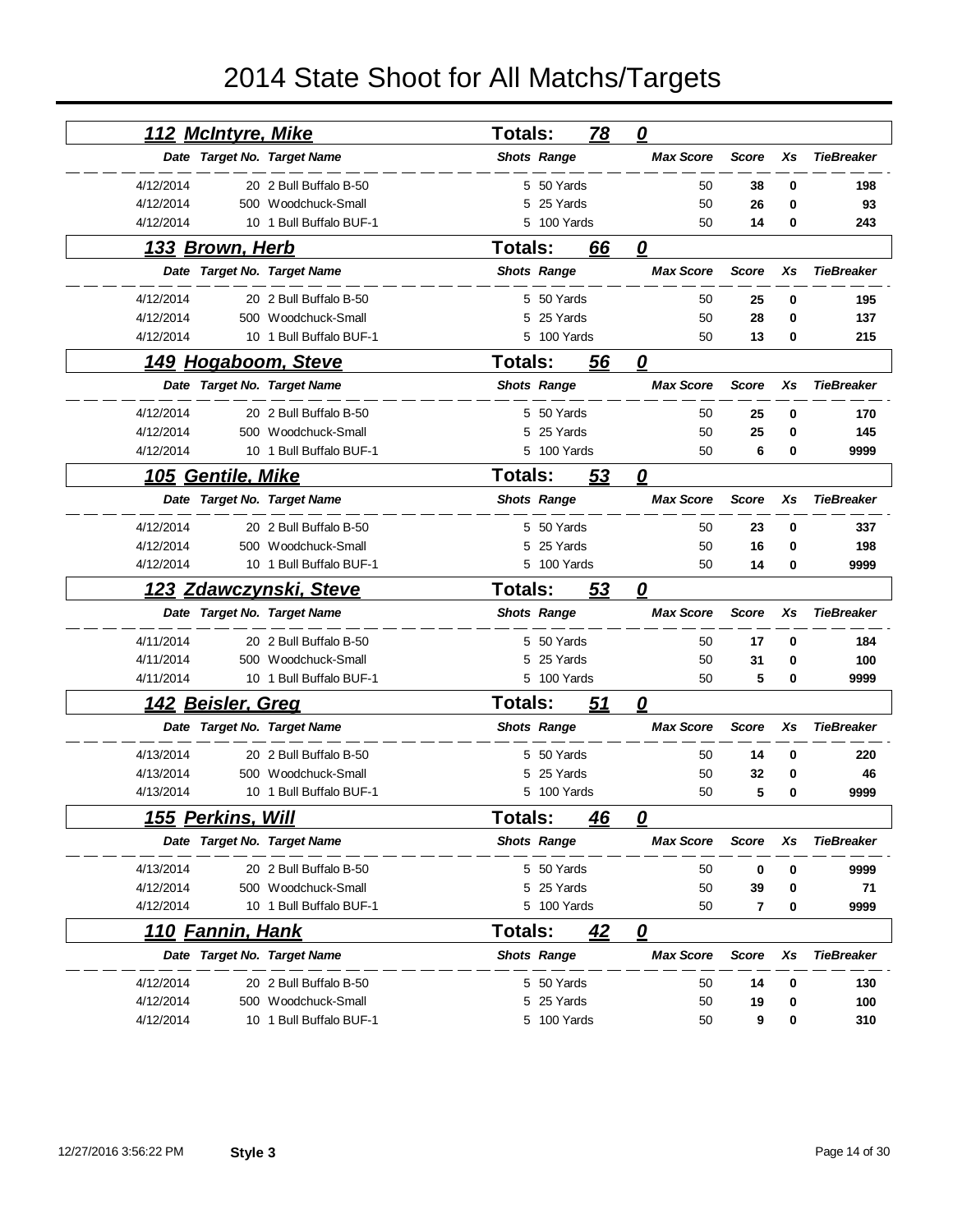|           | 103 Jenkins, Tim          |                             | <b>Totals:</b> |                    | <u>41</u> |                         |              |    |                   |
|-----------|---------------------------|-----------------------------|----------------|--------------------|-----------|-------------------------|--------------|----|-------------------|
|           |                           | Date Target No. Target Name |                | <b>Shots Range</b> |           | <b>Max Score</b>        | <b>Score</b> | Xs | <b>TieBreaker</b> |
| 4/13/2014 |                           | 20 2 Bull Buffalo B-50      |                | 5 50 Yards         |           | 50                      | 0            | 0  | 9999              |
| 4/11/2014 |                           | 500 Woodchuck-Small         |                | 5 25 Yards         |           | 50                      | 35           | 1  | 65                |
| 4/11/2014 | 10                        | 1 Bull Buffalo BUF-1        |                | 5 100 Yards        |           | 50                      | 6            | 0  | 260               |
|           | <u>137 Echols, David</u>  |                             | Totals:        |                    | 32        | $\overline{\mathbf{0}}$ |              |    |                   |
|           |                           | Date Target No. Target Name |                | <b>Shots Range</b> |           | <b>Max Score</b>        | <b>Score</b> | Xs | <b>TieBreaker</b> |
| 4/12/2014 |                           | 20 2 Bull Buffalo B-50      |                | 5 50 Yards         |           | 50                      | 19           | 0  | 140               |
| 4/13/2014 |                           | 500 Woodchuck-Small         |                | 5 25 Yards         |           | 50                      | 0            | 0  | 9999              |
| 4/12/2014 | 10                        | 1 Bull Buffalo BUF-1        |                | 5 100 Yards        |           | 50                      | 13           | 0  | 253               |
|           | <u>124 Davide, Thomas</u> |                             | Totals:        |                    | <u>30</u> | 0                       |              |    |                   |
|           |                           | Date Target No. Target Name |                | <b>Shots Range</b> |           | <b>Max Score</b>        | <b>Score</b> | Xs | <b>TieBreaker</b> |
| 4/12/2014 |                           | 20 2 Bull Buffalo B-50      |                | 5 50 Yards         |           | 50                      | 8            | 0  | 125               |
| 4/12/2014 |                           | 500 Woodchuck-Small         |                | 5 25 Yards         |           | 50                      | 22           | 0  | 122               |
| 4/12/2014 |                           | 10 1 Bull Buffalo BUF-1     |                | 5 100 Yards        |           | 50                      | 0            | 0  | 9999              |
|           | <u>182 Faris, Utah</u>    |                             | <b>Totals:</b> |                    | <u>21</u> | 0                       |              |    |                   |
|           |                           | Date Target No. Target Name |                | <b>Shots Range</b> |           | <b>Max Score</b>        | <b>Score</b> | Xs | <b>TieBreaker</b> |
| 4/13/2014 |                           | 20 2 Bull Buffalo B-50      |                | 5 50 Yards         |           | 50                      | 0            | 0  | 9999              |
| 4/13/2014 |                           | 500 Woodchuck-Small         |                | 5 25 Yards         |           | 50                      | 21           | 0  | 143               |
| 4/13/2014 |                           | 10 1 Bull Buffalo BUF-1     |                | 5 100 Yards        |           | 50                      | 0            | 0  | 9999              |

#### *Knife & Hawk - Juniors*

|                    | 160 Richards, Landon        | Totals: |                    | <u>35</u> | 0 |                        | <b>1st Place</b> |              |                   |
|--------------------|-----------------------------|---------|--------------------|-----------|---|------------------------|------------------|--------------|-------------------|
|                    | Date Target No. Target Name |         | <b>Shots Range</b> |           |   | <b>Max Score</b> Score |                  | <b>Xs</b>    | <b>TieBreaker</b> |
| 4/13/2014          | 290 Knife and Hawk-Juniors  |         | 10 N/A             |           |   | 150                    | 35               | 0            | 0                 |
| 153 Beisler, Chris |                             | Totals: |                    | 20        | 0 |                        | 2nd Place        |              |                   |
|                    | Date Target No. Target Name |         | <b>Shots Range</b> |           |   | <b>Max Score</b>       | Score            | Xs           | <b>TieBreaker</b> |
| 4/13/2014          | 290 Knife and Hawk-Juniors  |         | 10 N/A             |           |   | 150                    | 20               | $\mathbf 0$  |                   |
| 147 Wood, Shelby   |                             | Totals: |                    | 20        | 0 |                        | 3rd Place        |              |                   |
|                    | Date Target No. Target Name |         | <b>Shots Range</b> |           |   | <b>Max Score</b>       | Score            | Xs           | <b>TieBreaker</b> |
| 4/13/2014          | 290 Knife and Hawk-Juniors  |         | 10 N/A             |           |   | 150                    | 20               | $\mathbf{0}$ | $\mathbf{2}$      |
| 161 Richards, Leah |                             | Totals: |                    | 20        | 0 |                        |                  |              |                   |
|                    | Date Target No. Target Name |         | <b>Shots Range</b> |           |   | <b>Max Score</b>       | <b>Score</b>     | Xs           | <b>TieBreaker</b> |
| 4/13/2014          | 290 Knife and Hawk-Juniors  |         | 10 N/A             |           |   | 150                    | 20               | $\mathbf{0}$ | 3                 |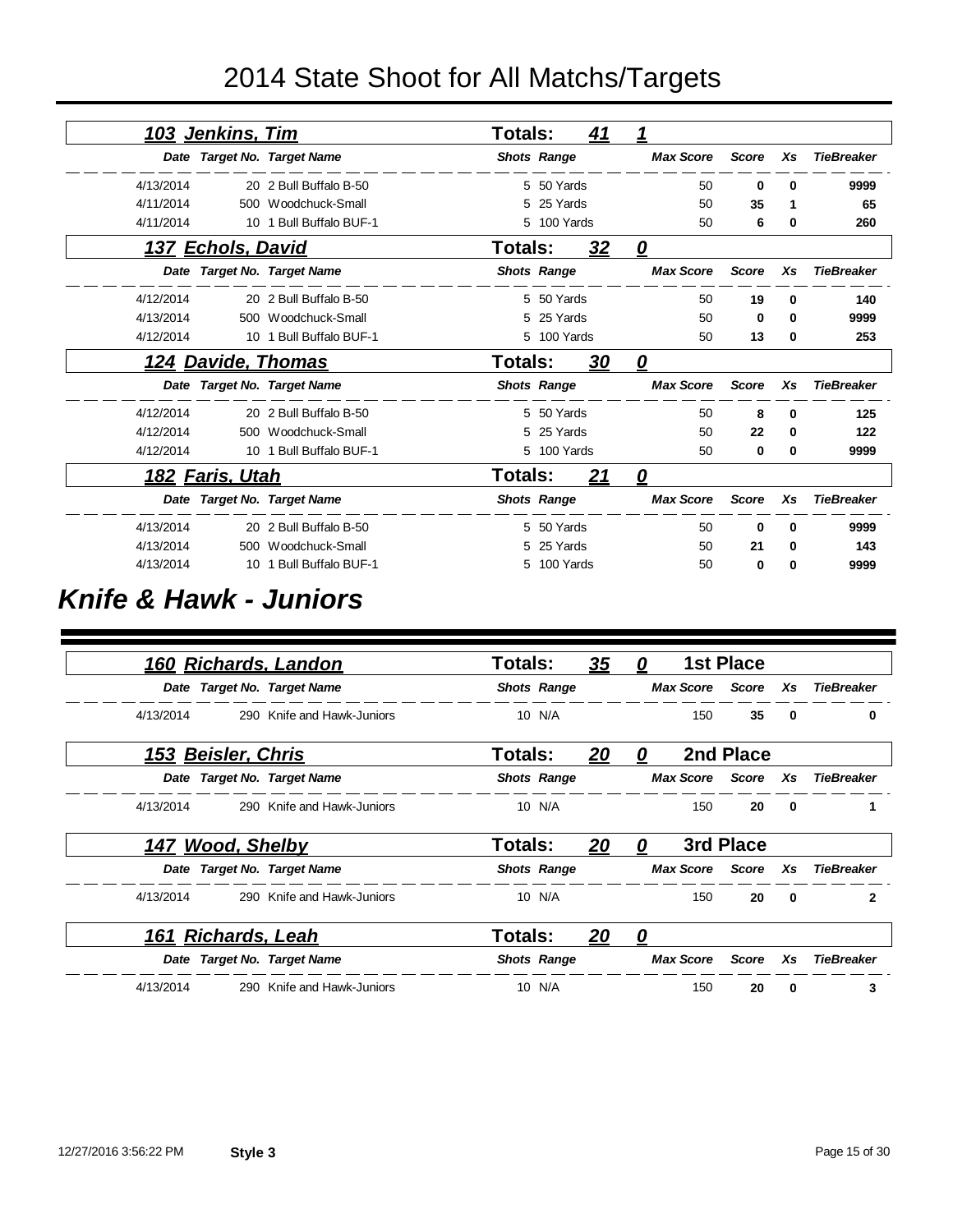#### *Knife & Hawk - Ladies*

|           | <u>146 Beisler, Kim</u>    |                             | <b>Totals:</b> |                    | 40             | 0                      |                  | <b>1st Place</b> |          |                   |
|-----------|----------------------------|-----------------------------|----------------|--------------------|----------------|------------------------|------------------|------------------|----------|-------------------|
|           |                            | Date Target No. Target Name |                | <b>Shots Range</b> |                |                        | <b>Max Score</b> | <b>Score</b>     | Xs       | <b>TieBreaker</b> |
| 4/13/2014 |                            | 300 Knife and Hawk-Ladies   |                | 10 N/A             |                |                        | 150              | 40               | $\bf{0}$ | 0                 |
|           |                            | <u>140 Hovanic, Davina</u>  | Totals:        |                    | 35             | 0                      |                  | 2nd Place        |          |                   |
|           |                            | Date Target No. Target Name |                | <b>Shots Range</b> |                |                        | <b>Max Score</b> | <b>Score</b>     | Xs       | <b>TieBreaker</b> |
| 4/13/2014 |                            | 300 Knife and Hawk-Ladies   |                | 10 N/A             |                |                        | 150              | 35               | 0        | 1                 |
|           | 122 Prestin, Alice         |                             | <b>Totals:</b> |                    | 35             | 0                      |                  | 3rd Place        |          |                   |
|           |                            | Date Target No. Target Name |                | <b>Shots Range</b> |                |                        | <b>Max Score</b> | <b>Score</b>     | Xs       | <b>TieBreaker</b> |
| 4/13/2014 |                            | 300 Knife and Hawk-Ladies   |                | 10 N/A             |                |                        | 150              | 35               | $\bf{0}$ | $\mathbf{2}$      |
|           | 119 Poulin, Jessica        |                             | <b>Totals:</b> |                    | 30             | $\boldsymbol{\varrho}$ |                  |                  |          |                   |
|           |                            | Date Target No. Target Name |                | <b>Shots Range</b> |                |                        | <b>Max Score</b> | <b>Score</b>     | Xs       | <b>TieBreaker</b> |
| 4/13/2014 |                            | 300 Knife and Hawk-Ladies   |                | 10 N/A             |                |                        | 150              | 30               | 0        | 0                 |
| 181       | Deuel, Jolynne             |                             | <b>Totals:</b> |                    | 25             | 0                      |                  |                  |          |                   |
|           |                            | Date Target No. Target Name |                | <b>Shots Range</b> |                |                        | <b>Max Score</b> | <b>Score</b>     | Xs       | <b>TieBreaker</b> |
| 4/13/2014 |                            | 300 Knife and Hawk-Ladies   |                | 10 N/A             |                |                        | 150              | 25               | 0        | 0                 |
|           | 126 Neeson, Darcie         |                             | <b>Totals:</b> |                    | 25             | 0                      |                  |                  |          |                   |
|           |                            | Date Target No. Target Name |                | <b>Shots Range</b> |                |                        | <b>Max Score</b> | <b>Score</b>     | Xs       | <b>TieBreaker</b> |
| 4/13/2014 |                            | 300 Knife and Hawk-Ladies   |                | 10 N/A             |                |                        | 150              | 25               | 0        | 0                 |
|           | <u>141 Hovanec, Nicki</u>  |                             | Totals:        |                    | 20             | 0                      |                  |                  |          |                   |
|           |                            | Date Target No. Target Name |                | <b>Shots Range</b> |                |                        | <b>Max Score</b> | <b>Score</b>     | Xs       | <b>TieBreaker</b> |
| 4/13/2014 |                            | 300 Knife and Hawk-Ladies   |                | 10 N/A             |                |                        | 150              | 20               | 0        | 0                 |
|           | 120 Moore, Pam             |                             | <b>Totals:</b> |                    | <u> 20</u>     | 0                      |                  |                  |          |                   |
|           |                            | Date Target No. Target Name |                | <b>Shots Range</b> |                |                        | <b>Max Score</b> | <b>Score</b>     | Xs       | <b>TieBreaker</b> |
| 4/13/2014 |                            | 300 Knife and Hawk-Ladies   |                | 10 N/A             |                |                        | 150              | 20               | 0        | 0                 |
|           | <u>154 Beisler, Tamera</u> |                             | Totals:        |                    | <u> 15</u>     | $\mathbf{\Omega}$      |                  |                  |          |                   |
|           |                            | Date Target No. Target Name |                | <b>Shots Range</b> |                |                        | <b>Max Score</b> | Score            | Xs       | <b>TieBreaker</b> |
| 4/13/2014 |                            | 300 Knife and Hawk-Ladies   |                | 10 N/A             |                |                        | 150              | 15               | 0        | 0                 |
|           |                            | 117 Fulbright, Glynda       | Totals:        |                    | $\overline{5}$ | $\mathbf{\Omega}$      |                  |                  |          |                   |
|           |                            | Date Target No. Target Name |                | <b>Shots Range</b> |                |                        | <b>Max Score</b> | Score            | Xs       | <b>TieBreaker</b> |
| 4/13/2014 |                            | 300 Knife and Hawk-Ladies   |                | 10 N/A             |                |                        | 150              | 5                | 0        | 0                 |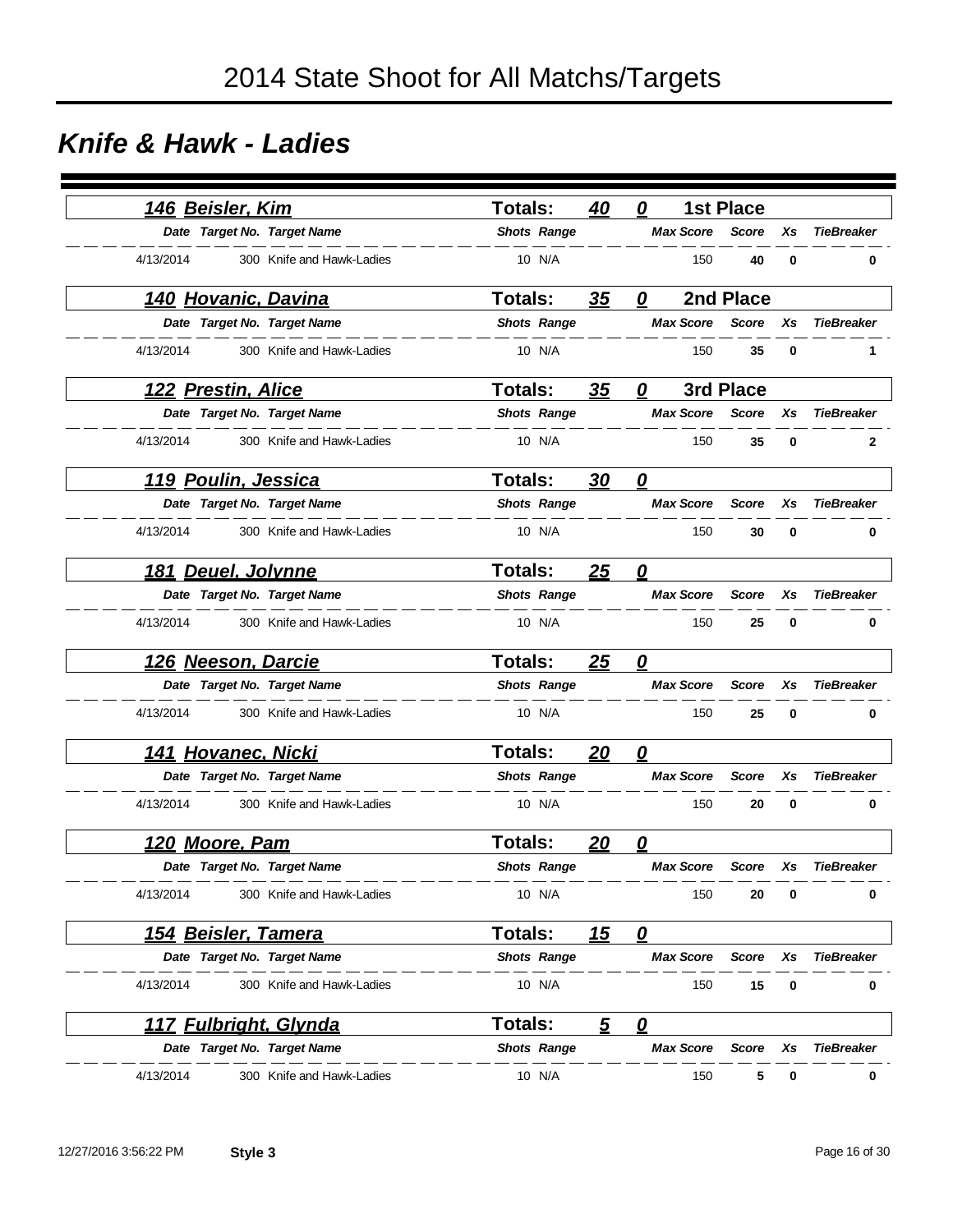#### *Knife & Hawk - Mens*

|           | 104 Stone, Don          |                             | <b>Totals:</b> |                    | 70        | 0                      |                  | <b>1st Place</b> |          |                   |
|-----------|-------------------------|-----------------------------|----------------|--------------------|-----------|------------------------|------------------|------------------|----------|-------------------|
|           |                         | Date Target No. Target Name |                | <b>Shots Range</b> |           |                        | <b>Max Score</b> | <b>Score</b>     | Xs       | <b>TieBreaker</b> |
| 4/13/2014 |                         | 310 Knife and Hawk-Mens     |                | 10 N/A             |           |                        | 150              | 70               | $\bf{0}$ | 0                 |
|           |                         | 172 Hurwitz, Herman         | Totals:        |                    | 55        | 0                      |                  | 2nd Place        |          |                   |
|           |                         | Date Target No. Target Name |                | <b>Shots Range</b> |           |                        | <b>Max Score</b> | <b>Score</b>     | Xs       | <b>TieBreaker</b> |
| 4/13/2014 |                         | 310 Knife and Hawk-Mens     |                | 10 N/A             |           |                        | 150              | 55               | 0        | 1                 |
|           | 101 Fannin, Joe         |                             | Totals:        |                    | 55        | 0                      |                  | 3rd Place        |          |                   |
|           |                         | Date Target No. Target Name |                | <b>Shots Range</b> |           |                        | <b>Max Score</b> | <b>Score</b>     | Xs       | <b>TieBreaker</b> |
| 4/13/2014 |                         | 310 Knife and Hawk-Mens     |                | 10 N/A             |           |                        | 150              | 55               | $\bf{0}$ | $\mathbf{2}$      |
|           | <u>132 Kelley, Mike</u> |                             | <b>Totals:</b> |                    | 55        | $\boldsymbol{\varrho}$ |                  |                  |          |                   |
|           |                         | Date Target No. Target Name |                | <b>Shots Range</b> |           |                        | <b>Max Score</b> | <b>Score</b>     | Xs       | <b>TieBreaker</b> |
| 4/13/2014 |                         | 310 Knife and Hawk-Mens     |                | 10 N/A             |           |                        | 150              | 55               | 0        | 3                 |
|           | 103 Jenkins, Tim        |                             | <b>Totals:</b> |                    | 50        | 0                      |                  |                  |          |                   |
|           |                         | Date Target No. Target Name |                | <b>Shots Range</b> |           |                        | <b>Max Score</b> | <b>Score</b>     | Xs       | <b>TieBreaker</b> |
| 4/13/2014 |                         | 310 Knife and Hawk-Mens     |                | 10 N/A             |           |                        | 150              | 50               | 0        | 0                 |
|           |                         | <u>158 Henderson, John</u>  | <b>Totals:</b> |                    | <u>50</u> | 0                      |                  |                  |          |                   |
|           |                         | Date Target No. Target Name |                | <b>Shots Range</b> |           |                        | <b>Max Score</b> | <b>Score</b>     | Xs       | <b>TieBreaker</b> |
| 4/13/2014 |                         | 310 Knife and Hawk-Mens     |                | 10 N/A             |           |                        | 150              | 50               | 0        | 0                 |
|           | <u>166 Hull, Jim</u>    |                             | Totals:        |                    | <u>50</u> | 0                      |                  |                  |          |                   |
|           |                         | Date Target No. Target Name |                | <b>Shots Range</b> |           |                        | <b>Max Score</b> | <b>Score</b>     | Xs       | <b>TieBreaker</b> |
| 4/13/2014 |                         | 310 Knife and Hawk-Mens     |                | 10 N/A             |           |                        | 150              | 50               | 0        | 0                 |
|           |                         | 162 Richards, Patrick       | <b>Totals:</b> |                    | 50        | 0                      |                  |                  |          |                   |
|           |                         | Date Target No. Target Name |                | <b>Shots Range</b> |           |                        | <b>Max Score</b> | <b>Score</b>     | Xs       | <b>TieBreaker</b> |
| 4/13/2014 |                         | 310 Knife and Hawk-Mens     |                | 10 N/A             |           |                        | 150              | 50               | 0        | 0                 |
|           | <u>136 Neeson, Tom</u>  |                             | Totals:        |                    | <u>25</u> | $\mathbf{\Omega}$      |                  |                  |          |                   |
|           |                         | Date Target No. Target Name |                | <b>Shots Range</b> |           |                        | <b>Max Score</b> | Score            | Xs       | <b>TieBreaker</b> |
| 4/13/2014 |                         | 310 Knife and Hawk-Mens     |                | 10 N/A             |           |                        | 150              | 25               | 0        | 0                 |
|           | 144 Hildreth, Mike      |                             | Totals:        |                    | <u>25</u> | $\mathbf{\Omega}$      |                  |                  |          |                   |
|           |                         | Date Target No. Target Name |                | <b>Shots Range</b> |           |                        | <b>Max Score</b> | Score            | Xs       | <b>TieBreaker</b> |
| 4/13/2014 |                         | 310 Knife and Hawk-Mens     |                | 10 N/A             |           |                        | 150              | 25               | 0        | 0                 |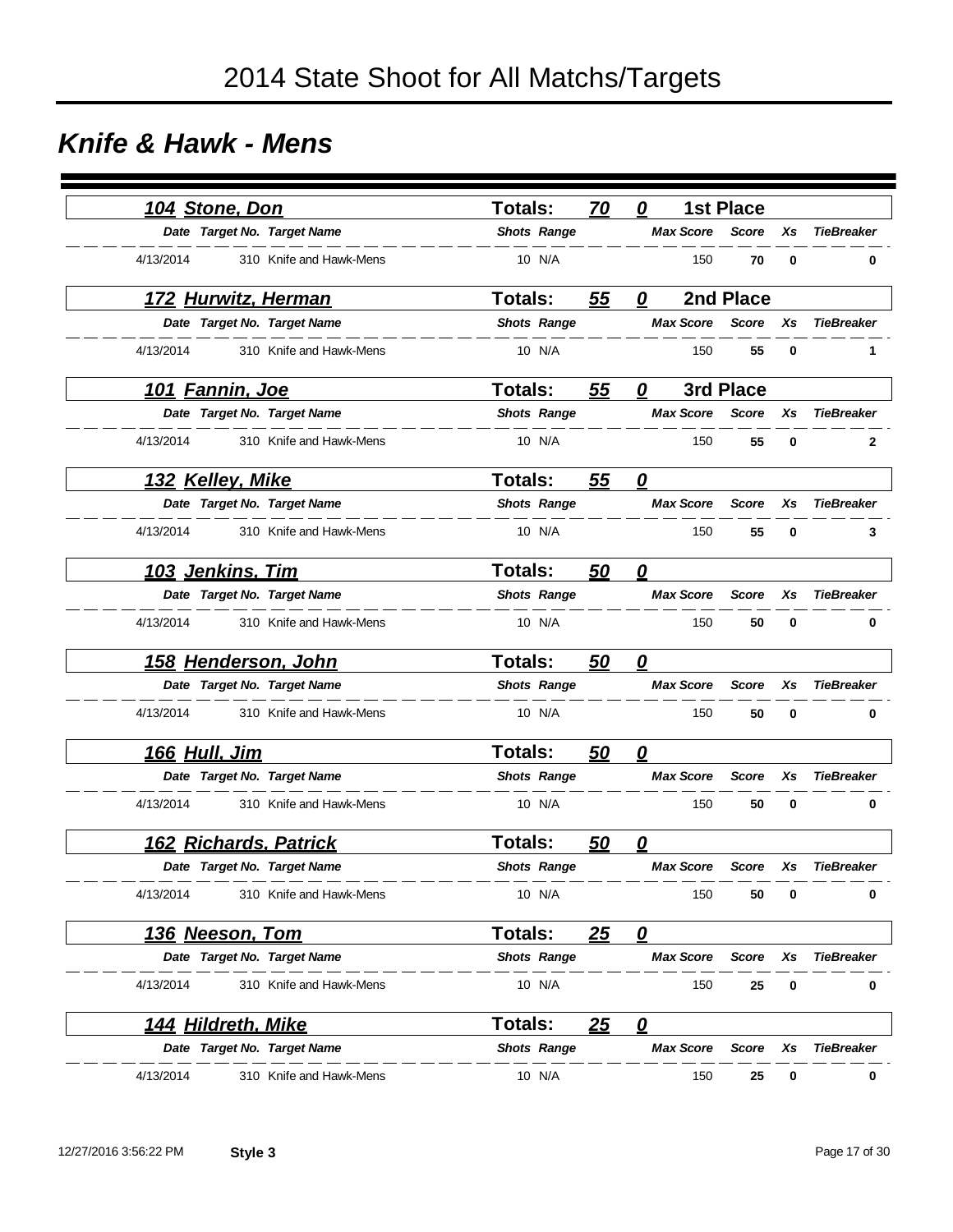|           | <u>142 Beisler, Greq</u>    | <b>Totals:</b>     | 25         | 0                       |              |          |                   |
|-----------|-----------------------------|--------------------|------------|-------------------------|--------------|----------|-------------------|
|           | Date Target No. Target Name | <b>Shots Range</b> |            | <b>Max Score</b>        | <b>Score</b> | Xs       | <b>TieBreaker</b> |
| 4/13/2014 | 310 Knife and Hawk-Mens     | 10 N/A             |            | 150                     | 25           | $\bf{0}$ | 0                 |
|           | 124 Davide, Thomas          | <b>Totals:</b>     | <u> 20</u> | $\mathbf{\Omega}$       |              |          |                   |
|           | Date Target No. Target Name | <b>Shots Range</b> |            | <b>Max Score</b>        | <b>Score</b> | Xs       | <b>TieBreaker</b> |
| 4/13/2014 | 310 Knife and Hawk-Mens     | 10 N/A             |            | 150                     | 20           | 0        | 0                 |
| 159       | <b>Benoist, Brent</b>       | <b>Totals:</b>     | <u>20</u>  | $\overline{\mathbf{0}}$ |              |          |                   |
|           | Date Target No. Target Name | <b>Shots Range</b> |            | <b>Max Score</b>        | <b>Score</b> | Xs       | <b>TieBreaker</b> |
| 4/13/2014 | 310 Knife and Hawk-Mens     | 10 N/A             |            | 150                     | 20           | 0        | 0                 |
|           | <u>125 Neeson, Brian</u>    | <b>Totals:</b>     | 15         | 0                       |              |          |                   |
|           | Date Target No. Target Name | <b>Shots Range</b> |            | <b>Max Score</b>        | <b>Score</b> | Xs       | <b>TieBreaker</b> |
| 4/13/2014 | 310 Knife and Hawk-Mens     | 10 N/A             |            | 150                     | 15           | 0        | 0                 |
|           | <u>135 Poulin, Troy</u>     | <b>Totals:</b>     | <u>15</u>  | $\mathbf{\Omega}$       |              |          |                   |
|           | Date Target No. Target Name | <b>Shots Range</b> |            | <b>Max Score</b>        | <b>Score</b> | Xs       | <b>TieBreaker</b> |
| 4/13/2014 | 310 Knife and Hawk-Mens     | 10 N/A             |            | 150                     | 15           | $\bf{0}$ | 0                 |
|           | 116 Fulbright, Greg         | <b>Totals:</b>     | 15         | $\overline{\mathbf{0}}$ |              |          |                   |
|           | Date Target No. Target Name | <b>Shots Range</b> |            | <b>Max Score</b>        | <b>Score</b> | Xs       | <b>TieBreaker</b> |
| 4/13/2014 | 310 Knife and Hawk-Mens     | 10 N/A             |            | 150                     | 15           | 0        | 0                 |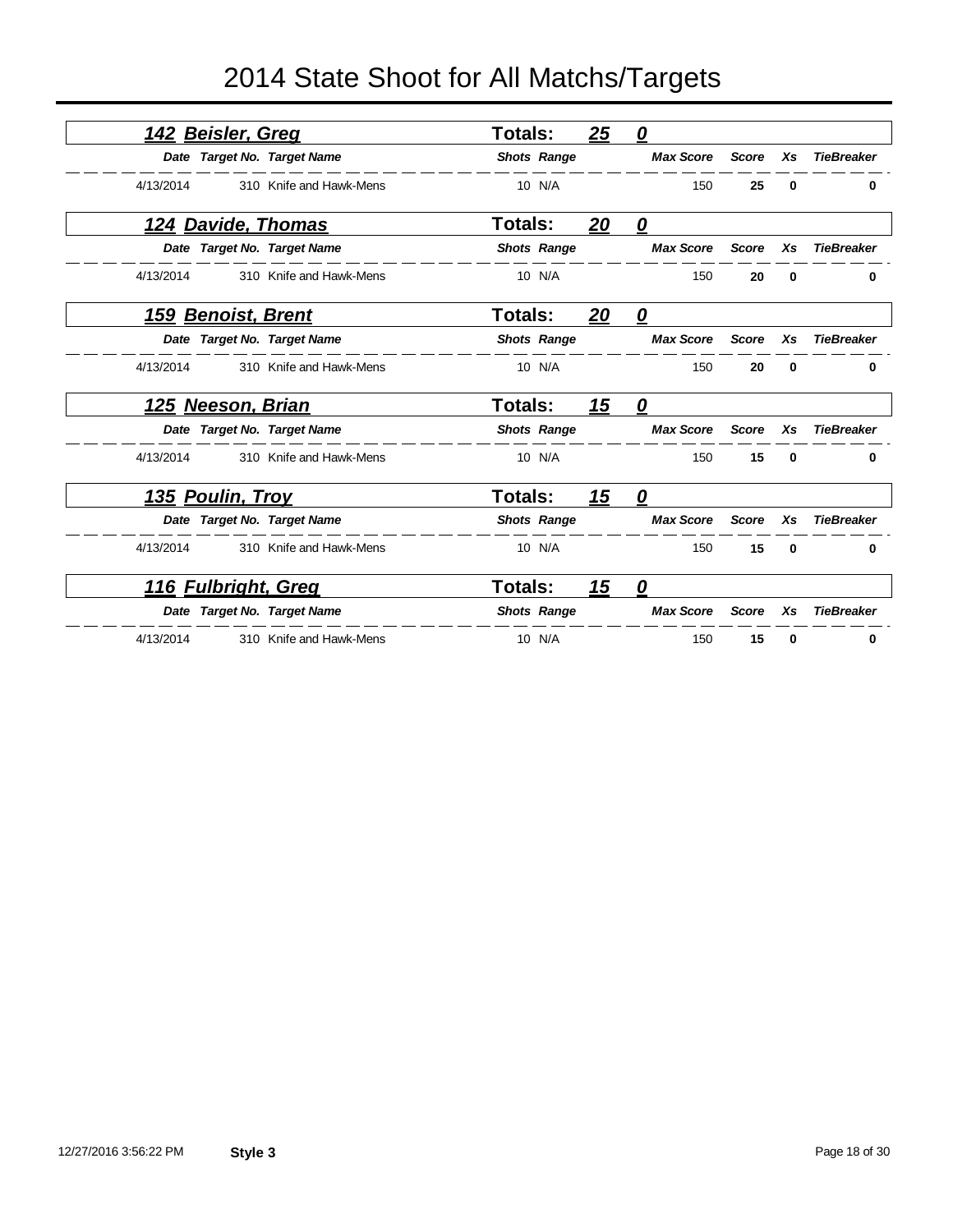#### *Offhand - Juniors*

| 151 Foley, Amber         |                             | <b>Totals:</b> |                    | 94        | 1                       |                  | <b>1st Place</b> |    |                   |
|--------------------------|-----------------------------|----------------|--------------------|-----------|-------------------------|------------------|------------------|----|-------------------|
|                          | Date Target No. Target Name |                | <b>Shots Range</b> |           |                         | <b>Max Score</b> | <b>Score</b>     | Xs | <b>TieBreaker</b> |
| 4/12/2014                | 13 1 Bull Buffalo BUF-1     |                | 5 50 Yards         |           |                         | 50               | 22               | 0  | 265               |
| 4/12/2014                | 241 Fox-701                 | 5              | 25 Yards           |           |                         | 50               | 45               | 1  | 96                |
| 4/12/2014                | 221 Crow-101                |                | 5 25 Yards         |           |                         | 50               | 27               | 0  | 48                |
| 156 Perkins, Kayla       |                             | <b>Totals:</b> |                    | 74        | 0                       |                  | 2nd Place        |    |                   |
|                          | Date Target No. Target Name |                | <b>Shots Range</b> |           |                         | <b>Max Score</b> | <b>Score</b>     | Xs | <b>TieBreaker</b> |
| 4/12/2014                | 13 1 Bull Buffalo BUF-1     |                | 5 50 Yards         |           |                         | 50               | 15               | 0  | 168               |
| 4/12/2014                | 241 Fox-701                 | 5              | 25 Yards           |           |                         | 50               | 32               | 0  | 140               |
| 4/12/2014                | 221 Crow-101                |                | 5 25 Yards         |           |                         | 50               | 27               | 0  | 83                |
|                          | 160 Richards, Landon        | <b>Totals:</b> |                    | 74        | 0                       |                  | 3rd Place        |    |                   |
|                          | Date Target No. Target Name |                | <b>Shots Range</b> |           |                         | <b>Max Score</b> | <b>Score</b>     | Xs | <b>TieBreaker</b> |
| 4/12/2014                | 13 1 Bull Buffalo BUF-1     |                | 5 50 Yards         |           |                         | 50               | 23               | 0  | 285               |
| 4/12/2014                | 241 Fox-701                 |                | 5 25 Yards         |           |                         | 50               | 31               | 0  | 171               |
| 4/13/2014                | 221 Crow-101                |                | 5 25 Yards         |           |                         | 50               | 20               | 0  | 9999              |
| <u> 175</u>              | <b>Lowery, Dalton</b>       | <b>Totals:</b> |                    | 64        | 1                       |                  |                  |    |                   |
|                          | Date Target No. Target Name |                | <b>Shots Range</b> |           |                         | <b>Max Score</b> | <b>Score</b>     | Xs | <b>TieBreaker</b> |
| 4/13/2014                | 13 1 Bull Buffalo BUF-1     |                | 5 50 Yards         |           |                         | 50               | 9                | 0  | 345               |
| 4/13/2014                | 241 Fox-701                 |                | 5 25 Yards         |           |                         | 50               | 33               | 0  | 115               |
| 4/13/2014                | 221 Crow-101                |                | 5 25 Yards         |           |                         | 50               | 22               | 1  | 102               |
| 178                      | <b>Bergman, Laura</b>       | <b>Totals:</b> |                    | <u>55</u> | $\overline{\mathbf{0}}$ |                  |                  |    |                   |
|                          | Date Target No. Target Name |                | <b>Shots Range</b> |           |                         | <b>Max Score</b> | <b>Score</b>     | Xs | <b>TieBreaker</b> |
| 4/13/2014                | 13 1 Bull Buffalo BUF-1     |                | 5 50 Yards         |           |                         | 50               | 13               | 0  | 285               |
| 4/13/2014                | 241 Fox-701                 |                | 5 25 Yards         |           |                         | 50               | 12               | 0  | 164               |
| 4/13/2014                | 221 Crow-101                |                | 5 25 Yards         |           |                         | 50               | 30               | 0  | 77                |
| <u>176 Bonner, Amber</u> |                             | <b>Totals:</b> |                    | 48        | 1                       |                  |                  |    |                   |
|                          | Date Target No. Target Name |                | <b>Shots Range</b> |           |                         | <b>Max Score</b> | <b>Score</b>     | Xs | <b>TieBreaker</b> |
| 4/13/2014                | 13 1 Bull Buffalo BUF-1     |                | 5 50 Yards         |           |                         | 50               | 22               | 0  | 175               |
| 4/12/2014                | 241 Fox-701                 | 5              | 25 Yards           |           |                         | 50               | 10               | 1  | 105               |
| 4/13/2014                | 221 Crow-101                |                | 5 25 Yards         |           |                         | 50               | 16               | 0  | 170               |
|                          | 152 Allen, Mackenzie        | Totals:        |                    | 41        | 0                       |                  |                  |    |                   |
|                          | Date Target No. Target Name |                | <b>Shots Range</b> |           |                         | <b>Max Score</b> | <b>Score</b>     | Xs | <b>TieBreaker</b> |
| 4/12/2014                | 13 1 Bull Buffalo BUF-1     |                | 5 50 Yards         |           |                         | 50               | 6                | 0  | 215               |
| 4/12/2014                | 241 Fox-701                 |                | 5 25 Yards         |           |                         | 50               | 15               | 0  | 114               |
| 4/12/2014                | 221 Crow-101                |                | 5 25 Yards         |           |                         | 50               | 20               | 0  | 162               |
| 147 Wood, Shelby         |                             | <b>Totals:</b> |                    | 25        | $\mathbf{Q}$            |                  |                  |    |                   |
|                          | Date Target No. Target Name |                | <b>Shots Range</b> |           |                         | <b>Max Score</b> | <b>Score</b>     | Xs | <b>TieBreaker</b> |
| 4/13/2014                | 13 1 Bull Buffalo BUF-1     |                | 5 50 Yards         |           |                         | 50               | 0                | 0  | 9999              |
| 4/13/2014                | 241 Fox-701                 |                | 5 25 Yards         |           |                         | 50               | 15               | 0  | 135               |
| 4/13/2014                | 221 Crow-101                |                | 5 25 Yards         |           |                         | 50               | 10               | 0  | 95                |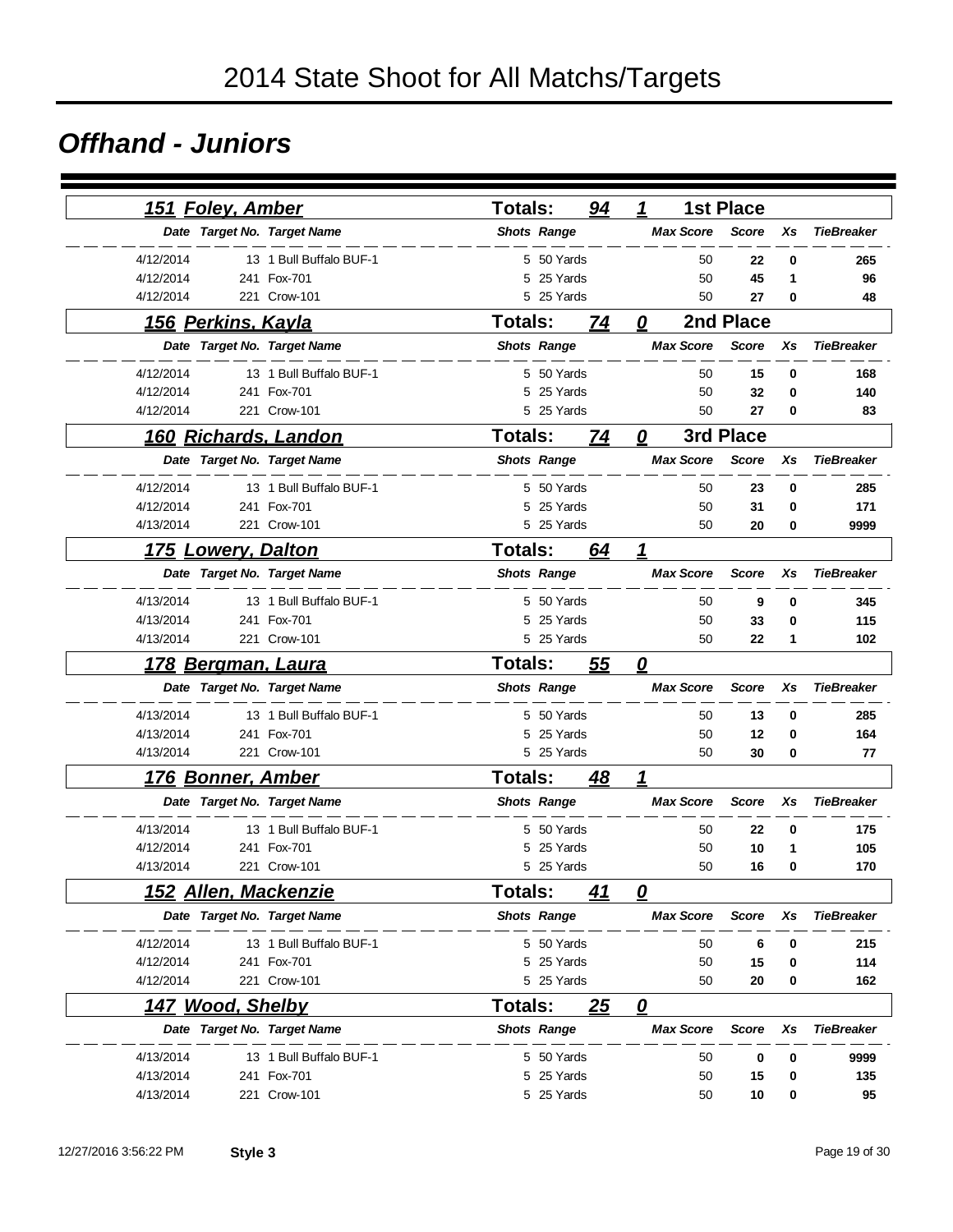|           | 161 Richards, Leah |                             | Totals: |                    |           |          |   |            |
|-----------|--------------------|-----------------------------|---------|--------------------|-----------|----------|---|------------|
|           |                    | Date Target No. Target Name |         | <b>Shots Range</b> | Max Score | Score Xs |   | TieBreaker |
| 4/12/2014 |                    | 13 1 Bull Buffalo BUF-1     |         | 5 50 Yards         | 50        | 0        | 0 | 9999       |
| 4/12/2014 |                    | 241 Fox-701                 |         | 5 25 Yards         | 50        | 0        | 0 | 185        |
| 4/12/2014 |                    | 221 Crow-101                |         | 5 25 Yards         | 50        | 0        | 0 | 9999       |

### *Open Rifle - Ladies*

|           |                        | <u>140 Hovanic, Davina</u>  | Totals:        |                    | 67        | 0            |                  | <b>1st Place</b> |          |                   |
|-----------|------------------------|-----------------------------|----------------|--------------------|-----------|--------------|------------------|------------------|----------|-------------------|
|           |                        | Date Target No. Target Name |                | <b>Shots Range</b> |           |              | <b>Max Score</b> | <b>Score</b>     | Xs       | <b>TieBreaker</b> |
| 4/13/2014 |                        | 43 5 Bull Buffalo B50-5     |                | 5 50 Yards         |           |              | 50               | 13               | 0        | 140               |
| 4/12/2014 |                        | 271 Hare-203                |                | 5 25 Yards         |           |              | 50               | 31               | $\Omega$ | 100               |
| 4/13/2014 |                        | 521 X100                    |                | 5 100 Yards        |           |              | 50               | 23               | 0        | 195               |
|           | 126 Neeson, Darcie     |                             | <b>Totals:</b> |                    | 57        | $\mathbf{Q}$ |                  | 2nd Place        |          |                   |
|           |                        | Date Target No. Target Name |                | <b>Shots Range</b> |           |              | <b>Max Score</b> | <b>Score</b>     | Xs       | <b>TieBreaker</b> |
| 4/11/2014 |                        | 43 5 Bull Buffalo B50-5     |                | 5 50 Yards         |           |              | 50               | 13               | $\bf{0}$ | 245               |
| 4/11/2014 |                        | 271 Hare-203                | 5              | 25 Yards           |           |              | 50               | 26               | 0        | 118               |
| 4/11/2014 |                        | 521 X100                    | 5              | 100 Yards          |           |              | 50               | 18               | 0        | 9999              |
| 107       | <b>Caballos, Kathy</b> |                             | Totals:        |                    | 52        | 0            |                  | 3rd Place        |          |                   |
|           |                        | Date Target No. Target Name |                | <b>Shots Range</b> |           |              | <b>Max Score</b> | <b>Score</b>     | Xs       | <b>TieBreaker</b> |
| 4/13/2014 |                        | 43 5 Bull Buffalo B50-5     |                | 5 50 Yards         |           |              | 50               | 18               | $\bf{0}$ | 128               |
| 4/13/2014 |                        | 271 Hare-203                | 5              | 25 Yards           |           |              | 50               | 10               | $\bf{0}$ | 242               |
| 4/13/2014 |                        | 521 X100                    |                | 5 100 Yards        |           |              | 50               | 24               | 0        | 196               |
|           | 120 Moore, Pam         |                             | <b>Totals:</b> |                    | <u>33</u> | 0            |                  |                  |          |                   |
|           |                        | Date Target No. Target Name |                | <b>Shots Range</b> |           |              | <b>Max Score</b> | <b>Score</b>     | Xs       | <b>TieBreaker</b> |
| 4/12/2014 |                        | 43 5 Bull Buffalo B50-5     |                | 5 50 Yards         |           |              | 50               | 7                | $\bf{0}$ | 100               |
| 4/12/2014 | 271                    | Hare-203                    | 5              | 25 Yards           |           |              | 50               | 17               | 0        | 60                |
| 4/12/2014 |                        | 521 X100                    |                | 5 100 Yards        |           |              | 50               | 9                | 0        | 122               |
|           | 119 Poulin, Jessica    |                             | Totals:        |                    | 21        | 0            |                  |                  |          |                   |
|           |                        | Date Target No. Target Name |                | <b>Shots Range</b> |           |              | <b>Max Score</b> | <b>Score</b>     | Xs       | <b>TieBreaker</b> |
| 4/12/2014 |                        | 43 5 Bull Buffalo B50-5     |                | 5 50 Yards         |           |              | 50               | 14               | $\bf{0}$ | 9999              |
| 4/12/2014 | 271                    | Hare-203                    | 5              | 25 Yards           |           |              | 50               | 0                | 0        | 9999              |
| 4/13/2014 |                        | 521 X100                    |                | 5 100 Yards        |           |              | 50               | $\overline{7}$   | $\bf{0}$ | 9999              |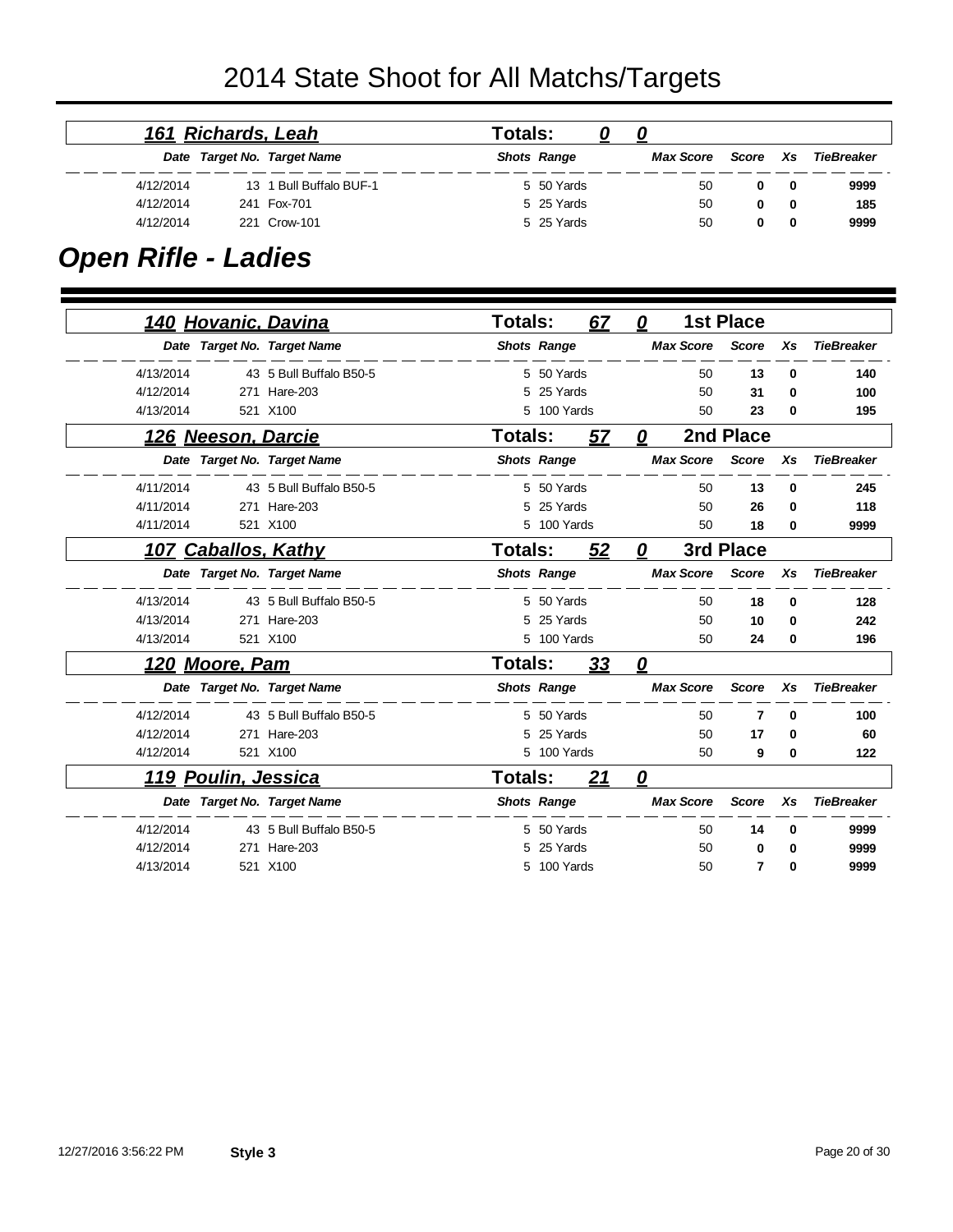### *Open Rifle - Mens*

| <u> 108 Caballos, Dale</u> |                             | <b>Totals:</b>     |             | 100 | 1                                 |                  | <b>1st Place</b> |             |                   |
|----------------------------|-----------------------------|--------------------|-------------|-----|-----------------------------------|------------------|------------------|-------------|-------------------|
|                            | Date Target No. Target Name | <b>Shots Range</b> |             |     |                                   | <b>Max Score</b> | <b>Score</b>     | Xs          | <b>TieBreaker</b> |
| 4/12/2014                  | 42 5 Bull Buffalo B50-5     |                    | 5 50 Yards  |     |                                   | 50               | 35               | 0           | 60                |
| 4/12/2014                  | 270 Hare-203                |                    | 5 25 Yards  |     |                                   | 50               | 30               | 0           | 108               |
| 4/12/2014                  | 520 X100                    |                    | 5 100 Yards |     |                                   | 50               | 35               | 1           | 70                |
| <u>166 Hull, Jim</u>       |                             | <b>Totals:</b>     |             | 75  | 0                                 |                  | 2nd Place        |             |                   |
|                            | Date Target No. Target Name | <b>Shots Range</b> |             |     |                                   | <b>Max Score</b> | <b>Score</b>     | Xs          | <b>TieBreaker</b> |
| 4/12/2014                  | 42 5 Bull Buffalo B50-5     |                    | 5 50 Yards  |     |                                   | 50               | 18               | $\mathbf 0$ | 135               |
| 4/12/2014                  | 270 Hare-203                | 5                  | 25 Yards    |     |                                   | 50               | 34               | 0           | 70                |
| 4/13/2014                  | 520 X100                    |                    | 5 100 Yards |     |                                   | 50               | 23               | $\bf{0}$    | 195               |
| <u>174 Lowery, Brad</u>    |                             | <b>Totals:</b>     |             | 72  | 0                                 |                  | 3rd Place        |             |                   |
|                            | Date Target No. Target Name | <b>Shots Range</b> |             |     |                                   | <b>Max Score</b> | <b>Score</b>     | Xs          | <b>TieBreaker</b> |
| 4/13/2014                  | 42 5 Bull Buffalo B50-5     |                    | 5 50 Yards  |     |                                   | 50               | 23               | 0           | 85                |
| 4/13/2014                  | 270 Hare-203                | 5                  | 25 Yards    |     |                                   | 50               | 39               | 0           | 117               |
| 4/13/2014                  | 520 X100                    |                    | 5 100 Yards |     |                                   | 50               | 10               | 0           | 235               |
| <u> 112 McIntyre, Mike</u> |                             | <b>Totals:</b>     |             | 67  | $\boldsymbol{\varrho}$            |                  |                  |             |                   |
|                            | Date Target No. Target Name | <b>Shots Range</b> |             |     |                                   | <b>Max Score</b> | <b>Score</b>     | Xs          | <b>TieBreaker</b> |
| 4/12/2014                  | 42 5 Bull Buffalo B50-5     |                    | 5 50 Yards  |     |                                   | 50               | 21               | 0           | 90                |
| 4/12/2014                  | 270 Hare-203                |                    | 5 25 Yards  |     |                                   | 50               | 31               | $\bf{0}$    | 65                |
| 4/12/2014                  | 520 X100                    |                    | 5 100 Yards |     |                                   | 50               | 15               | 0           | 9999              |
| 165                        | <u> Lincoln, Joshua</u>     | <b>Totals:</b>     |             | 66  | $\overline{\boldsymbol{\varrho}}$ |                  |                  |             |                   |
|                            | Date Target No. Target Name | <b>Shots Range</b> |             |     |                                   | <b>Max Score</b> | <b>Score</b>     | Xs          | <b>TieBreaker</b> |
| 4/13/2014                  | 42 5 Bull Buffalo B50-5     |                    | 5 50 Yards  |     |                                   | 50               | 15               | 0           | 155               |
| 4/13/2014                  | 270 Hare-203                |                    | 5 25 Yards  |     |                                   | 50               | 34               | 0           | 115               |
| 4/13/2014                  | 520 X100                    |                    | 5 100 Yards |     |                                   | 50               | 17               | 0           | 9999              |
| 104 Stone, Don             |                             | <b>Totals:</b>     |             | 64  | 0                                 |                  |                  |             |                   |
|                            | Date Target No. Target Name | <b>Shots Range</b> |             |     |                                   | <b>Max Score</b> | <b>Score</b>     | Xs          | <b>TieBreaker</b> |
| 4/12/2014                  | 42 5 Bull Buffalo B50-5     |                    | 5 50 Yards  |     |                                   | 50               | 8                | 0           | 110               |
| 4/12/2014                  | 270 Hare-203                | 5                  | 25 Yards    |     |                                   | 50               | 49               | 0           | 46                |
| 4/12/2014                  | 520 X100                    |                    | 5 100 Yards |     |                                   | 50               | $\overline{7}$   | 0           | 167               |
| <b>109 Lowery, Danny</b>   |                             | <b>Totals:</b>     |             | 56  | 0                                 |                  |                  |             |                   |
|                            | Date Target No. Target Name | <b>Shots Range</b> |             |     |                                   | <b>Max Score</b> | <b>Score</b>     | Xs          | <b>TieBreaker</b> |
| 4/12/2014                  | 42 5 Bull Buffalo B50-5     |                    | 5 50 Yards  |     |                                   | 50               | 7                | 0           | 9999              |
| 4/12/2014                  | 270 Hare-203                |                    | 5 25 Yards  |     |                                   | 50               | 27               | 0           | 75                |
| 4/13/2014                  | 520 X100                    |                    | 5 100 Yards |     |                                   | 50               | 22               | 0           | 125               |
| 103 Jenkins, Tim           |                             | Totals:            |             | 56  | $\overline{\mathbf{0}}$           |                  |                  |             |                   |
|                            | Date Target No. Target Name | <b>Shots Range</b> |             |     |                                   | <b>Max Score</b> | <b>Score</b>     | Xs          | <b>TieBreaker</b> |
| 4/12/2014                  | 42 5 Bull Buffalo B50-5     |                    | 5 50 Yards  |     |                                   | 50               | 6                | 0           | 90                |
| 4/12/2014                  | 270 Hare-203                |                    | 5 25 Yards  |     |                                   | 50               | 36               | 0           | 70                |
| 4/12/2014                  | 520 X100                    |                    | 5 100 Yards |     |                                   | 50               | 14               | 0           | 175               |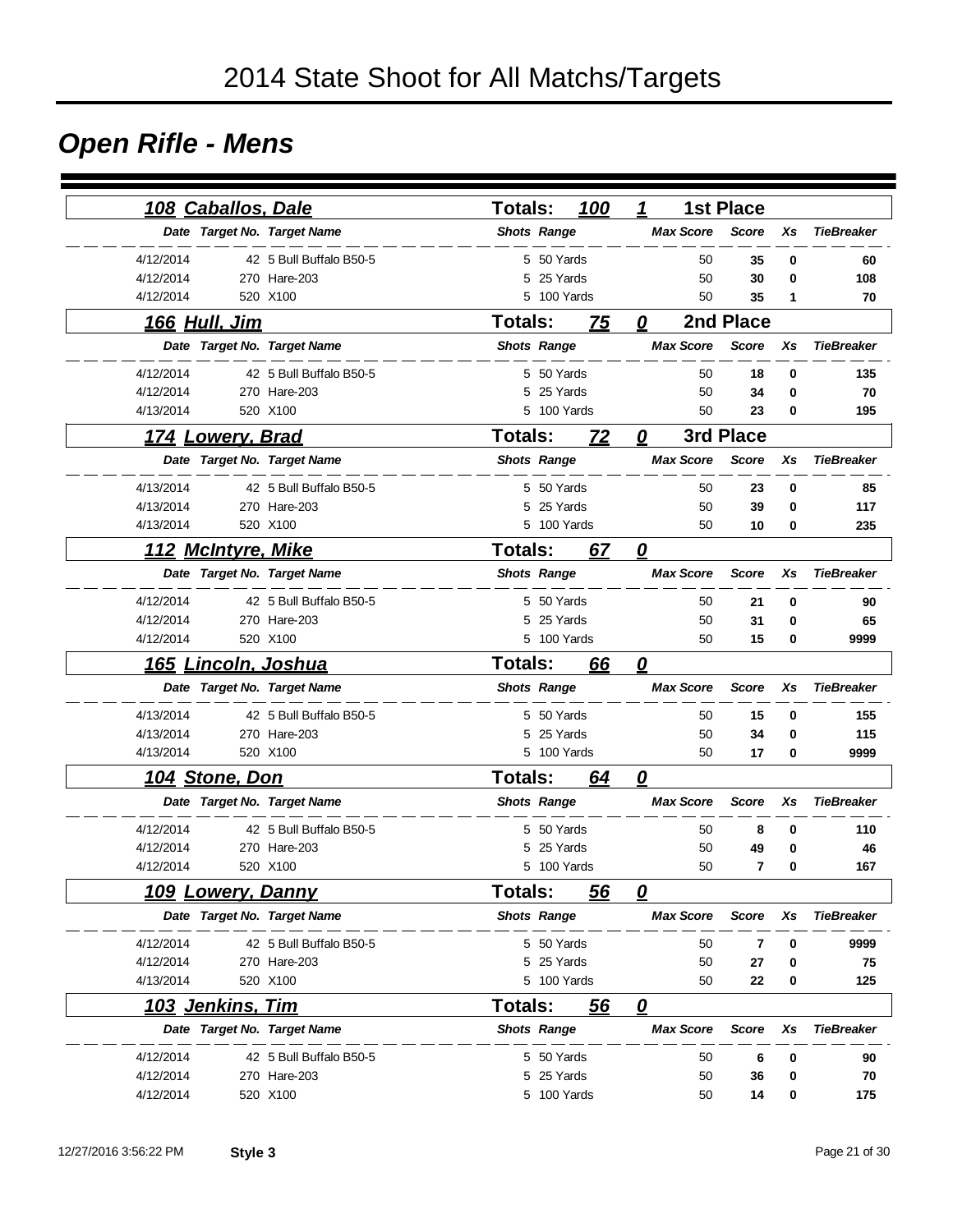|           | <u>135 Poulin, Trov</u>   |                             | <b>Totals:</b> |                    | 55        | 0                 |              |                |                   |
|-----------|---------------------------|-----------------------------|----------------|--------------------|-----------|-------------------|--------------|----------------|-------------------|
|           |                           | Date Target No. Target Name |                | <b>Shots Range</b> |           | <b>Max Score</b>  | <b>Score</b> | Xs             | <b>TieBreaker</b> |
| 4/12/2014 |                           | 42 5 Bull Buffalo B50-5     |                | 5 50 Yards         |           | 50                | 16           | 0              | 125               |
| 4/12/2014 |                           | 270 Hare-203                | 5              | 25 Yards           |           | 50                | 24           | 0              | 85                |
| 4/12/2014 |                           | 520 X100                    |                | 5 100 Yards        |           | 50                | 15           | 0              | 9999              |
|           | <u>164 Lincoln, Grant</u> |                             | Totals:        |                    | 48        | $\mathbf{\Omega}$ |              |                |                   |
|           |                           | Date Target No. Target Name |                | <b>Shots Range</b> |           | <b>Max Score</b>  | <b>Score</b> | Xs             | <b>TieBreaker</b> |
| 4/13/2014 |                           | 42 5 Bull Buffalo B50-5     |                | 5 50 Yards         |           | 50                | 6            | 0              | 135               |
| 4/13/2014 |                           | 270 Hare-203                |                | 25 Yards           |           | 50                | 27           | 0              | 105               |
| 4/13/2014 |                           | 520 X100                    | 5              | 100 Yards          |           | 50                | 15           | 0              | 159               |
| 111       | <b>Marney, Bill</b>       |                             | Totals:        |                    | <u>40</u> | $\mathbf{\Omega}$ |              |                |                   |
|           |                           | Date Target No. Target Name |                | <b>Shots Range</b> |           | <b>Max Score</b>  | <b>Score</b> | Xs             | <b>TieBreaker</b> |
| 4/12/2014 |                           | 42 5 Bull Buffalo B50-5     |                | 5 50 Yards         |           | 50                | 0            | 0              | 9999              |
| 4/12/2014 |                           | 270 Hare-203                |                | 25 Yards           |           | 50                | 22           | 0              | 9999              |
| 4/12/2014 |                           | 520 X100                    | 5              | 100 Yards          |           | 50                | 18           | 0              | 145               |
|           | <u>110 Fannin, Hank</u>   |                             | <b>Totals:</b> |                    | <u>36</u> | 0                 |              |                |                   |
|           |                           | Date Target No. Target Name |                | <b>Shots Range</b> |           | <b>Max Score</b>  | <b>Score</b> | X <sub>S</sub> | <b>TieBreaker</b> |
| 4/12/2014 |                           | 42 5 Bull Buffalo B50-5     |                | 5 50 Yards         |           | 50                | 11           | 0              | 118               |
| 4/12/2014 |                           | 270 Hare-203                | 5              | 25 Yards           |           | 50                | 25           | 0              | 88                |
| 4/12/2014 |                           | 520 X100                    |                | 5 100 Yards        |           | 50                | 0            | 0              | 9999              |
| 125       | <b>Neeson, Brian</b>      |                             | <b>Totals:</b> |                    | 17        | 0                 |              |                |                   |
|           |                           | Date Target No. Target Name |                | <b>Shots Range</b> |           | <b>Max Score</b>  | <b>Score</b> | Xs             | <b>TieBreaker</b> |
| 4/11/2014 |                           | 270 Hare-203                |                | 5 25 Yards         |           | 50                | 17           | U              | 80                |
| 4/11/2014 |                           | 520 X100                    | 5              | 100 Yards          |           | 50                | 0            | 0              | 9999              |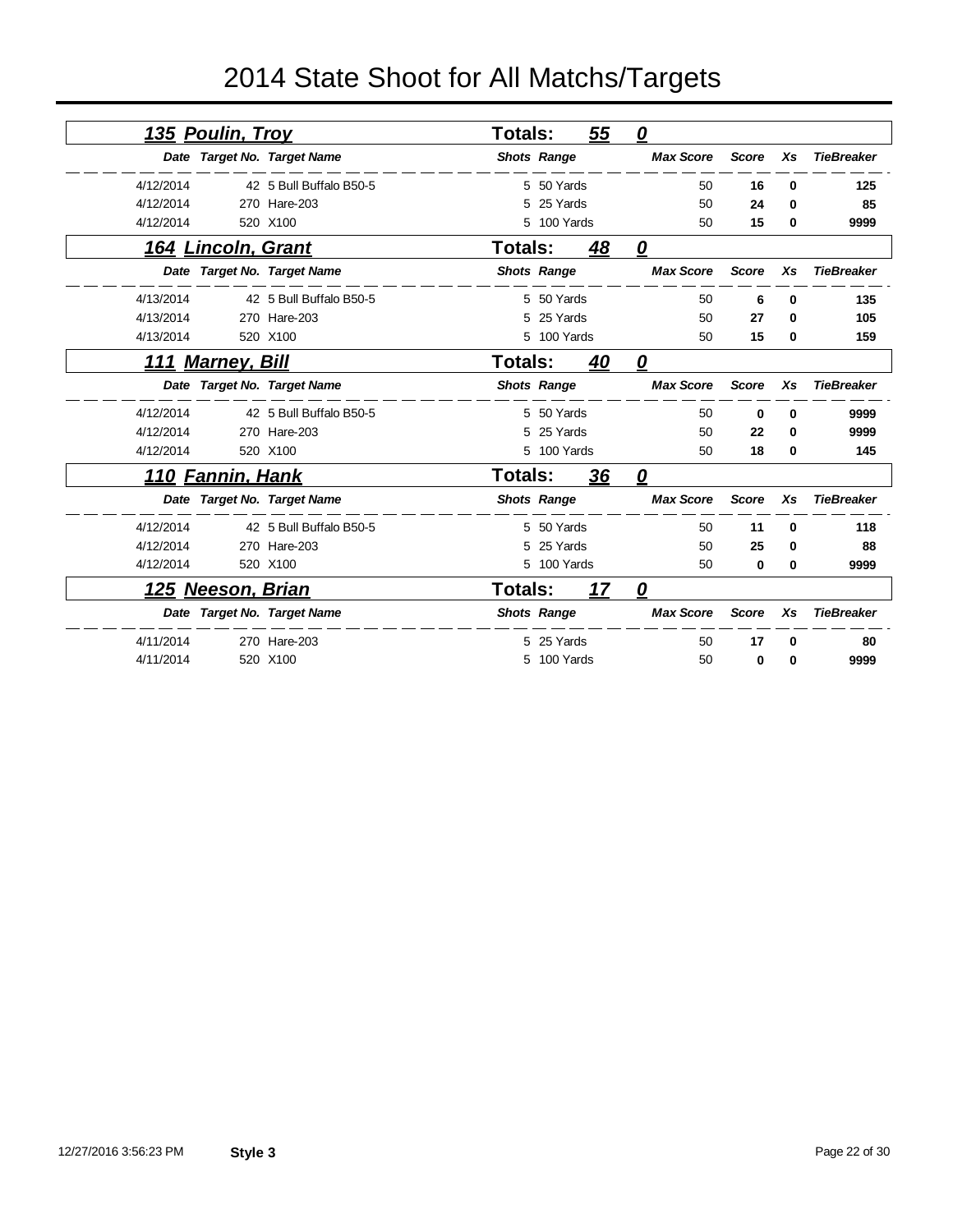# *Pistol - Open*

| <u>130 Brown, William</u>            | 157<br><b>Totals:</b>         | $\overline{2}$<br><b>1st Place</b>                          |
|--------------------------------------|-------------------------------|-------------------------------------------------------------|
| Date Target No. Target Name          | <b>Shots Range</b>            | <b>Max Score</b><br><b>TieBreaker</b><br><b>Score</b><br>Xs |
| 4/13/2014<br>341 Pistol 50 Yard      | 5 50 Yards                    | 100<br>72<br>214<br>1                                       |
| 4/13/2014<br>340 Pistol 25 Yard      | 5 25 Yards                    |                                                             |
| <u>120 Moore, Pam</u>                | Totals:<br>157                | 2nd Place<br>1                                              |
| Date Target No. Target Name          | <b>Shots Range</b>            | <b>Max Score</b><br><b>Score</b><br>Xs<br><b>TieBreaker</b> |
| 4/13/2014<br>341 Pistol 50 Yard      | 5 50 Yards                    | 100<br>78<br>0<br>125                                       |
| 4/13/2014<br>340 Pistol 25 Yard      | 5 25 Yards                    | 100<br>79<br>1<br>213                                       |
| <u> 104 Stone, Don</u>               | <b>Totals:</b><br><u> 155</u> | 3rd Place<br>$\boldsymbol{\varrho}$                         |
| Date Target No. Target Name          | <b>Shots Range</b>            | <b>Max Score</b><br><b>Score</b><br>Xs<br><b>TieBreaker</b> |
| 4/13/2014<br>341 Pistol 50 Yard      | 5 50 Yards                    | 100<br>69<br>0<br>334                                       |
| 4/13/2014<br>340 Pistol 25 Yard      | 5 25 Yards                    | 100<br>86<br>0<br>133                                       |
| <u>142 Beisler, Greg</u>             | Totals:<br>143                | $\overline{\mathbf{0}}$                                     |
| Date Target No. Target Name          | <b>Shots Range</b>            | <b>Max Score</b><br><b>Score</b><br>Xs<br><b>TieBreaker</b> |
| 4/12/2014<br>341 Pistol 50 Yard      | 5 50 Yards                    | 290<br>100<br>64<br>0                                       |
| 4/12/2014<br>340 Pistol 25 Yard      | 5 25 Yards                    | 100<br>79<br>160<br>0                                       |
| 115<br><u>Thompson, Bud</u>          | 142<br><b>Totals:</b>         | 0                                                           |
| Date Target No. Target Name          | <b>Shots Range</b>            | <b>Max Score</b><br><b>Score</b><br>Xs<br><b>TieBreaker</b> |
| 4/12/2014<br>341 Pistol 50 Yard      | 5 50 Yards                    | 100<br>53<br>0<br>137                                       |
| 4/11/2014<br>340 Pistol 25 Yard      | 5 25 Yards                    | 100<br>89<br>0<br>80                                        |
| <b>Bradley, Harry</b><br><u> 121</u> | <b>Totals:</b><br>140         | $\overline{\mathbf{0}}$                                     |
| Date Target No. Target Name          | <b>Shots Range</b>            | <b>Max Score</b><br><b>Score</b><br>Xs<br><b>TieBreaker</b> |
| 4/11/2014<br>341 Pistol 50 Yard      | 5 50 Yards                    | 100<br>52<br>259<br>0                                       |
| 4/11/2014<br>340 Pistol 25 Yard      | 5 25 Yards                    | 100<br>88<br>110<br>0                                       |
| <u>103 Jenkins, Tim</u>              | <b>Totals:</b><br>134         | 1                                                           |
| Date Target No. Target Name          | <b>Shots Range</b>            | <b>Max Score</b><br><b>Score</b><br><b>TieBreaker</b><br>Xs |
| 4/12/2014<br>341 Pistol 50 Yard      | 5 50 Yards                    | 100<br>59<br>0<br>305                                       |
| 4/12/2014<br>340 Pistol 25 Yard      | 5 25 Yards                    | 100<br>75<br>1<br>277                                       |
| <u>157 Barkman, Joe</u>              | <b>Totals:</b><br><u> 115</u> | n                                                           |
| Date Target No. Target Name          | <b>Shots Range</b>            | <b>Max Score</b><br><b>TieBreaker</b><br><b>Score</b><br>Xs |
| 4/12/2014<br>341 Pistol 50 Yard      | 5 50 Yards                    | 100<br>40<br>317<br>0                                       |
| 4/12/2014<br>340 Pistol 25 Yard      | 5 25 Yards                    | 75<br>100<br>212<br>0                                       |
| <u>164 Lincoln, Grant</u>            | 96<br>Totals:                 | $\overline{\mathbf{0}}$                                     |
| Date Target No. Target Name          | <b>Shots Range</b>            | <b>Max Score</b><br><b>TieBreaker</b><br><b>Score</b><br>Xs |
| 4/13/2014<br>341 Pistol 50 Yard      | 5 50 Yards                    | 100<br>32<br>0<br>9999                                      |
| 4/13/2014<br>340 Pistol 25 Yard      | 5 25 Yards                    | 100<br>64<br>0<br>265                                       |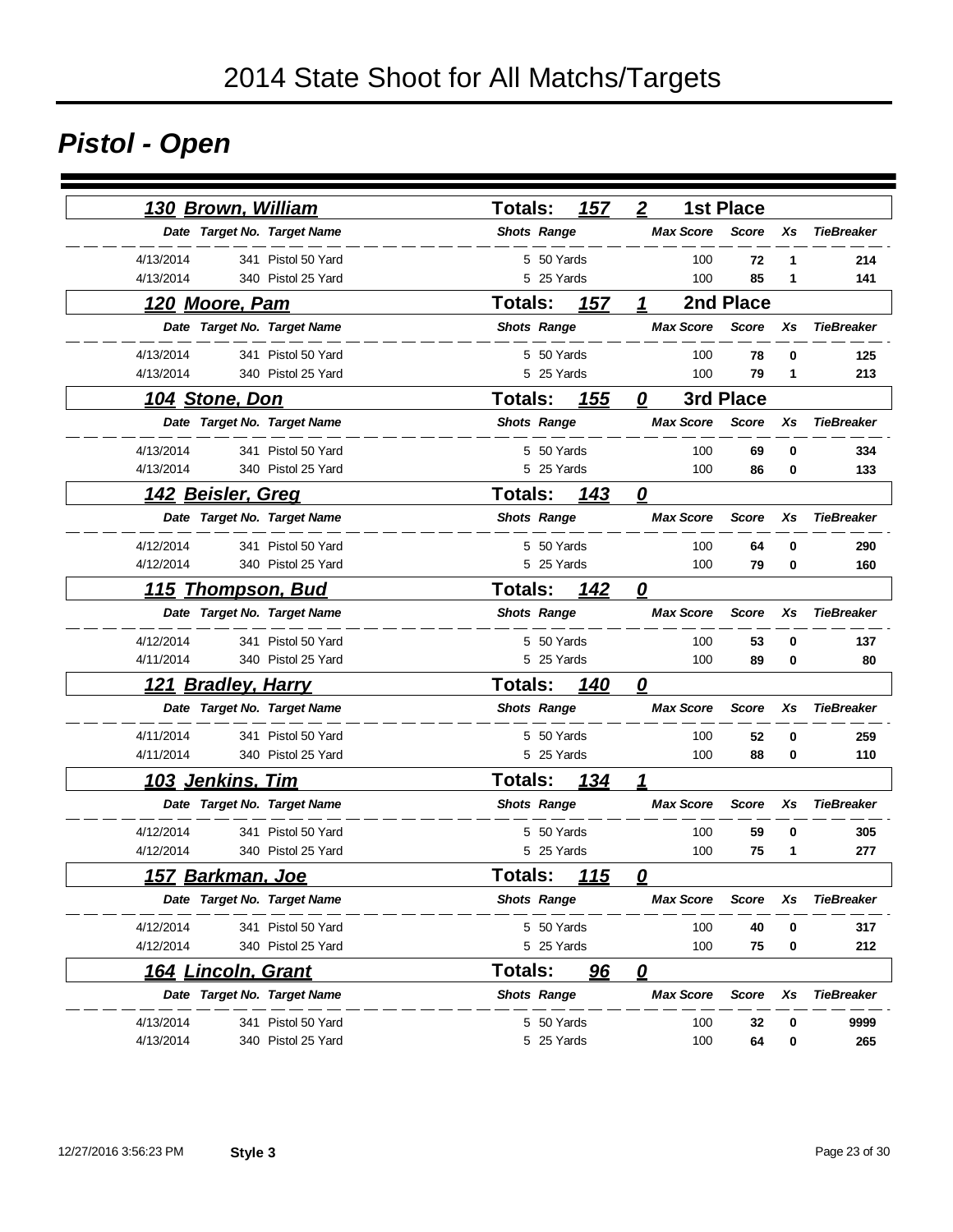| <u>165 Lincoln, Joshua</u>  |                    | <b>Totals:</b> |                    | <u>74</u> | $\mathbf{\Omega}$ |              |              |                   |
|-----------------------------|--------------------|----------------|--------------------|-----------|-------------------|--------------|--------------|-------------------|
| Date Target No. Target Name |                    |                | <b>Shots Range</b> |           | <b>Max Score</b>  | <b>Score</b> | Xs           | <b>TieBreaker</b> |
| 4/13/2014                   | 341 Pistol 50 Yard |                | 5 50 Yards         |           | 100               | 28           | 0            | 9999              |
| 4/13/2014                   | 340 Pistol 25 Yard |                | 5 25 Yards         |           | 100               | 46           | 0            | 300               |
| <u>160 Richards, Landon</u> |                    | <b>Totals:</b> |                    | 53        |                   |              |              |                   |
| Date Target No. Target Name |                    |                | <b>Shots Range</b> |           | <b>Max Score</b>  | Score        | Xs           | <b>TieBreaker</b> |
| 4/13/2014                   | 341 Pistol 50 Yard |                | 5 50 Yards         |           | 100               |              | 0            | 9999              |
| 4/13/2014                   | 340 Pistol 25 Yard |                | 5 25 Yards         |           | 100               | 46           | 1            | 363               |
| 179 Beisler, Chris          |                    | Totals:        |                    | 48        | $\mathbf{\Omega}$ |              |              |                   |
| Date Target No. Target Name |                    |                | <b>Shots Range</b> |           | <b>Max Score</b>  | <b>Score</b> | Xs           | <b>TieBreaker</b> |
| 4/13/2014                   | 341 Pistol 50 Yard |                | 5 50 Yards         |           | 100               | 0            | 0            | 9999              |
| 4/13/2014                   | 340 Pistol 25 Yard |                | 5 25 Yards         |           | 100               | 48           | 0            | 320               |
| 122 Prestin, Alice          |                    | <b>Totals:</b> |                    | 48        | 0                 |              |              |                   |
| Date Target No. Target Name |                    |                | <b>Shots Range</b> |           | <b>Max Score</b>  | Score        | Xs           | <b>TieBreaker</b> |
| 4/11/2014                   | 341 Pistol 50 Yard |                | 5 50 Yards         |           | 100               | 8            | <sup>0</sup> | 9999              |
| 4/11/2014                   | 340 Pistol 25 Yard |                | 5 25 Yards         |           | 100               | 40           | 0            | 9999              |
| 137 Echols, David           |                    | Totals:        |                    | 0         | <u>0</u>          |              |              |                   |
| Date Target No. Target Name |                    |                | <b>Shots Range</b> |           | <b>Max Score</b>  | <b>Score</b> | Xs           | <b>TieBreaker</b> |
| 4/12/2014                   | 341 Pistol 50 Yard |                | 5 50 Yards         |           | 100               | 0            | 0            | 9999              |
| 4/12/2014                   | 340 Pistol 25 Yard |                | 25 Yards           |           | 100               | 0            | 0            | 9999              |

#### *Primitive - Juniors*

|           | 175 Lowery, Dalton |                             | <b>Totals:</b> |                    | <u>90</u> | 0 |                        | <b>1st Place</b> |              |                   |
|-----------|--------------------|-----------------------------|----------------|--------------------|-----------|---|------------------------|------------------|--------------|-------------------|
|           |                    | Date Target No. Target Name |                | <b>Shots Range</b> |           |   | Max Score Score Xs     |                  |              | <b>TieBreaker</b> |
| 4/13/2014 |                    | 350 Primative - Juniors     |                | 20 N/A             |           |   | 200                    | 90               | $\mathbf{0}$ | 14                |
|           | 176 Bonner, Amber  |                             | <b>Totals:</b> |                    | 60        | 0 |                        | 2nd Place        |              |                   |
|           |                    | Date Target No. Target Name |                | <b>Shots Range</b> |           |   | <b>Max Score</b> Score |                  | Xs           | <b>TieBreaker</b> |
| 4/13/2014 |                    | 350 Primative - Juniors     |                | 20 N/A             |           |   | 200                    | 60               | $\mathbf{0}$ | 31                |
|           |                    | 160 Richards, Landon        | <b>Totals:</b> |                    | 50        | 0 |                        | 3rd Place        |              |                   |
|           |                    | Date Target No. Target Name |                | <b>Shots Range</b> |           |   | <b>Max Score</b>       | Score            | Xs           | <b>TieBreaker</b> |
| 4/13/2014 |                    | 350 Primative - Juniors     |                | 20 N/A             |           |   | 200                    | 50               | $\mathbf{0}$ | 54                |
|           | 161 Richards, Leah |                             | <b>Totals:</b> |                    | <u>10</u> | 0 |                        |                  |              |                   |
|           |                    | Date Target No. Target Name |                | <b>Shots Range</b> |           |   | <b>Max Score</b>       | Score            | Xs           | <b>TieBreaker</b> |
| 4/12/2014 |                    | 350 Primative - Juniors     |                | 20 N/A             |           |   | 200                    | 10               | 0            | 9999              |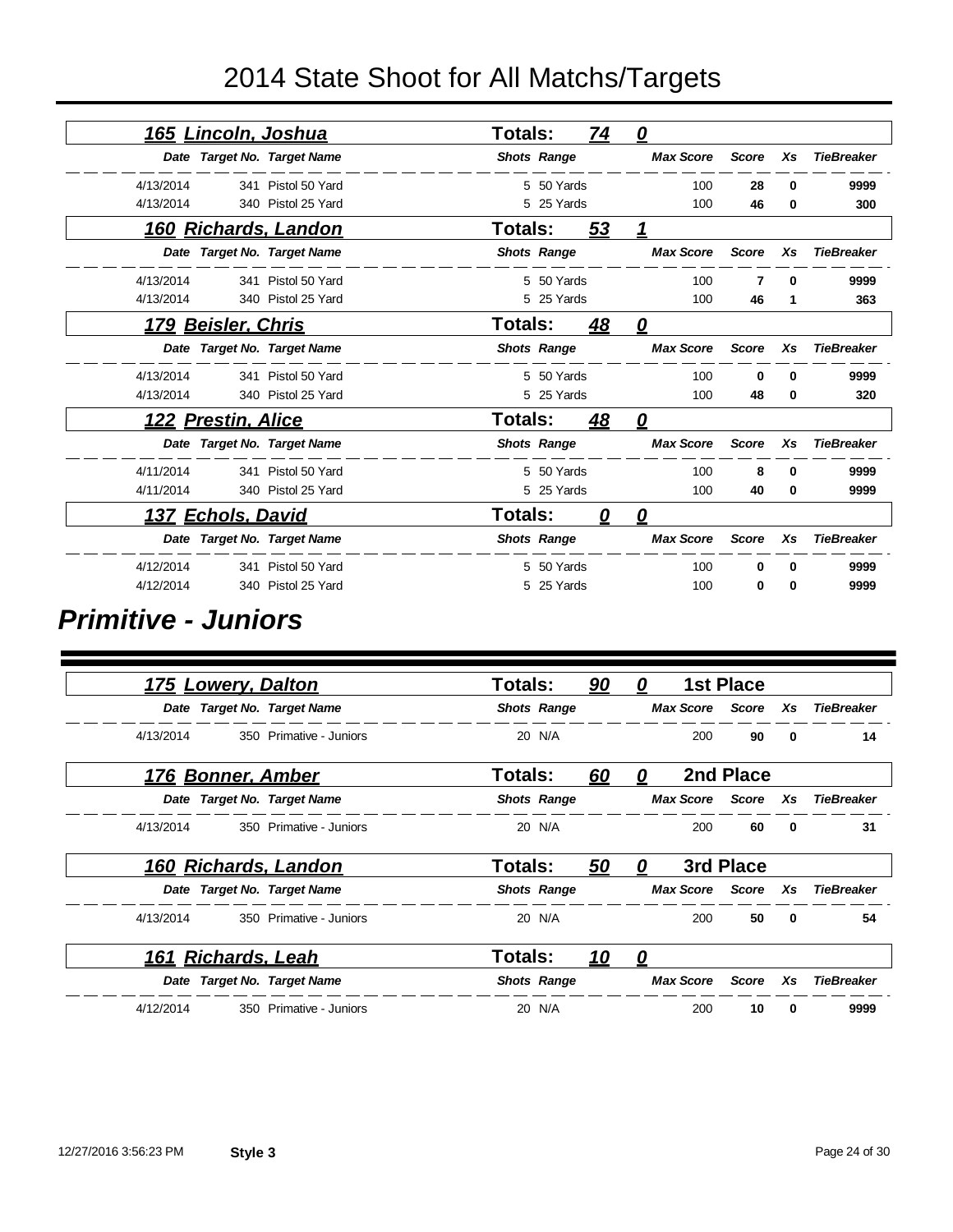#### *Primitive - Ladies*

| 145 Henderson, Margret      |                        | <b>Totals:</b>     | 120       | 0                       | <b>1st Place</b> |    |                   |
|-----------------------------|------------------------|--------------------|-----------|-------------------------|------------------|----|-------------------|
| Date Target No. Target Name |                        | <b>Shots Range</b> |           | <b>Max Score</b>        | <b>Score</b>     | Xs | <b>TieBreaker</b> |
| 4/12/2014                   | 360 Primative - Ladies | 20 N/A             |           | 200                     | 120              | 0  | 68                |
| <u> 113 Ramey, Carol</u>    |                        | <b>Totals:</b>     | 100       | 0                       | 2nd Place        |    |                   |
| Date Target No. Target Name |                        | <b>Shots Range</b> |           | <b>Max Score</b>        | <b>Score</b>     | Xs | <b>TieBreaker</b> |
| 4/13/2014                   | 360 Primative - Ladies | 20 N/A             |           | 200                     | 100              | 0  | 102               |
| 146 Beisler, Kim            |                        | Totals:            | 70        | 0                       | 3rd Place        |    |                   |
| Date Target No. Target Name |                        | <b>Shots Range</b> |           | <b>Max Score</b>        | <b>Score</b>     | Xs | <b>TieBreaker</b> |
| 4/13/2014                   | 360 Primative - Ladies | 20 N/A             |           | 200                     | 70               | 0  | 90                |
| <u> 119 Poulin, Jessica</u> |                        | Totals:            | <u>70</u> | 0                       |                  |    |                   |
| Date Target No. Target Name |                        | <b>Shots Range</b> |           | <b>Max Score</b>        | <b>Score</b>     | Xs | <b>TieBreaker</b> |
| 4/13/2014                   | 360 Primative - Ladies | 20 N/A             |           | 200                     | 70               | 0  | 115               |
| 117 Fulbright, Glynda       |                        | <b>Totals:</b>     | 70        | 0                       |                  |    |                   |
| Date Target No. Target Name |                        | <b>Shots Range</b> |           | <b>Max Score</b>        | <b>Score</b>     | Xs | <b>TieBreaker</b> |
| 4/13/2014                   | 360 Primative - Ladies | 20 N/A             |           | 200                     | 70               | 0  | 430               |
| 140 Hovanic, Davina         |                        | <b>Totals:</b>     | 50        | $\overline{\mathbf{0}}$ |                  |    |                   |
| Date Target No. Target Name |                        | <b>Shots Range</b> |           | <b>Max Score</b>        | <b>Score</b>     | Xs | <b>TieBreaker</b> |
| 4/13/2014                   | 360 Primative - Ladies | 20 N/A             |           | 200                     | 50               | 0  | 15                |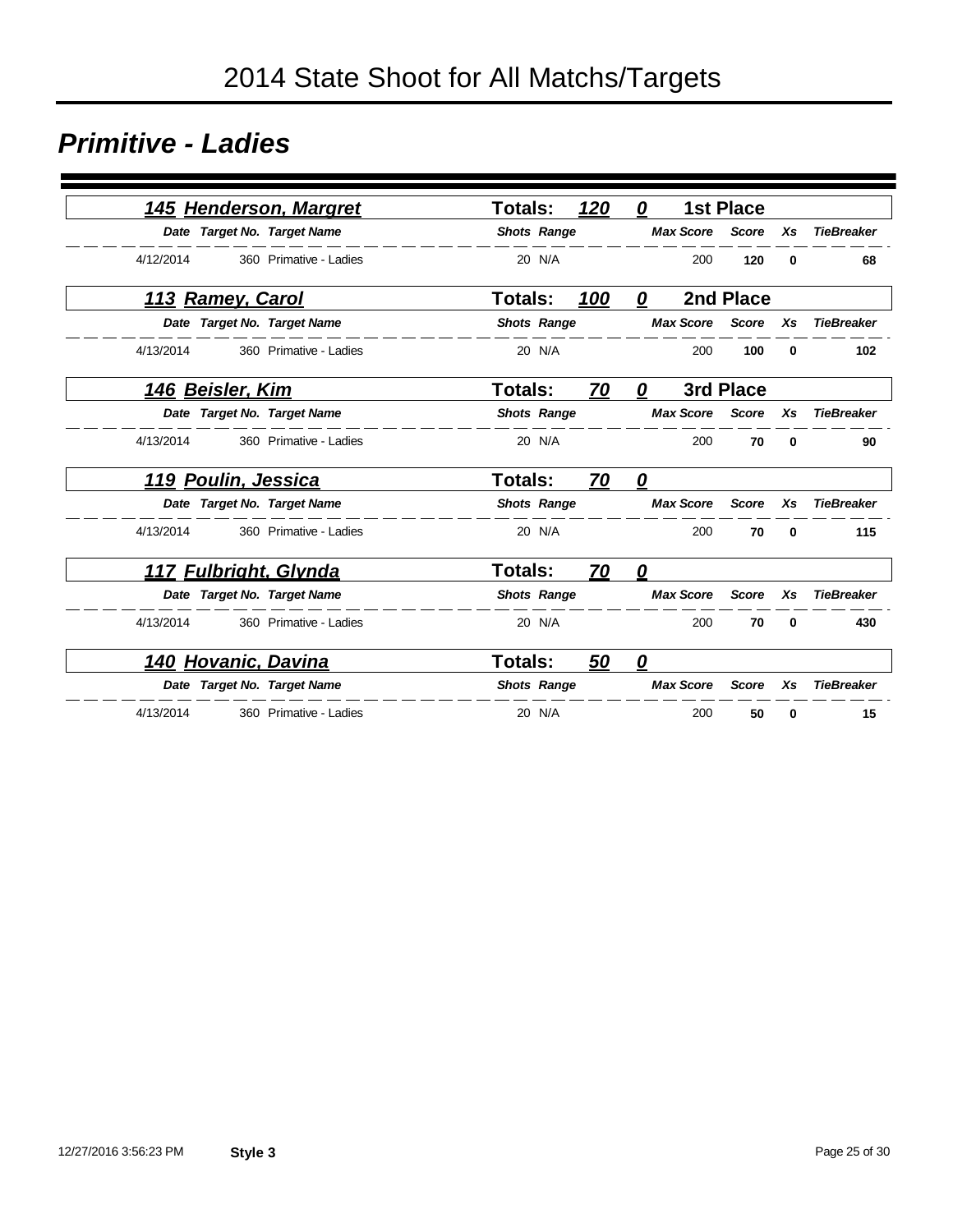#### *Primitive - Mens*

| 116 Fulbright, Greg               | 120<br><b>Totals:</b>        | 0<br><b>1st Place</b>                  |                   |
|-----------------------------------|------------------------------|----------------------------------------|-------------------|
| Date Target No. Target Name       | <b>Shots Range</b>           | <b>Max Score</b><br><b>Score</b><br>Xs | <b>TieBreaker</b> |
| 4/13/2014<br>370 Primative - Mens | 20 N/A                       | 200<br>120<br>0                        | 25                |
| <u>110 Fannin, Hank</u>           | <b>Totals:</b><br>120        | 2nd Place<br>0                         |                   |
| Date Target No. Target Name       | <b>Shots Range</b>           | <b>Max Score</b><br><b>Score</b><br>Xs | <b>TieBreaker</b> |
| 4/13/2014<br>370 Primative - Mens | 20 N/A                       | 120<br>200<br>0                        | 37                |
| <u>115 Thompson, Bud</u>          | <b>Totals:</b><br>120        | 3rd Place<br>$\boldsymbol{\varrho}$    |                   |
| Date Target No. Target Name       | <b>Shots Range</b>           | <b>Max Score</b><br>Xs<br><b>Score</b> | <b>TieBreaker</b> |
| 4/12/2014<br>370 Primative - Mens | 20 N/A                       | 120<br>200<br>0                        | 45                |
| <u>103 Jenkins, Tim</u>           | <b>Totals:</b><br><u>110</u> | $\overline{\mathbf{0}}$                |                   |
| Date Target No. Target Name       | <b>Shots Range</b>           | <b>Max Score</b><br><b>Score</b><br>Xs | <b>TieBreaker</b> |
| 4/12/2014<br>370 Primative - Mens | 20 N/A                       | 200<br>110<br>0                        | 34                |
| 166 Hull, Jim                     | 110<br><b>Totals:</b>        | 0                                      |                   |
| Date Target No. Target Name       | <b>Shots Range</b>           | <b>Max Score</b><br><b>Score</b><br>Xs | <b>TieBreaker</b> |
| 4/12/2014<br>370 Primative - Mens | 20 N/A                       | 200<br>110<br>0                        | 85                |
| <u>164 Lincoln, Grant</u>         | <b>Totals:</b><br>100        | 0                                      |                   |
| Date Target No. Target Name       | <b>Shots Range</b>           | <b>Max Score</b><br><b>Score</b><br>Xs | <b>TieBreaker</b> |
| 4/13/2014<br>370 Primative - Mens | 20 N/A                       | 200<br>100<br>0                        | 25                |
| <u>174 Lowery, Brad</u>           | <b>Totals:</b><br>100        | 0                                      |                   |
| Date Target No. Target Name       | <b>Shots Range</b>           | <b>Max Score</b><br><b>Score</b><br>Xs | <b>TieBreaker</b> |
| 4/13/2014<br>370 Primative - Mens | 20 N/A                       | 200<br>100<br>0                        | 35                |
| 157 Barkman, Joe                  | Totals:<br>100               | 0                                      |                   |
| Date Target No. Target Name       | <b>Shots Range</b>           | <b>Max Score</b><br>Score<br>Xs        | <b>TieBreaker</b> |
| 4/13/2014<br>370 Primative - Mens | 20 N/A                       | 200<br>100<br>0                        | 9999              |
| <u> 104 Stone, Don</u>            | Totals:<br>90                | $\overline{4}$                         |                   |
| Date Target No. Target Name       | <b>Shots Range</b>           | <b>Max Score</b><br>Score<br>Xs        | <b>TieBreaker</b> |
| 4/12/2014<br>370 Primative - Mens | 20 N/A                       | 200<br>90<br>4                         | 15                |
| <u> 142 Beisler, Greg</u>         | 90<br>Totals:                | $\overline{\mathbf{0}}$                |                   |
| Date Target No. Target Name       | <b>Shots Range</b>           | <b>Max Score</b><br><b>Score</b><br>Xs | <b>TieBreaker</b> |
| 4/13/2014<br>370 Primative - Mens | 20 N/A                       | 200<br>90<br>0                         | 80                |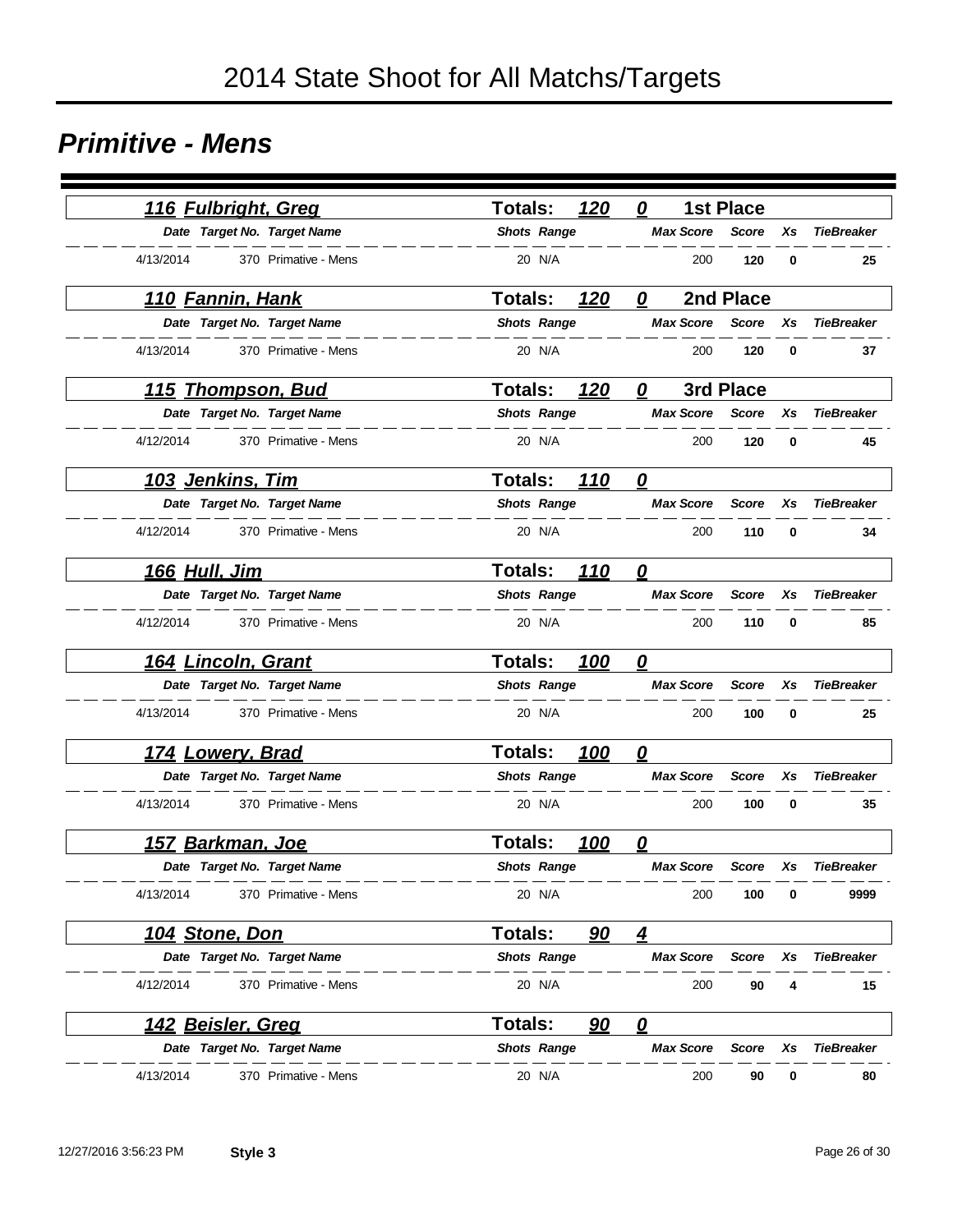| <b>Totals:</b>                                                                                                                                                                                                                                                                                                                                                                                                                                                                                                                                                                                                                                               | 90 | $\boldsymbol{\varrho}$                                                                                                                                                       |              |             |                   |
|--------------------------------------------------------------------------------------------------------------------------------------------------------------------------------------------------------------------------------------------------------------------------------------------------------------------------------------------------------------------------------------------------------------------------------------------------------------------------------------------------------------------------------------------------------------------------------------------------------------------------------------------------------------|----|------------------------------------------------------------------------------------------------------------------------------------------------------------------------------|--------------|-------------|-------------------|
|                                                                                                                                                                                                                                                                                                                                                                                                                                                                                                                                                                                                                                                              |    | <b>Max Score</b>                                                                                                                                                             | <b>Score</b> | Xs          | <b>TieBreaker</b> |
| 20 N/A                                                                                                                                                                                                                                                                                                                                                                                                                                                                                                                                                                                                                                                       |    | 200                                                                                                                                                                          | 90           | 0           | 9999              |
| <b>Totals:</b>                                                                                                                                                                                                                                                                                                                                                                                                                                                                                                                                                                                                                                               | 90 | $\overline{\boldsymbol{\varrho}}$                                                                                                                                            |              |             |                   |
|                                                                                                                                                                                                                                                                                                                                                                                                                                                                                                                                                                                                                                                              |    | <b>Max Score</b>                                                                                                                                                             | <b>Score</b> | Xs          | <b>TieBreaker</b> |
| 20 N/A                                                                                                                                                                                                                                                                                                                                                                                                                                                                                                                                                                                                                                                       |    | 200                                                                                                                                                                          | 90           | 0           | 9999              |
| <b>Totals:</b>                                                                                                                                                                                                                                                                                                                                                                                                                                                                                                                                                                                                                                               | 90 | $\overline{\mathbf{0}}$                                                                                                                                                      |              |             |                   |
|                                                                                                                                                                                                                                                                                                                                                                                                                                                                                                                                                                                                                                                              |    | <b>Max Score</b>                                                                                                                                                             | <b>Score</b> | Xs          | <b>TieBreaker</b> |
| 20 N/A                                                                                                                                                                                                                                                                                                                                                                                                                                                                                                                                                                                                                                                       |    | 200                                                                                                                                                                          | 90           | $\mathbf 0$ | 9999              |
| <b>Totals:</b>                                                                                                                                                                                                                                                                                                                                                                                                                                                                                                                                                                                                                                               | 90 | 0                                                                                                                                                                            |              |             |                   |
|                                                                                                                                                                                                                                                                                                                                                                                                                                                                                                                                                                                                                                                              |    | <b>Max Score</b>                                                                                                                                                             | <b>Score</b> | Xs          | <b>TieBreaker</b> |
| 20 N/A                                                                                                                                                                                                                                                                                                                                                                                                                                                                                                                                                                                                                                                       |    | 200                                                                                                                                                                          | 90           | $\bf{0}$    | 9999              |
| <b>Totals:</b>                                                                                                                                                                                                                                                                                                                                                                                                                                                                                                                                                                                                                                               | 80 | <u>4</u>                                                                                                                                                                     |              |             |                   |
|                                                                                                                                                                                                                                                                                                                                                                                                                                                                                                                                                                                                                                                              |    | <b>Max Score</b>                                                                                                                                                             | <b>Score</b> | Xs          | <b>TieBreaker</b> |
| 20 N/A                                                                                                                                                                                                                                                                                                                                                                                                                                                                                                                                                                                                                                                       |    | 200                                                                                                                                                                          | 80           | 4           | 110               |
| Totals:                                                                                                                                                                                                                                                                                                                                                                                                                                                                                                                                                                                                                                                      | 80 | 0                                                                                                                                                                            |              |             |                   |
|                                                                                                                                                                                                                                                                                                                                                                                                                                                                                                                                                                                                                                                              |    | <b>Max Score</b>                                                                                                                                                             | <b>Score</b> | Xs          | <b>TieBreaker</b> |
| 20 N/A                                                                                                                                                                                                                                                                                                                                                                                                                                                                                                                                                                                                                                                       |    | 200                                                                                                                                                                          | 80           | $\mathbf 0$ | 9999              |
| <b>Totals:</b>                                                                                                                                                                                                                                                                                                                                                                                                                                                                                                                                                                                                                                               | 70 | $\overline{\mathbf{0}}$                                                                                                                                                      |              |             |                   |
|                                                                                                                                                                                                                                                                                                                                                                                                                                                                                                                                                                                                                                                              |    | <b>Max Score</b>                                                                                                                                                             | <b>Score</b> | Xs          | <b>TieBreaker</b> |
| 20 N/A                                                                                                                                                                                                                                                                                                                                                                                                                                                                                                                                                                                                                                                       |    | 200                                                                                                                                                                          | 70           | $\bf{0}$    | 74                |
| <b>Totals:</b>                                                                                                                                                                                                                                                                                                                                                                                                                                                                                                                                                                                                                                               | 60 | $\overline{\boldsymbol{\mathsf{0}}}$                                                                                                                                         |              |             |                   |
|                                                                                                                                                                                                                                                                                                                                                                                                                                                                                                                                                                                                                                                              |    | <b>Max Score</b>                                                                                                                                                             | <b>Score</b> | Xs          | <b>TieBreaker</b> |
| 20 N/A                                                                                                                                                                                                                                                                                                                                                                                                                                                                                                                                                                                                                                                       |    | 200                                                                                                                                                                          | 60           | 0           | 15                |
| 112 McIntyre, Mike<br>Date Target No. Target Name<br>370 Primative - Mens<br>114 Ramey, Orville<br>Date Target No. Target Name<br>370 Primative - Mens<br><u>123 Zdawczynski, Steve</u><br>Date Target No. Target Name<br>370 Primative - Mens<br>124 Davide, Thomas<br>Date Target No. Target Name<br>370 Primative - Mens<br><b>109 Lowery, Danny</b><br>Date Target No. Target Name<br>370 Primative - Mens<br>144 Hildreth, Mike<br>Date Target No. Target Name<br>370 Primative - Mens<br>165 Lincoln, Joshua<br>Date Target No. Target Name<br>370 Primative - Mens<br><b>Christensen, Nick</b><br>Date Target No. Target Name<br>370 Primative - Mens |    | <b>Shots Range</b><br><b>Shots Range</b><br><b>Shots Range</b><br><b>Shots Range</b><br><b>Shots Range</b><br><b>Shots Range</b><br><b>Shots Range</b><br><b>Shots Range</b> |              |             |                   |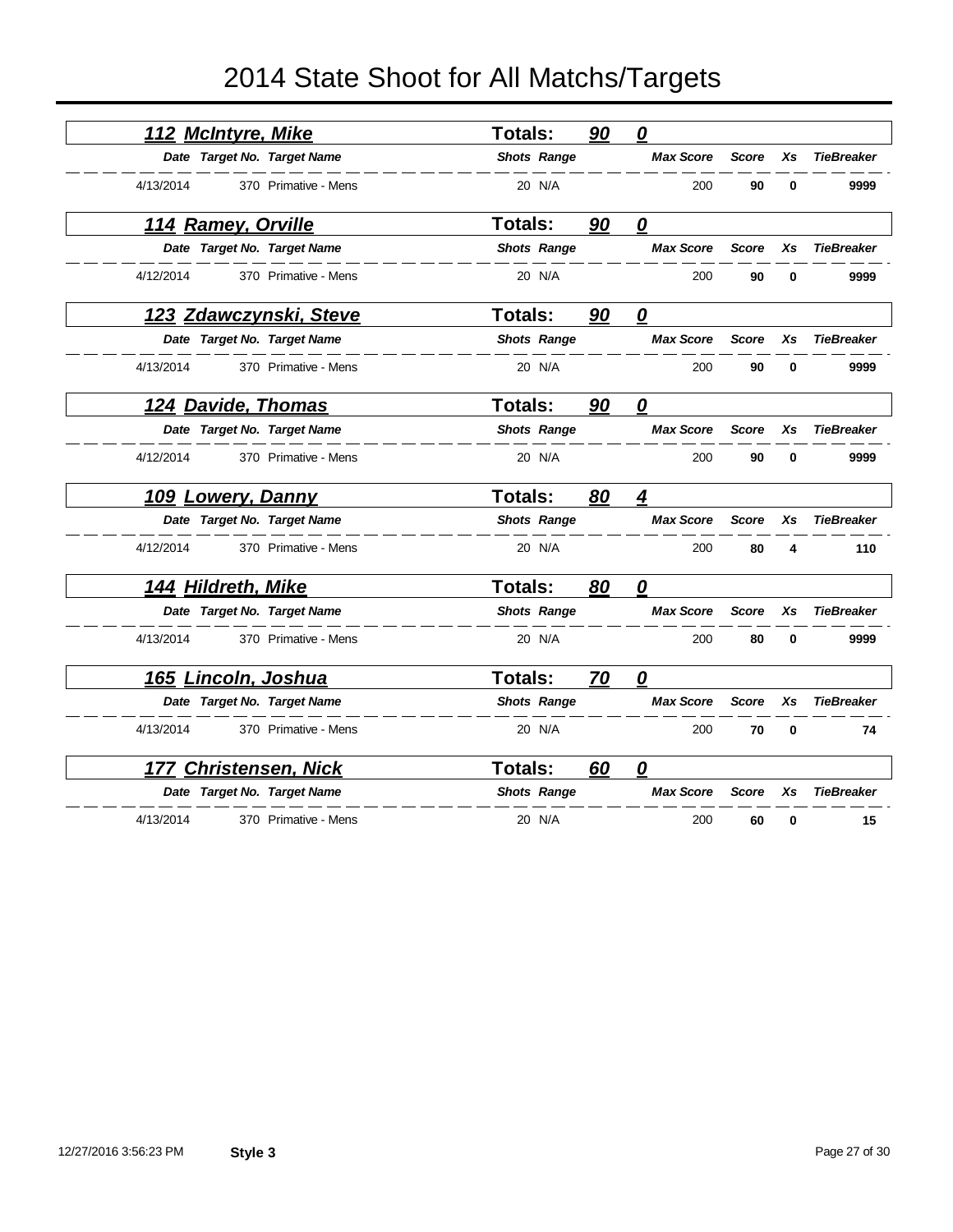# *Rifled Musket - Open*

|           | 130 Brown, William |                             | Totals:            |            | 119        | 0                   |                  | <b>1st Place</b> |          |                   |
|-----------|--------------------|-----------------------------|--------------------|------------|------------|---------------------|------------------|------------------|----------|-------------------|
|           |                    | Date Target No. Target Name | <b>Shots Range</b> |            |            |                     | <b>Max Score</b> | <b>Score</b>     | Xs       | <b>TieBreaker</b> |
| 4/12/2014 |                    | 31 3 Bull                   |                    | 5 50 Yards |            |                     | 50               | 39               | $\bf{0}$ | 90                |
| 4/12/2014 |                    | 530 2 Bull                  | 5                  | 25 Yards   |            |                     | 50               | 38               | 0        | 62                |
| 4/12/2014 |                    | 522 X100                    |                    | 5 25 Yards |            |                     | 50               | 42               | 0        | 77                |
|           | 104 Stone, Don     |                             | <b>Totals:</b>     |            | <u>100</u> | 0                   |                  | 2nd Place        |          |                   |
|           |                    | Date Target No. Target Name | <b>Shots Range</b> |            |            |                     | <b>Max Score</b> | Score            | Xs       | <b>TieBreaker</b> |
| 4/11/2014 |                    | 31 3 Bull                   |                    | 5 50 Yards |            |                     | 50               | 33               | 0        | 120               |
| 4/11/2014 |                    | 530 2 Bull                  |                    | 5 25 Yards |            |                     | 50               | 32               | 0        | 70                |
| 4/11/2014 |                    | 522 X100                    |                    | 5 25 Yards |            |                     | 50               | 35               | 0        | 165               |
|           | 139 Brandt, Curt   |                             | <b>Totals:</b>     |            | 96         | $\overline{\bm{0}}$ |                  | 3rd Place        |          |                   |
|           |                    | Date Target No. Target Name | <b>Shots Range</b> |            |            |                     | <b>Max Score</b> | <b>Score</b>     | Xs       | <b>TieBreaker</b> |
| 4/12/2014 |                    | 31 3 Bull                   |                    | 5 50 Yards |            |                     | 50               | 21               | 0        | 9999              |
| 4/12/2014 |                    | 530 2 Bull                  |                    | 5 25 Yards |            |                     | 50               | 41               | 0        | 73                |
| 4/12/2014 |                    | 522 X100                    |                    | 5 25 Yards |            |                     | 50               | 34               | 0        | 160               |
|           |                    | <u>115 Thompson, Bud</u>    | <b>Totals:</b>     |            | 89         | 1                   |                  |                  |          |                   |
|           |                    | Date Target No. Target Name | <b>Shots Range</b> |            |            |                     | <b>Max Score</b> | <b>Score</b>     | Xs       | <b>TieBreaker</b> |
| 4/12/2014 |                    | 31 3 Bull                   |                    | 5 50 Yards |            |                     | 50               | 16               | 0        | 151               |
| 4/12/2014 |                    | 530 2 Bull                  | 5                  | 25 Yards   |            |                     | 50               | 29               | 1        | 107               |
| 4/12/2014 |                    | 522 X100                    |                    | 5 25 Yards |            |                     | 50               | 44               | 0        | 68                |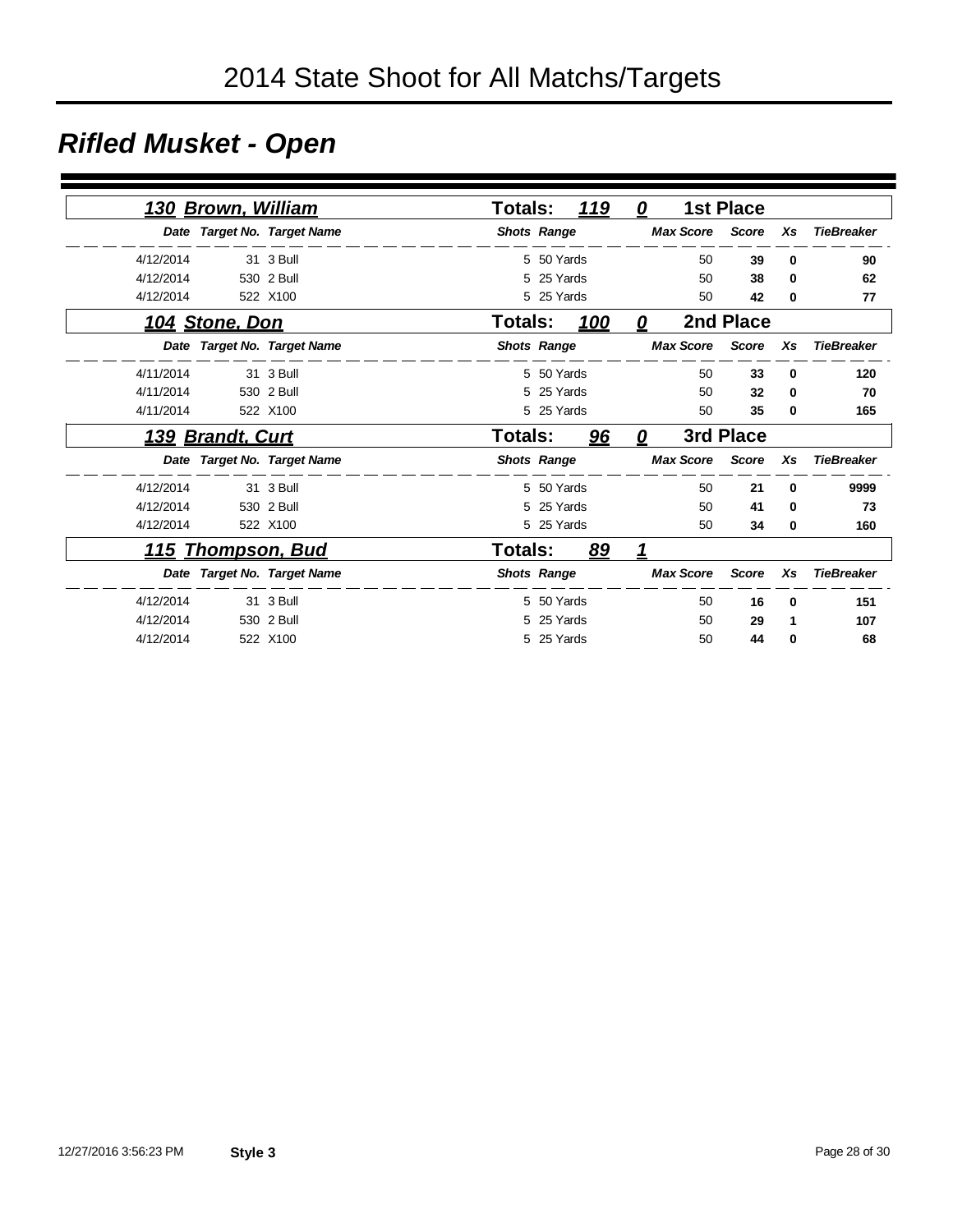# *Trade Gun - Open*

|           | <u>115 Thompson, Bud</u>   |                             | <b>Totals:</b> |                    | 102 | 0                                 | <b>1st Place</b> |          |                   |
|-----------|----------------------------|-----------------------------|----------------|--------------------|-----|-----------------------------------|------------------|----------|-------------------|
|           |                            | Date Target No. Target Name |                | <b>Shots Range</b> |     | <b>Max Score</b>                  | <b>Score</b>     | Xs       | <b>TieBreaker</b> |
| 4/13/2014 |                            | 30 3 Bull                   |                | 5 50 Yards         |     | 50                                | 30               | 0        | 105               |
| 4/13/2014 |                            | 320 Left Facing Buffalo     | 5              | 25 Yards           |     | 50                                | 49               | 0        | 153               |
| 4/13/2014 |                            | 190 Bottles                 |                | 5 25 Yards         |     | 50                                | 23               | 0        | 80                |
|           | 127 Sipes, Dave            |                             | <b>Totals:</b> |                    | 93  | 0                                 | 2nd Place        |          |                   |
|           |                            | Date Target No. Target Name |                | <b>Shots Range</b> |     | <b>Max Score</b>                  | <b>Score</b>     | Xs       | <b>TieBreaker</b> |
| 4/13/2014 |                            | 30 3 Bull                   |                | 5 50 Yards         |     | 50                                | 18               | 0        | 136               |
| 4/13/2014 |                            | 320 Left Facing Buffalo     | 5              | 25 Yards           |     | 50                                | 48               | 0        | 140               |
| 4/13/2014 |                            | 190 Bottles                 |                | 5 25 Yards         |     | 50                                | 27               | $\bf{0}$ | 63                |
|           | <u>104 Stone, Don</u>      |                             | <b>Totals:</b> |                    | 81  | 0                                 | 3rd Place        |          |                   |
|           |                            | Date Target No. Target Name |                | <b>Shots Range</b> |     | <b>Max Score</b>                  | <b>Score</b>     | Xs       | <b>TieBreaker</b> |
| 4/11/2014 |                            | 30 3 Bull                   |                | 5 50 Yards         |     | 50                                | 43               | 0        | 97                |
| 4/11/2014 |                            | 320 Left Facing Buffalo     |                | 5 25 Yards         |     | 50                                | 25               | 0        | 323               |
| 4/11/2014 |                            | 190 Bottles                 |                | 5 25 Yards         |     | 50                                | 13               | 0        | 82                |
|           | 132 Kelley, Mike           |                             | <b>Totals:</b> |                    | 80  | $\overline{\mathbf{0}}$           |                  |          |                   |
|           |                            | Date Target No. Target Name |                | <b>Shots Range</b> |     | <b>Max Score</b>                  | <b>Score</b>     | Xs       | <b>TieBreaker</b> |
| 4/12/2014 |                            | 30 3 Bull                   |                | 5 50 Yards         |     | 50                                | 33               | 0        | 138               |
| 4/12/2014 |                            | 320 Left Facing Buffalo     |                | 5 25 Yards         |     | 50                                | 32               | 0        | 170               |
| 4/12/2014 |                            | 190 Bottles                 |                | 5 25 Yards         |     | 50                                | 15               | 0        | 85                |
|           | <u>133 Brown, Herb</u>     |                             | <b>Totals:</b> |                    | 74  | $\overline{\boldsymbol{\varrho}}$ |                  |          |                   |
|           |                            | Date Target No. Target Name |                | <b>Shots Range</b> |     | <b>Max Score</b>                  | <b>Score</b>     | Xs       | <b>TieBreaker</b> |
| 4/13/2014 |                            | 30 3 Bull                   |                | 5 50 Yards         |     | 50                                | 25               | 0        | 164               |
| 4/13/2014 |                            | 320 Left Facing Buffalo     |                | 5 25 Yards         |     | 50                                | 39               | 0        | 193               |
| 4/13/2014 |                            | 190 Bottles                 |                | 5 25 Yards         |     | 50                                | 10               | 0        | 163               |
|           | <u>165 Lincoln, Joshua</u> |                             | <b>Totals:</b> |                    | 62  | 0                                 |                  |          |                   |
|           |                            | Date Target No. Target Name |                | <b>Shots Range</b> |     | <b>Max Score</b>                  | <b>Score</b>     | Xs       | <b>TieBreaker</b> |
| 4/12/2014 |                            | 30 3 Bull                   |                | 5 50 Yards         |     | 50                                | 16               | 0        | 260               |
| 4/12/2014 |                            | 320 Left Facing Buffalo     | 5              | 25 Yards           |     | 50                                | 28               | 0        | 295               |
| 4/12/2014 |                            | 190 Bottles                 |                | 5 25 Yards         |     | 50                                | 18               | 0        | 9999              |
|           | 164 Lincoln, Grant         |                             | Totals:        |                    | 55  | $\overline{\mathbf{0}}$           |                  |          |                   |
|           |                            | Date Target No. Target Name |                | <b>Shots Range</b> |     | <b>Max Score</b>                  | <b>Score</b>     | Xs       | <b>TieBreaker</b> |
| 4/12/2014 |                            | 30 3 Bull                   |                | 5 50 Yards         |     | 50                                | 24               | 0        | 167               |
| 4/12/2014 |                            | 320 Left Facing Buffalo     |                | 5 25 Yards         |     | 50                                | 26               | 0        | 250               |
| 4/12/2014 |                            | 190 Bottles                 |                | 5 25 Yards         |     | 50                                | 5                | 0        | 9999              |
|           | 142 Beisler, Greg          |                             | <b>Totals:</b> |                    | 52  | 0                                 |                  |          |                   |
|           |                            | Date Target No. Target Name |                | <b>Shots Range</b> |     | <b>Max Score</b>                  | <b>Score</b>     | Xs       | <b>TieBreaker</b> |
| 4/13/2014 |                            | 30 3 Bull                   |                | 5 50 Yards         |     | 50                                | 26               | 0        | 120               |
| 4/13/2014 |                            | 320 Left Facing Buffalo     |                | 5 25 Yards         |     | 50                                | 21               | 0        | 409               |
| 4/13/2014 |                            | 190 Bottles                 |                | 5 25 Yards         |     | 50                                | 5                | 0        | 9999              |